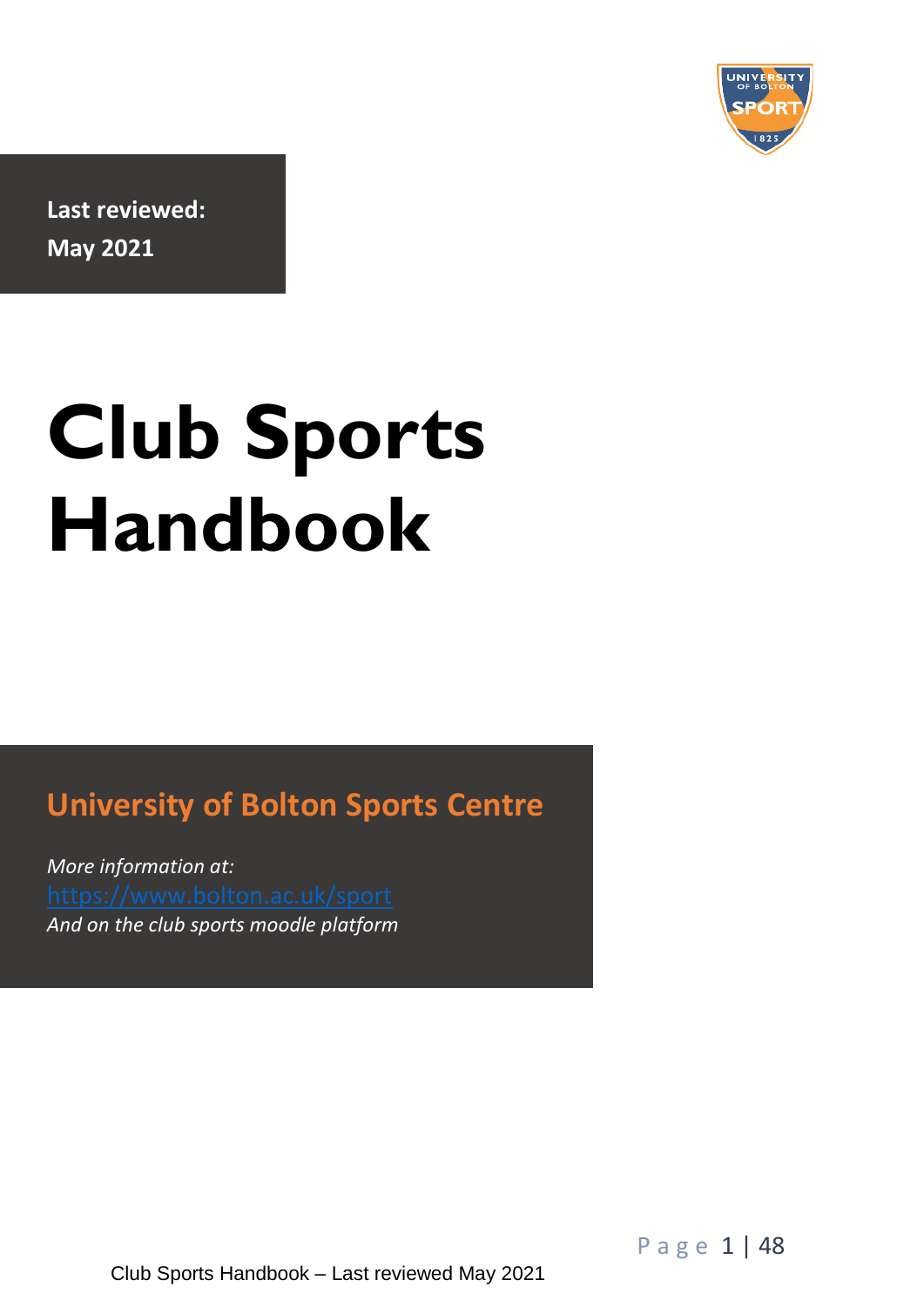

### **Table of Contents**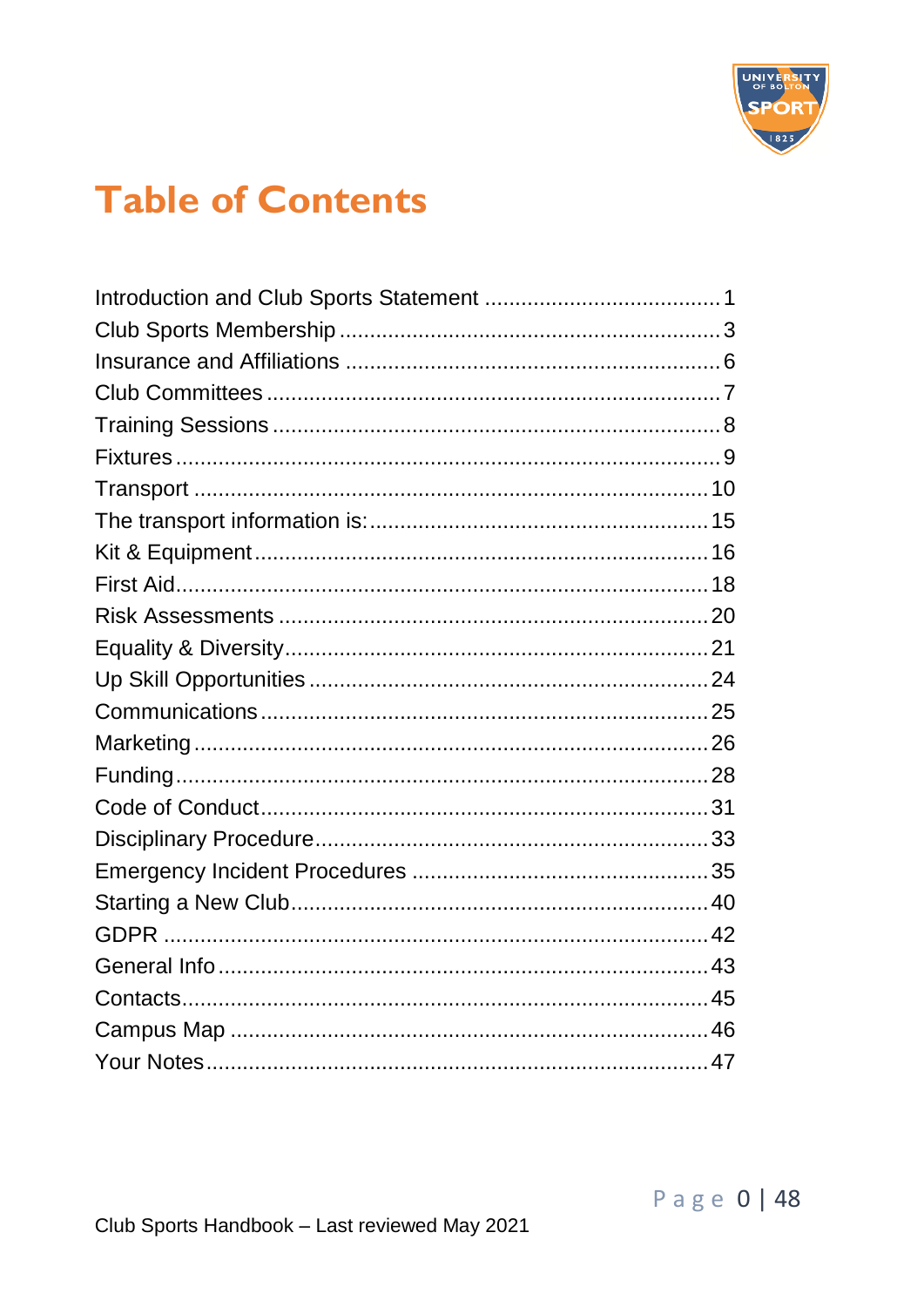

### <span id="page-2-0"></span>**Introduction and Club Sports Statement**

The University of Bolton Sport and Wellness Centre work to provide an excellent sports and recreation service to our students. We strive to enhance the student experience wherever possible through recreational and competitive sport. Our goal is to engage with students and offer the opportunity for all to take part with the objective of increasing healthy active lifestyles and inter-university competitive performance.

#### More Students. More Active. More Often!

The University Sport and Recreation Service provides support for the successful running of registered Sports Clubs, to the benefit of the members. However, this can only be achieved with the full commitment and dedication of the Club Committees. It is their direct responsibility to ensure that their members get the most out of their chosen Sport. All Sports Clubs are run 'for students by students' with the Sport and Wellness Centre providing support and guidance and monitoring that clubs are run in accordance with University and Club Sports policies and procedures.

Safe sport requires a partnership between the University, The Club Committees and Club Members, each recognizing and accepting their responsibilities.

Sports Clubs can play an important role in expanding your social life during your time at the University and help to develop transferrable skills to enhance your CV, for example, communication, teamwork and leadership skills.

Joining a Sports Club may expand your friendship networks, help you grow in confidence, perhaps introduce you to something new or allow

P a g e 1 | 48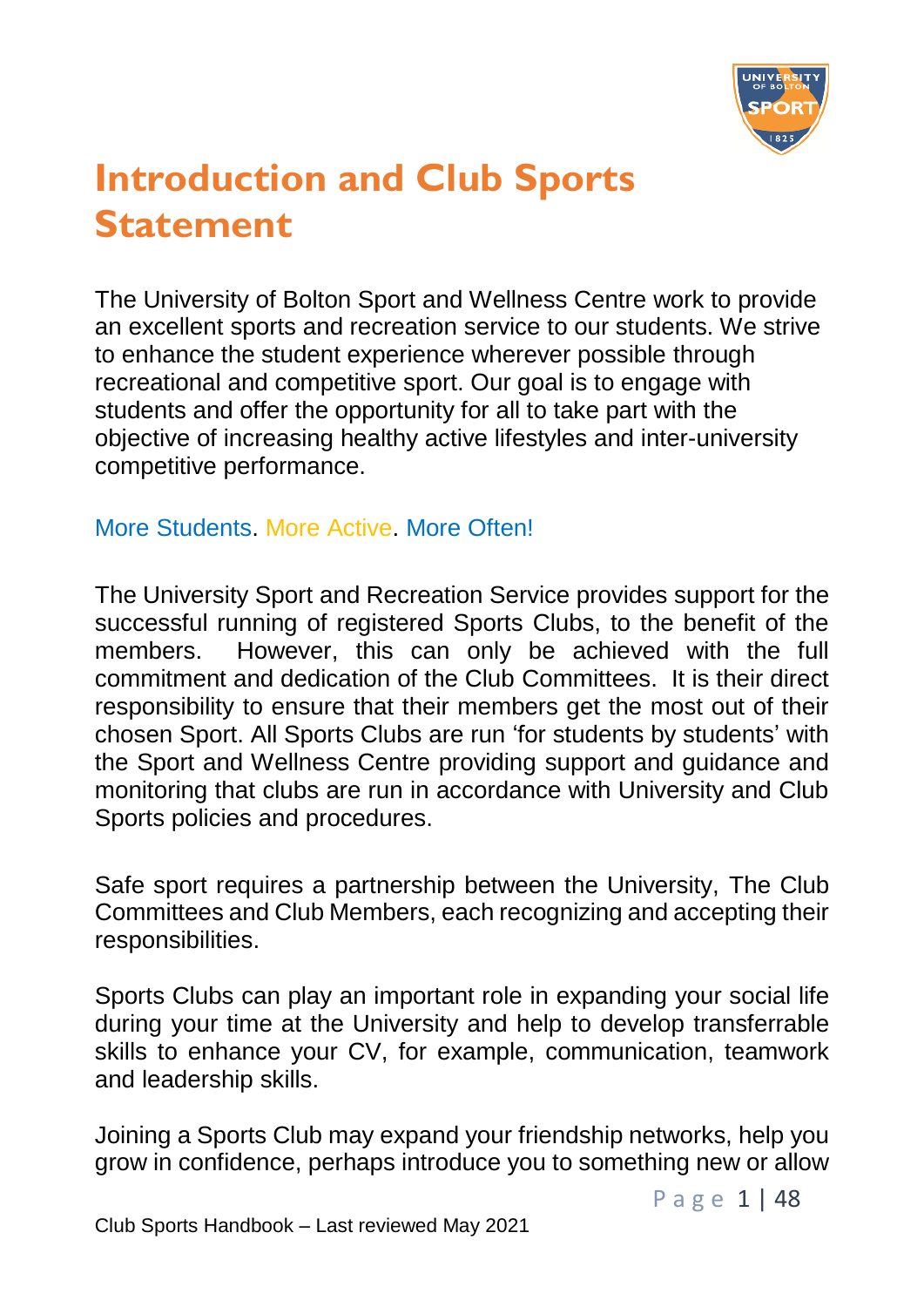

you to carry on your passions, and help you have a great time here in **Bolton!** 

This handbook lays out information and general guidelines to help all involved understand the club sports offer and expectations of all parties.

The Club Sports Handbook is a working document and will be reviewed on an annual basis. We welcome any suggestions or comments on the contents, in order that we may continue to improve and develop the Club Sports Handbook.

**Please Note: This handbook details information predominantly for sport/activity under normal circumstances.**

**With regards to the coronavirus pandemic: - Due to the nature of Coronavirus it is not possible to predict or account for all ways in which Covid-19 may impact Sport /Physical Activity throughout the pandemic.**

**Please remember guidance can change regularly and also at short notice. Any UK Government, University, Local Authority and NGB rules, regulations and guidance in relation to Covid-19 in place at the time of activities must be adhered to and will supersede any detailed in this handbook.**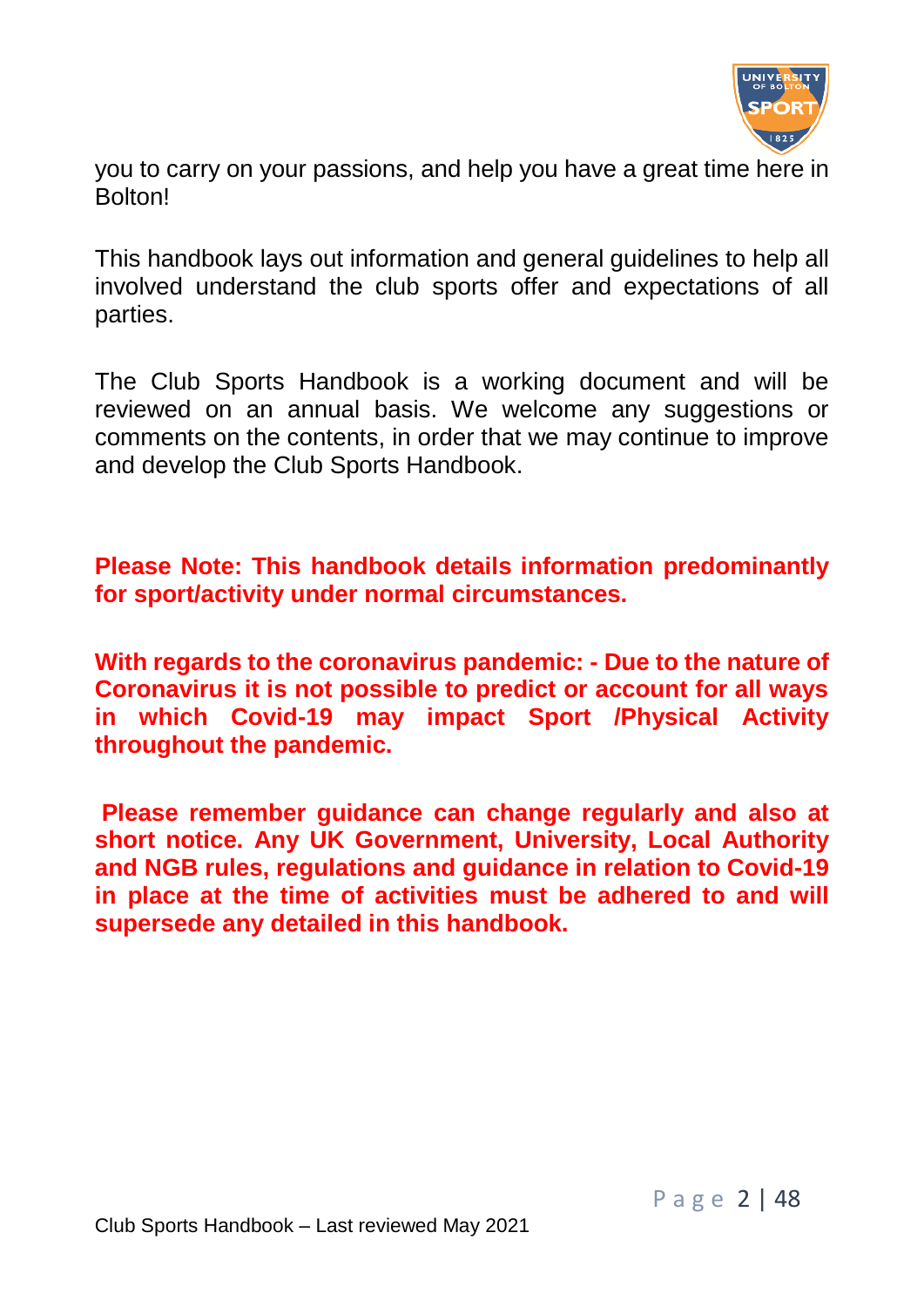

### <span id="page-4-0"></span>**Club Sports Membership**

#### **The University**

Co-ordinate memberships procedure, annual membership database, BUCS Play authorization, set the annual fee for club sports members and communicate details to committee members.

#### **The Committee**

It is the responsibility of the Committee of each club, to ensure that all participating in Club Sports activities have completed the necessary Sports Club Membership. Please remember, members who haven't completed membership are not permitted or insured to take part in any club activity. It is committee's responsibility to ensure those participating in Club Sports activities have a valid membership and are signposted to the correct BUCS Play community.

#### **The Members**

Join University Club Sports and download the BUCS PLAY App to join your sports team community.

#### **General Info**

#### **Who can join the Sports Club?**

Membership of any Sports Club will be open to all University of Bolton students.

Individuals who are not students of the University of Bolton may join Club Sports as an Associate member to take part in club sports training and socials but they may not participate in BUCS Fixtures.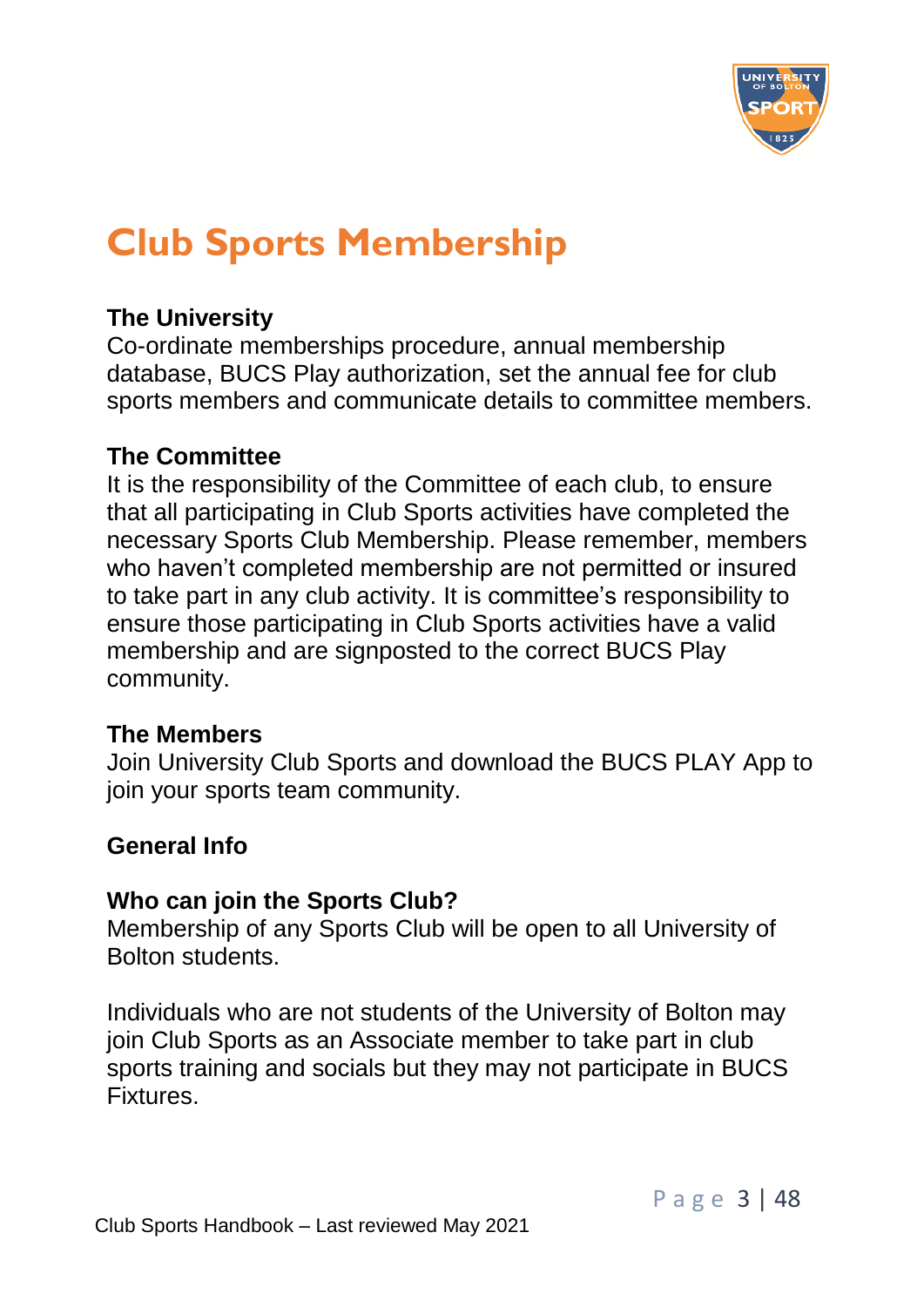

An Associate member of a Sports Club must fall into the following categories;

- Ex-students of the University of Bolton (Alumni -proof must be provided).
- University of Bolton Staff (Staff ID must be provided).
- Bolton Students' Union Staff. (SU Staff ID must be provided)
- A current student at another UK university (Student ID must be provided).

A Sports Club must **NOT** have more than 10% of their members as Associate members.

Associate members cannot hold a committee position within a Sports Club i.e. Chair, Secretary, etc. or vote in any Sports Club elections or compete in BUCS.

#### **Membership Fees BUCS**

For teams playing in BUCS your members must be current active full or part time students of the University of Bolton. Graduates and members of other institutions are not allowed to play BUCS fixtures for your team. Any part-time students should ensure they meet BUCS eligibility criteria with regards to course credits /duration which can be found on the BUCS website.

[https://www.bucs.org.uk/compete/rules-and-regulations/general](https://www.bucs.org.uk/compete/rules-and-regulations/general-regulations/reg-4-individual-eligibility.html)[regulations/reg-4-individual-eligibility.html](https://www.bucs.org.uk/compete/rules-and-regulations/general-regulations/reg-4-individual-eligibility.html)

Any team found breaking rules would be subject to disciplinary procedure not only from The University of Bolton but also potentially from BUCS. Any Non-members are also not insured.

Membership fees contribute to the running costs of your club.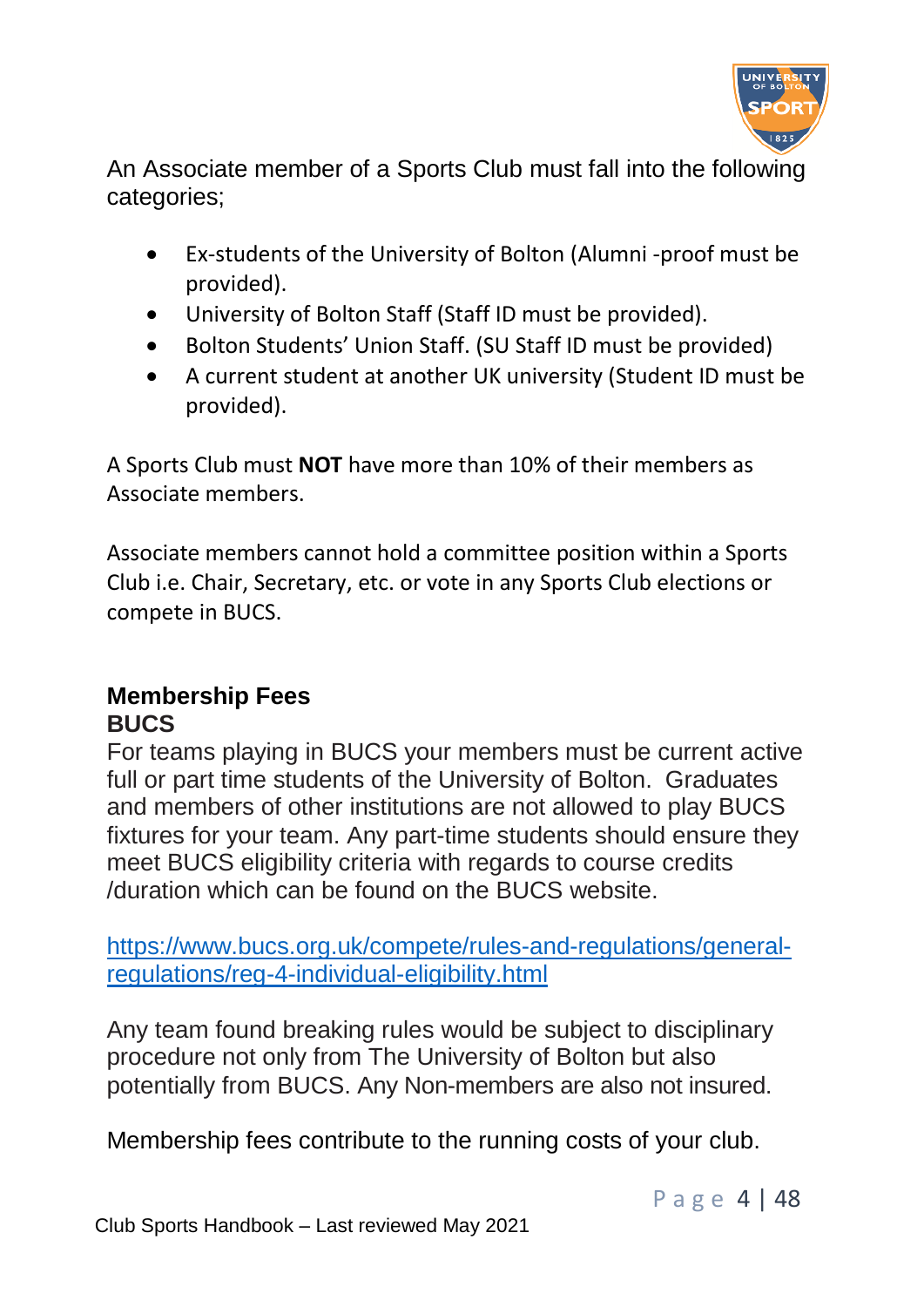

#### **Predicted Fees**

| <b>Membership</b><br>Type                                                    | Full Season e.g.<br><b>Oct-March</b>                                                                        | Part Season e.g.<br>January - March |  |
|------------------------------------------------------------------------------|-------------------------------------------------------------------------------------------------------------|-------------------------------------|--|
| <b>Club Sports</b><br>Membership                                             | £40.00 per player                                                                                           | £25 per player                      |  |
| <b>Additional Club</b><br>Fee                                                | £10.00 per additional club                                                                                  |                                     |  |
| <b>Guest Fee</b>                                                             | £10.00 per game                                                                                             |                                     |  |
| Associate<br>Membership                                                      | £40.00 per associate member                                                                                 |                                     |  |
| Leisure Wear                                                                 | https://www.oneills.com/uk en/shop-<br>bv-<br>team/education/universities/university-<br>of-bolton.html?p=1 |                                     |  |
| Please Note: - Fees will be finalised at the start of each<br>academic year. |                                                                                                             |                                     |  |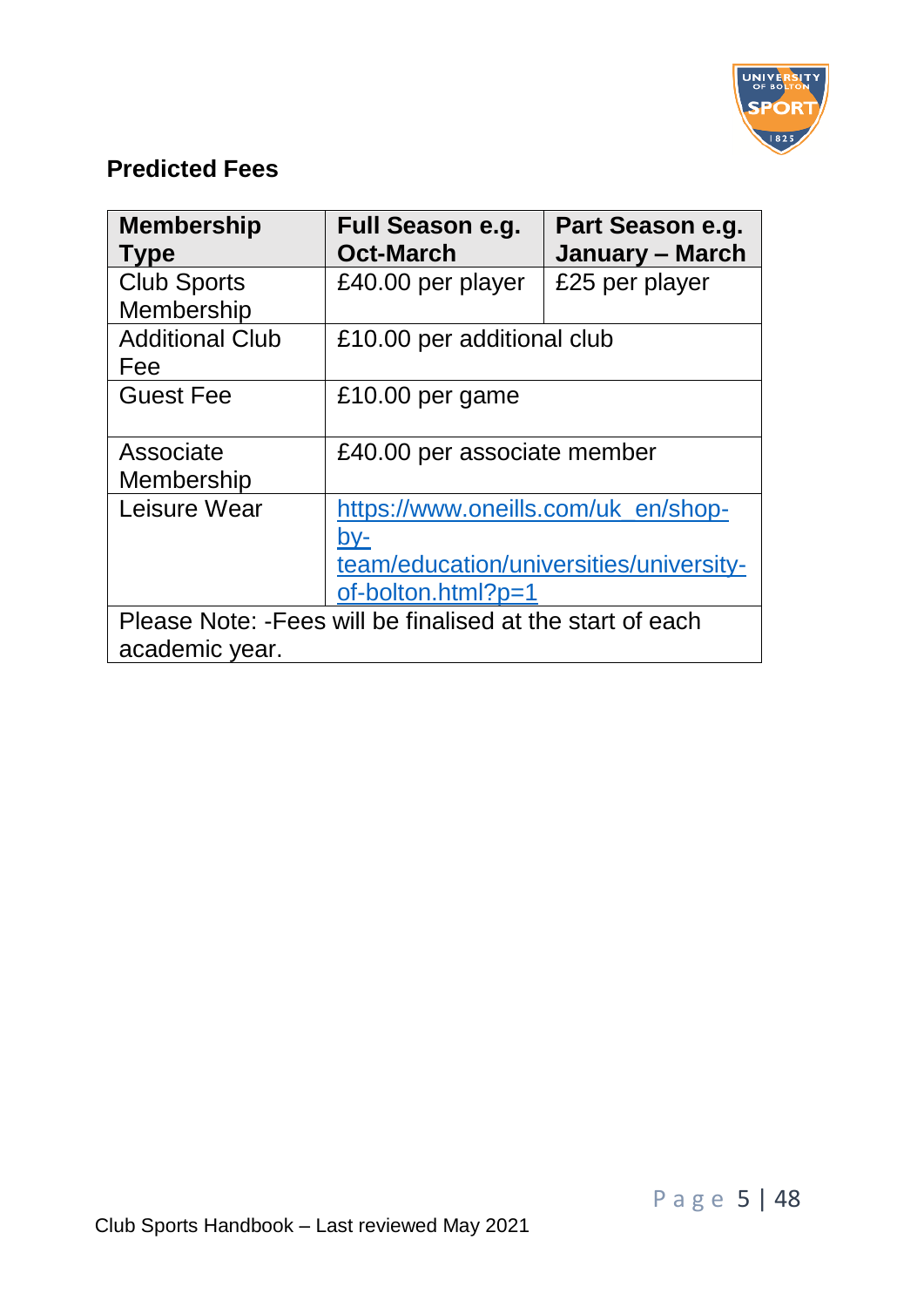

### <span id="page-7-0"></span>**Insurance and Affiliations**

#### **The University**

Co-ordinates insurance cover for Club Sports Activities and coordinates applications for any affiliations to National Governing Bodies (NGBs) where appropriate. E.g. a BUCS requirement for that sport.

#### **The Committees**

Must ensure all participants including themselves join club sports to be covered by any insurance policy in place. A summary of cover is available to view for all committees and members. This will normally be on Club Sports Moodle pages / by e-mail request to [clubsports@bolton.ac.uk](mailto:clubsports@bolton.ac.uk)

#### **Members**

Must ensure they join club sports to be covered. A summary of cover is available to all committees and members. This will normally be on Club Sports Moodle pages / by e-mail request to [clubsports@bolton.ac.uk](mailto:clubsports@bolton.ac.uk)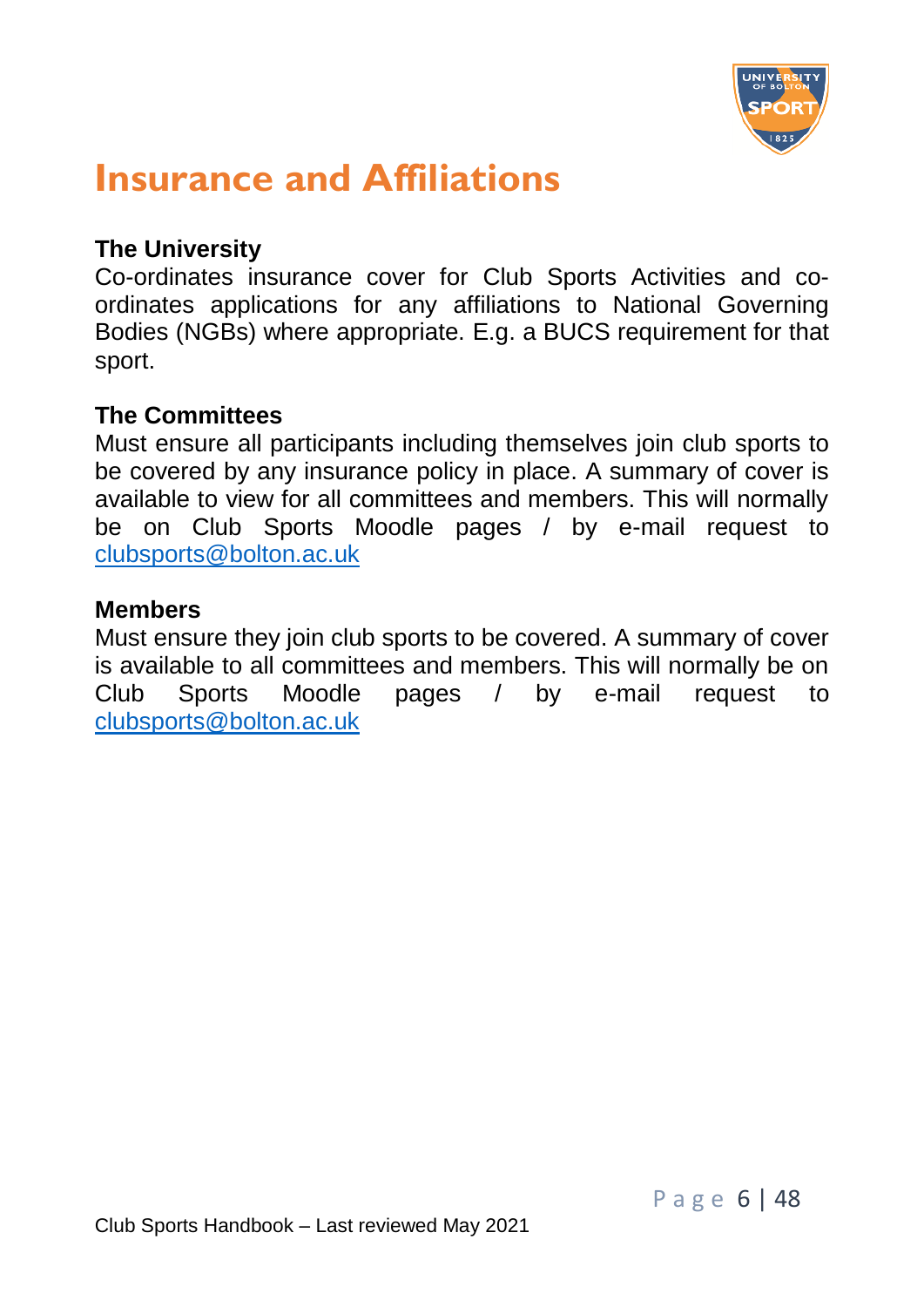

### <span id="page-8-0"></span>**Club Committees**

#### **The University**

Will co-ordinate training / workshops for club committees. Further advice and guidance regarding running your club can also be gained throughout the season by accessing the club sports moodle pages and or e-mailing [clubsports@bolton.ac.uk](mailto:clubsports@bolton.ac.uk)

#### **The Committees**

Should ensure they are familiar with and adhering to their club's constitution and various committee roles and responsibilities contained within to ensure the smooth running of their club. Committees are the voice of the club and should convey member's views, opinions and feedback where necessary to club sports staff. Committees should ensure all members are adhering to club sports code of conduct and that all participants are members. They should additionally ensure they are passing all relevant information from club sports to their members. Regular meetings between committees and members are advised.

#### **Members**

Should have regular contact with club committees and be able to approach committees for feedback / questions. Should attend and contribute to club meetings.

#### **General**

Committee members should be nominated into positions in accordance with clubs' constitutions and should have a minimum of two committee members (a Captain and a Chair) but can nominate more to ensure the efficient running of their club.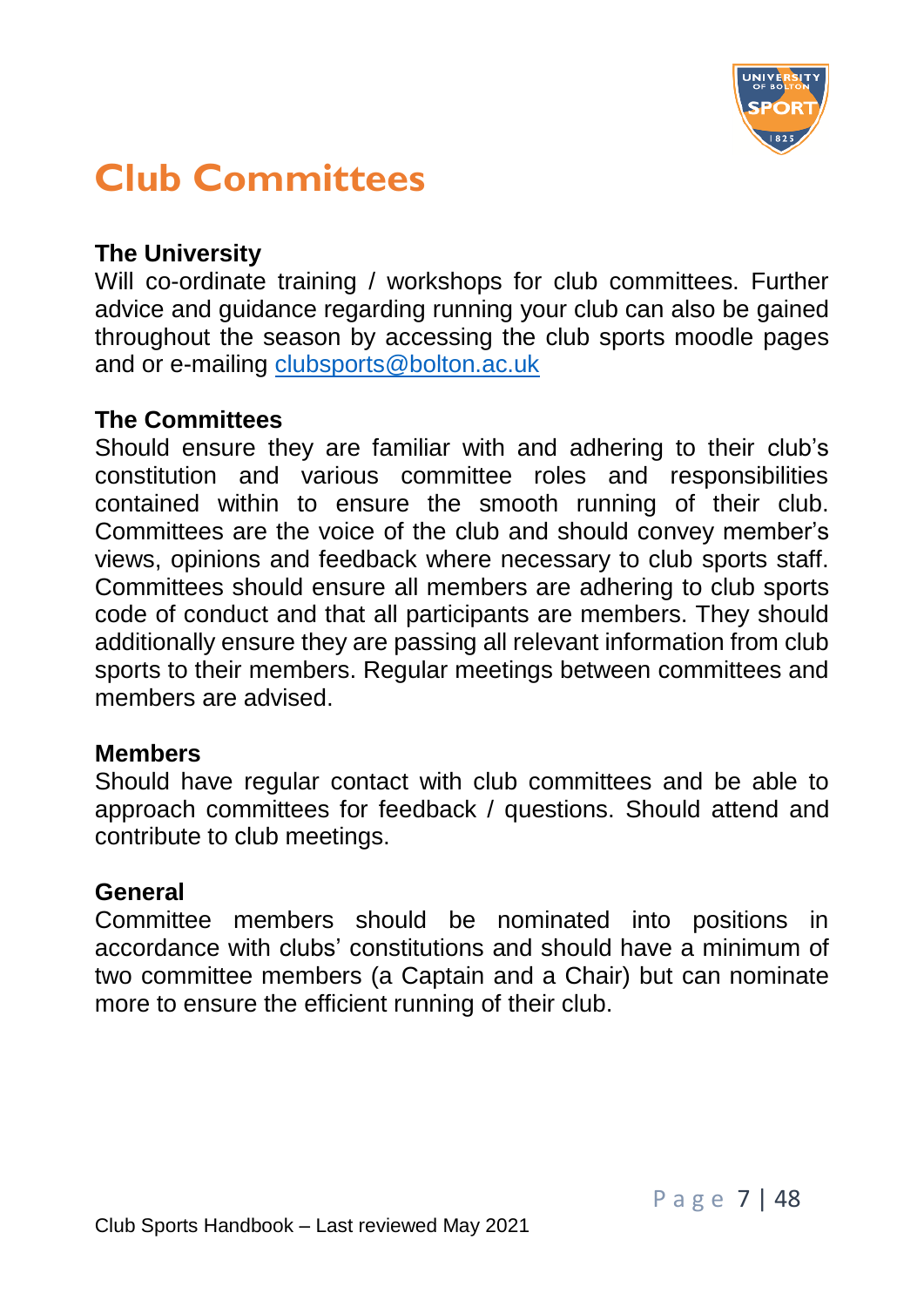

### <span id="page-9-0"></span>**Training Sessions**

#### **The University**

Co-ordinates training session slots for clubs and communicates these to committees. There are many variables which can affect training session allocation but ideally each club will be allocated 1.5 hours training session per week, per team for a maximum of 20 weeks per academic year. This provision normally commences in teaching week one to give maximum time to form teams before fixtures commence (historically the second Wednesday in October)

#### **The Committees**

Will communicate training sessions to members and ensure sessions are utilized.

Will be responsible for ensuring nominated first aiders and covid support officers are in attendance, first aid kits and Covid hygiene packs plus any training equipment required for sessions e.g. balls, bibs, cones are collected and taken to the training location.

If committees are informed directly by any venues of any cancellations e.g adverse weather please communicate these through to [clubsports@bolton.ac.uk](mailto:clubsports@bolton.ac.uk) so coaches / transport can be informed where applicable.

Committees should also feedback any issues with regards to training to club sports staff.

#### **Members**

Should attend training sessions regularly and communicate with committee members and club sports staff where necessary.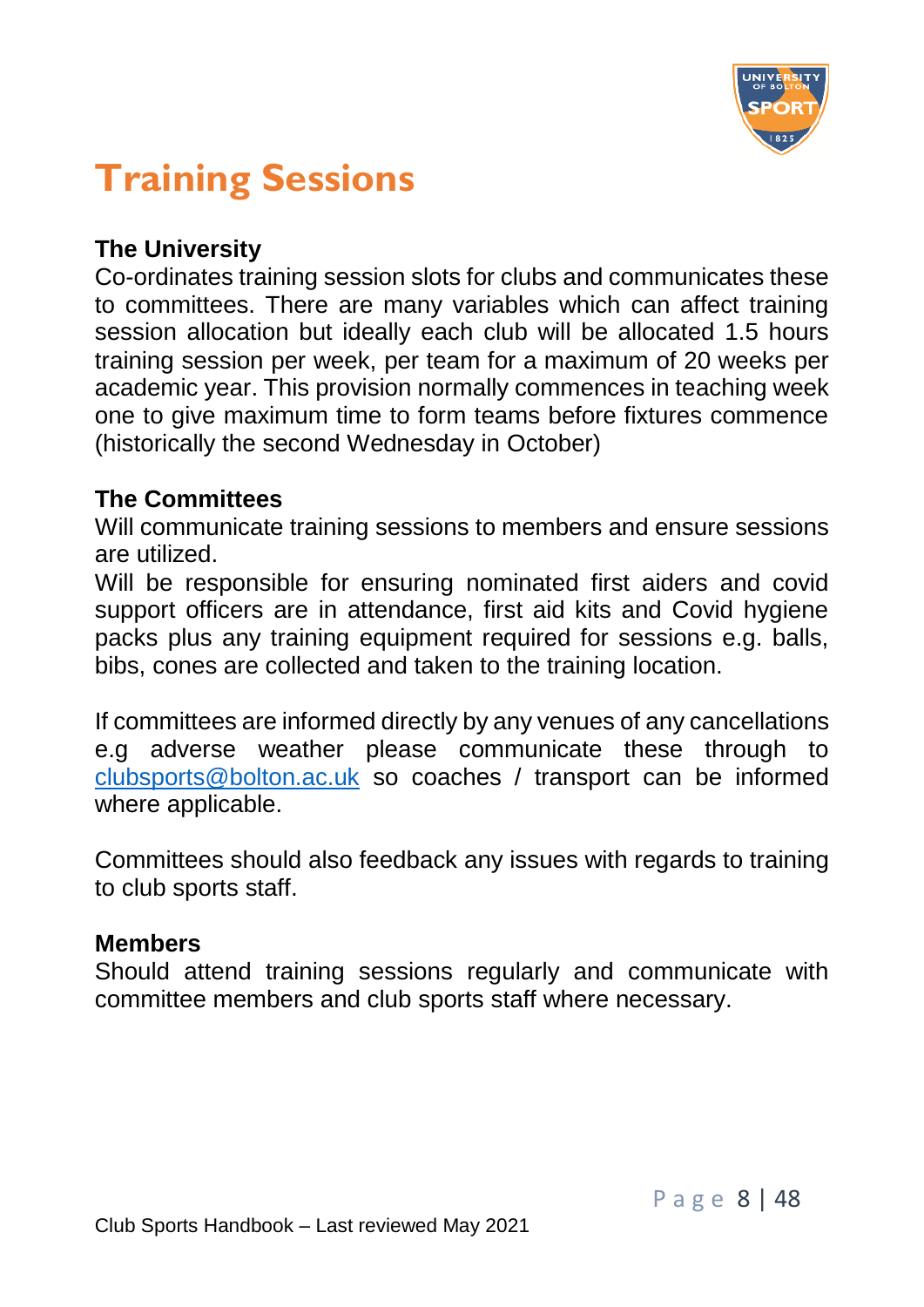

### <span id="page-10-0"></span>**Fixtures**

#### **The University**

Co-ordinates BUCS fixtures and communicate details to committees. Any friendlies / non- BUCS fixtures are not normally coordinated by the University and as such would require clubs to request additional funding for any such activities. Please contact club sports for the relevant application procedure.

#### **The Committees**

Communicate fixture details to members / squads. Ensures all requirements are in place e.g. BUCS Play team sheets.

The committees are responsible for booking referees/umpires and any other officials relevant to their sport e.g. scorers/ table officials for all home fixtures and requesting the correct fees for payment.

They are also responsible for ensuring nominated first aiders and covid support officers are in attendance, first aid kits and Covid hygiene packs plus any specialist equipment such as match balls are collected and taken to the fixture location.

The committees are also responsible for ensuring playing kits are collected and returned to be laundered and available for fixtures.

If committees are informed directly by any venues/ oppositions of any cancellations e.g. adverse weather please communicate these through to [clubsports@bolton.ac.uk](mailto:clubsports@bolton.ac.uk) so coaches / transport can be informed where applicable.

#### **Members**

Should communicate with committees and arrive punctually for all fixture meet times, ensure they have student Id's for all fixtures and are listed on and have uploaded their photo to the correct community in the BUCS PLAY App and on corresponding team sheets.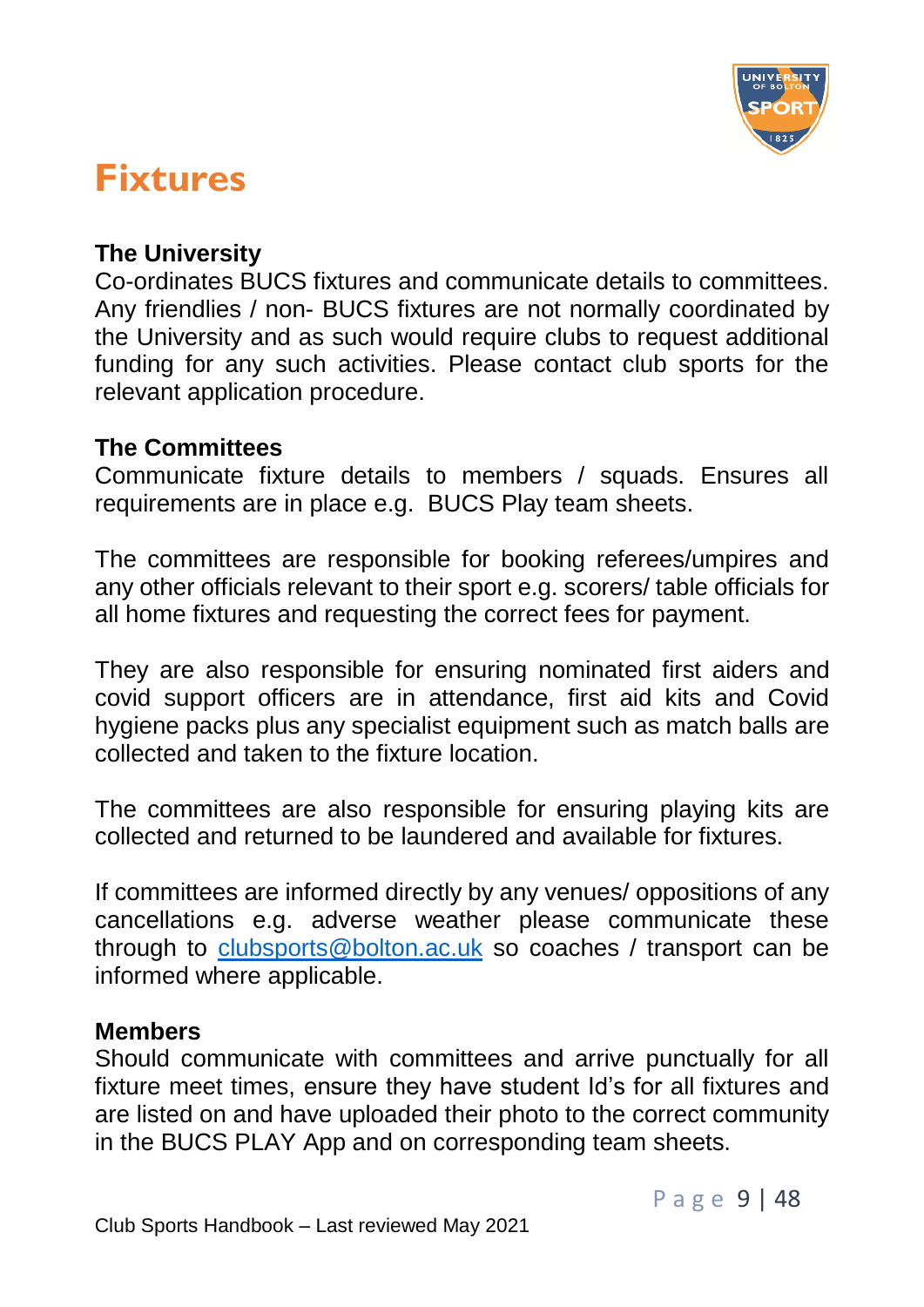

### <span id="page-11-0"></span>**Transport**

#### **The University**

Co-ordinates transport for all BUCS teams fixtures at a distance greater than two miles from campus and communicates details to committees. The University will aim to get students to fixture venues one hour before fixture start times and schedule return collection thirty minutes after the fixture slot. Access to pitches is normally granted thirty minutes before the fixture start time so arrival one hour before should allow for orientation, changing and any traffic delays. The thirty minutes after fixture slot allows for changing and return to transport collection point. Any requirements for deviation from this standard should be communicated to club sports staff via e-mail [clubsports@bolton.ac.uk](mailto:clubsports@bolton.ac.uk) Please give as much notice as possible with a minimum of at least 3 working days before the transport.

Transport for training and or fixtures under 2 miles will not be automatically provided but requests can be made with Club Sports via e-mail. Please give as much notice as possible with a minimum of at least 3 working days before the transport need.

The logistics of transporting teams from A to B can be complex. The University aims to provide a service where student safety is paramount but as clubs are not accompanied on journeys by staff the responsibility of punctuality and correct behavior is down to the captains and team members who are not only representing their team but also the University of Bolton.

#### **The Committees**

Should communicate transport details to members and ensure all members book in for transport before the journey commences and that head counts and registers are completed on journeys to ensure students are accounted for. Committees should note the transport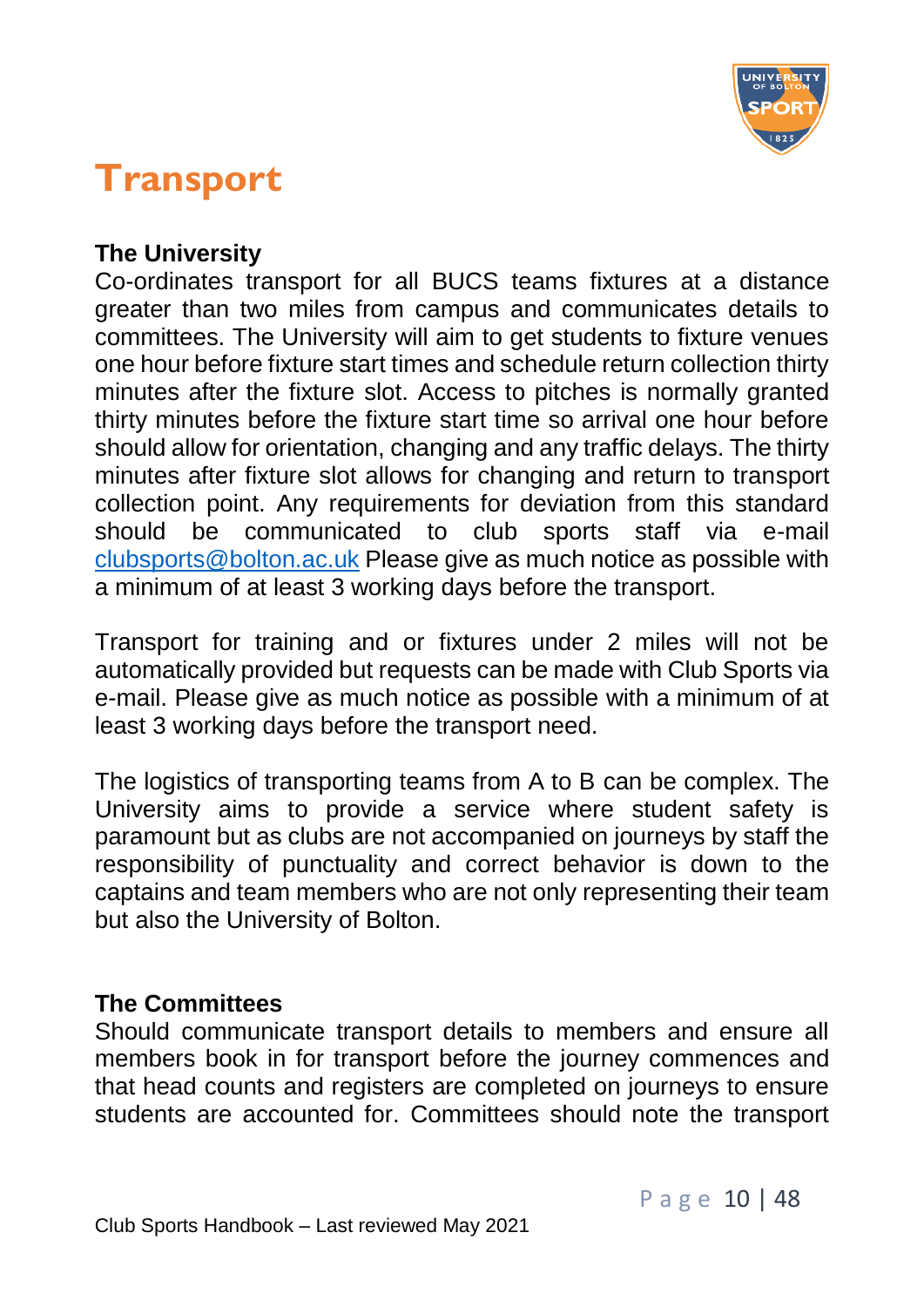

provider for each journey and discuss return meeting points with the driver at drop of.

Committees can also discuss needs for any transport for distances under 2 miles and or for training requirements with club sports staff email [clubsports@bolton.ac.uk](mailto:clubsports@bolton.ac.uk) . Historically we have had many occurrences of under-utilized transport, as a result club committees are asked to please ensure participants book on by 10am on the day of the transport.

#### **Any transport with no / low booking numbers by 10am on the day of provision is likely to be cancelled to avoid wastage.**

For any unforeseen circumstances which may result in short notice session cancellations and hence transport no longer being required e.g. adverse weather, please e-mail club sports ASAP with subject title Transport Cancellation staff can then hopefully at least inform transport companies and avoid full payment fees. If late cancellations are initiated by the Sports Centre this will be updated on the booking app e.g. session cancelled off. Transport provision is normally limited to 16 persons please advise members book in advance prior to 10am on the day of the transport to avoid disappointment (remember club committees also need to book if they wish to travel.) Committees are advised to inform members that if anyone is departing on University Transport but not returning, they should ensure committee members are informed.

#### **Committees should ensure all traveling on Club Sports transport are Club Sports members, are booked on accordingly and registers are completed.**

**Any transport issues should be reported to the Sports Centre Reception tel 01204903172 as soon as possible so staff can assist.**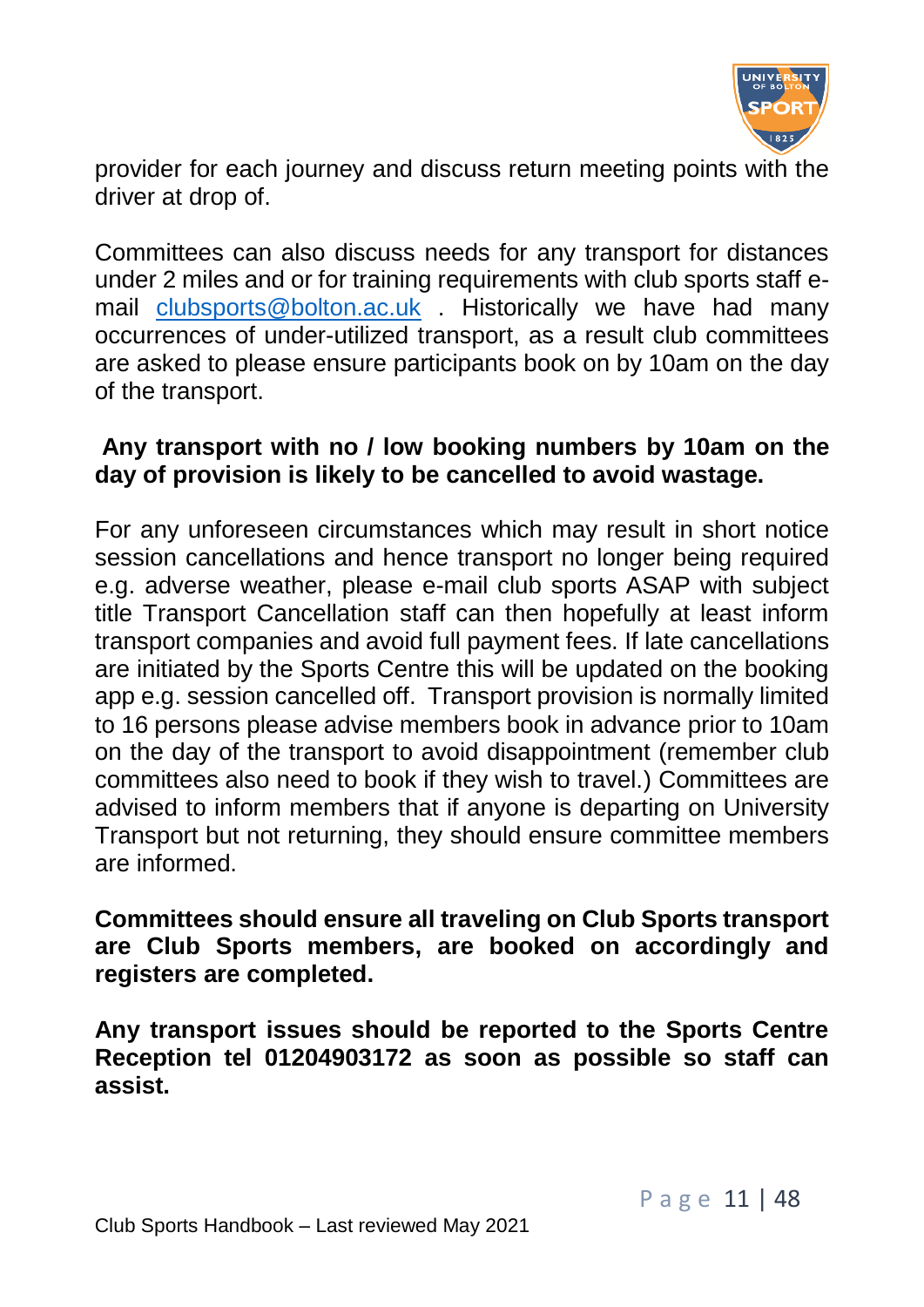

#### **Members**

Should pre-book onto transport, arrive punctually for any transport departures/returns. Transport places are normally limited and will be allocated on a first come first served basis. If any members are departing on University Transport but not returning, they should ensure committee members are informed. The transport will generally not wait for any late arrivals and if transport is missed members will need to make their own travel arrangements at their own costs.

#### **General**

The transport provision provided is by private hire companies not University exclusive transport. The drivers often have fares to collect during your fixtures as such you should not leave any items on the buses and note as the Buses will not generally stay with you at fixtures collection and pick-ups can be subject to traffic delays.

The **drinking of alcohol on the coach is strictly forbidden**, anyone reported by the coach company or fellow players/students will be subject to Club Sports Disciplinary Process.

On occasions individuals /small groups/teams may be required to use public transport. Students are expected to make use of any discounts available to them such as Rail cards. Where public transport is used prior agreement for re-imbursement must be sought, students will then normally be expected to book their own transport in relation to their needs and ensure they keep all receipts and complete reimbursement paperwork as advised by Club Sports Staff. An example of when this type of transport may be utilized is an individual / small team BUCS event.

If public transport / private hire is not available for any reason e.g. Remote location, club sports staff will discuss options with club committees / individual athletes.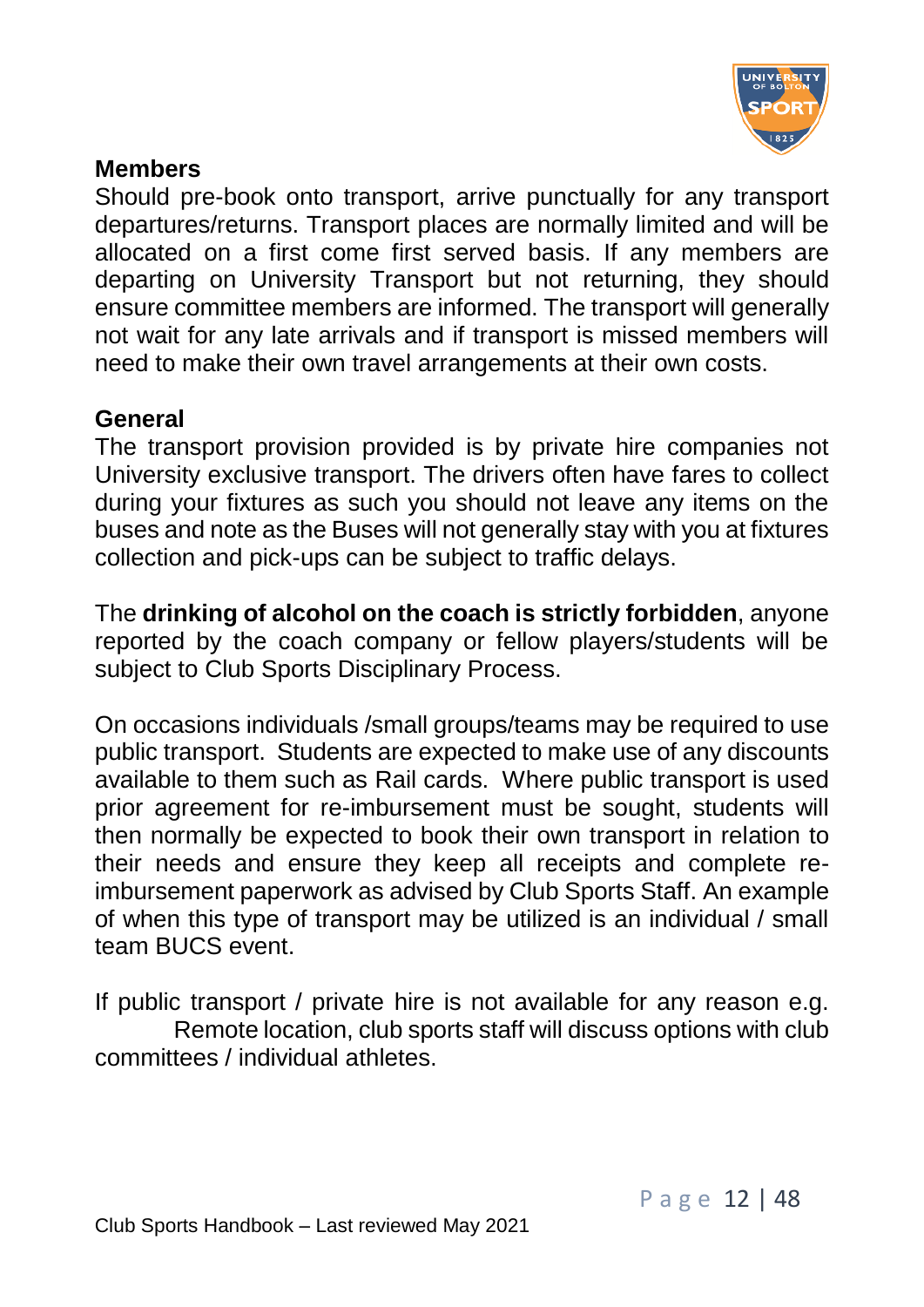

#### **Private Vehicle Use**

As transport provision is generally provided for necessary club sports activities, the use of private vehicles is discouraged. Any student wishing to use a private vehicle e.g. to make their own way to fixtures rather than using club sports transport provided does so at their own risk and cost and is responsible for ensuring their vehicle is in a roadworthy condition (MOT and Taxed) and suitably insured for the nature of the journey. Reimbursements cannot be claimed where club sports transport has been scheduled or for general personal journeys e.g. to training sessions. Journeys to training venues are generally undertaken by individuals at their own risk and cost, we advise if using private vehicles to get to venues members should ensure their vehicle is road worthy and suitably insured including for any passengers they may choose to take. Transport by car/ public transport to training venues/ fixtures is not reimbursed by your club and is respected as a normal part of participating in sport. All journeys are undertaken at your own risk.

For BUCS competitive activities there may be occasions where private vehicles used for transportation of individuals to a sporting activity associated with Club Sports is the best viable option e.g. an individual event. For such incidence's re-imbursement can be discussed with Club Sports Staff it will normally be necessary to meet the below requirements to be eligible for re-imbursement. Remember you must gain authorization before the journey via an application form.

The owner or the vehicle may be required to complete the Universities Driver Audit providing the below info: -

- Driving License information including any convictions
- Vehicle registration certificate.
- MOT (if applicable)
- Certificate of insurance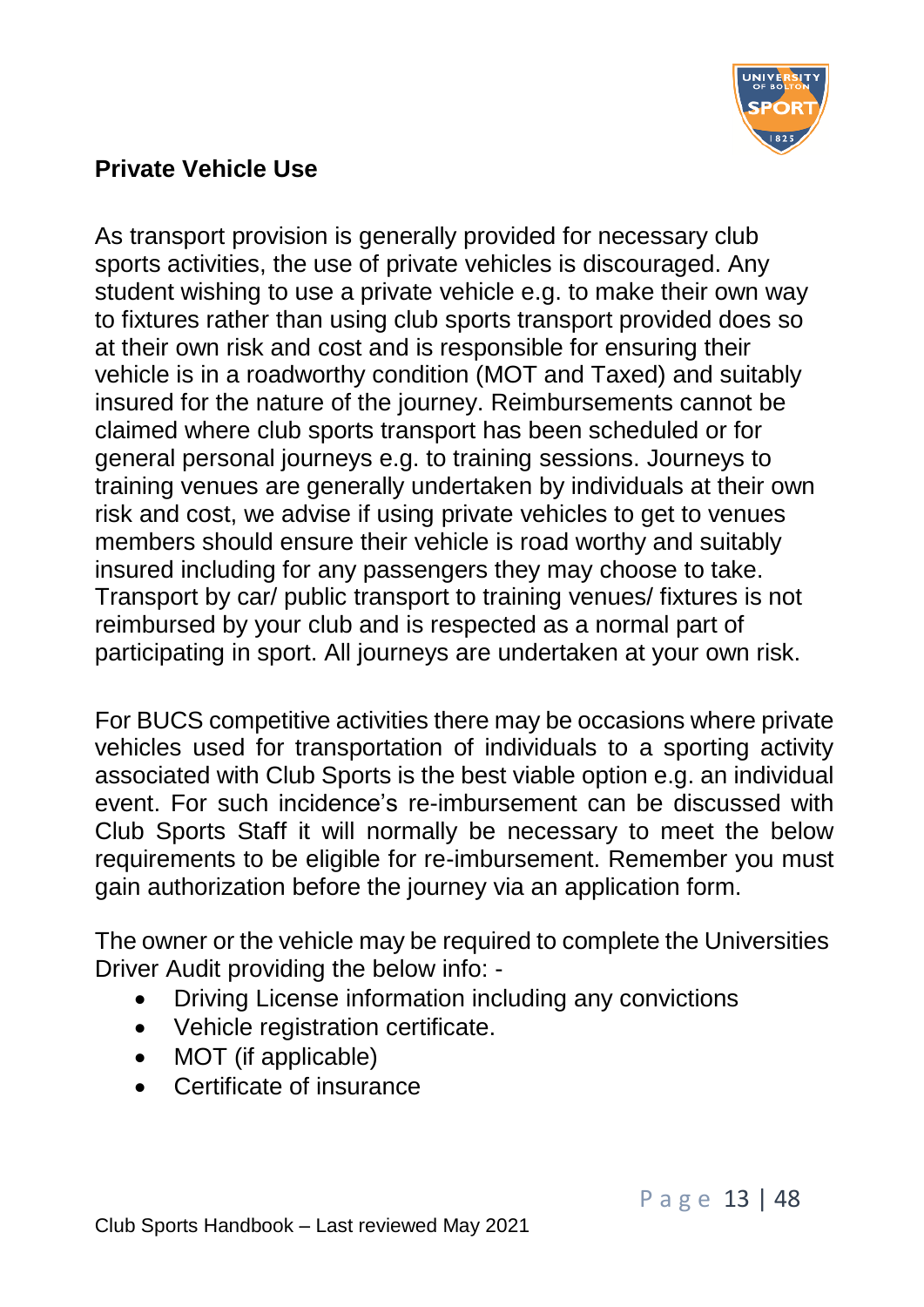

• Check with your insurance company to ensure that your insurance arrangements are sufficient and would cover you in the event of an accident.

Journeys over 120 miles or two hours in duration must have a **minimum** of **two** drivers.

If you need another driver for your car there may be a student(s) who already have full comprehensive insurance on their own vehicles and may be insured to drive other people's vehicles. This usually only covers third party fire and theft. Please check with your own and their insurance company.

A record of mileage and any petrol receipts for the journey must be provided with any claim for reimbursement. Student Mileage claims are normally limited to £20 per event in line with funding support and will be discussed on application. Additionally, as previously indicated it may be necessary for students wishing to submit reimbursement claims / mileage costs to complete the University Driver Audit.

**Funding claims cannot be made where University Transport is provided,** and it is hence the students personal choice/ circumstances that result in them not travelling on the University provision. E.g. if a student chooses to drive so they can go straight home afterwards.

#### **Driver Responsibilities**

As a driver of a private vehicle on behalf of the University of Bolton you are responsible for:

- Consulting the Highway Code for guidance of your obligations as a road user whilst driving.
- Reporting any losses, damage, faults or breakdowns which occur whilst in your control. Reporting any accidents, involvement in driving incidents or near misses which occur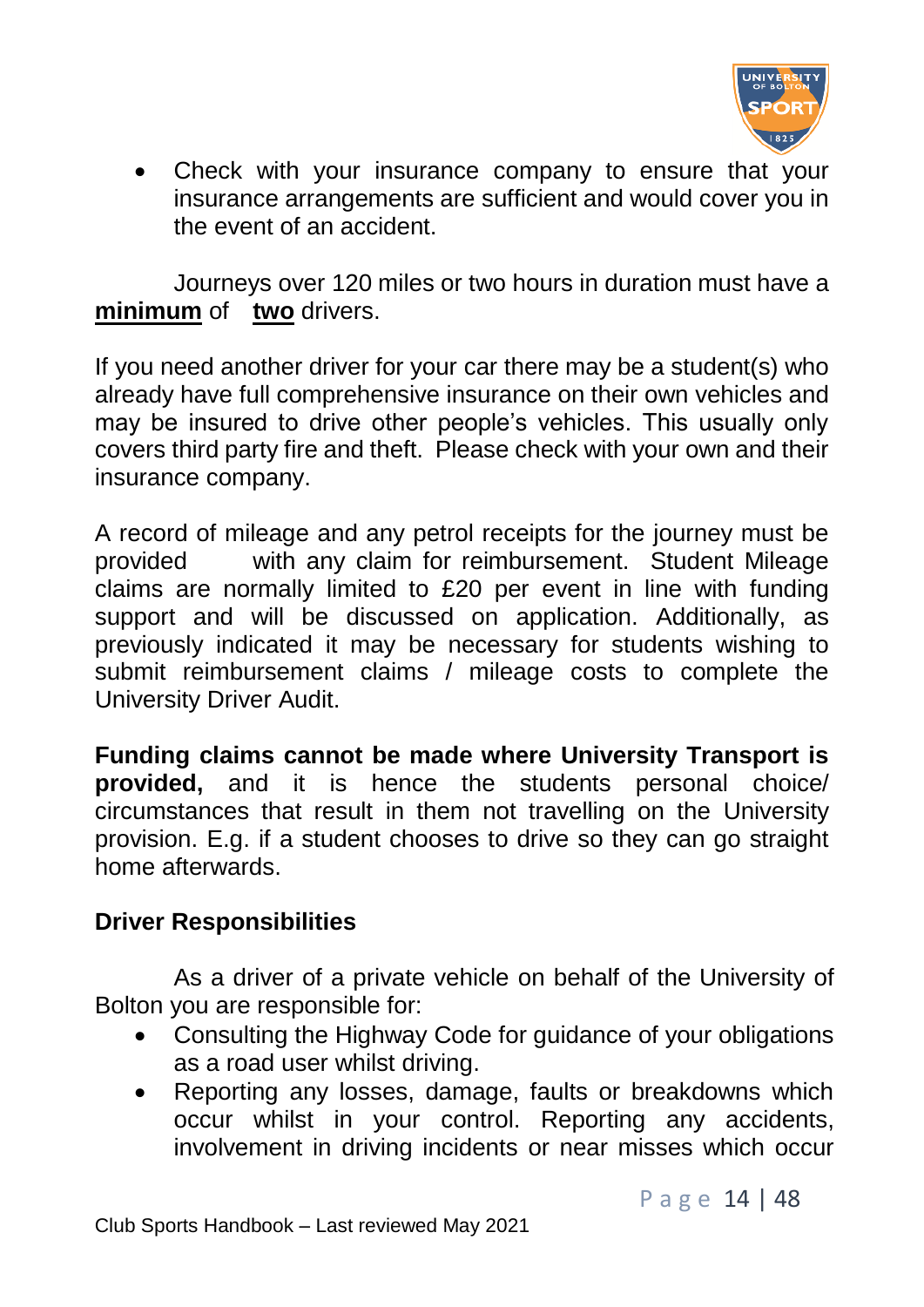

whilst in your control.

- Ensuring that baggage is stored in the boot or under the seats and that it is secure.
- DO NOT allow baggage to block doorways or escape routes. Please note that kit and equipment should not be left unattended in vehicles as it is not insured.
- Ensuring the correct mileage is recorded appropriately.
- Ensuring that no person other than assigned drivers (as agreed with the Sport & Recreation service) are permitted to drive the vehicle.
- Driving responsibly at all times.
- Ensuring passengers use the SEAT BELTS provided.
- Informing passengers of the accident and emergency procedures.
- Ensuring passengers conduct themselves appropriately throughout the trip and do not distract you when driving.

Passengers must be advised that whilst in the vehicle they are:

- NOT to stand up whilst you are driving, NOT to jump on seats.
- NOT to shout or sing too loudly so as to distract you. NOT to throw things.
- NOT to distract other drivers on the road.
- NOT to drink alcohol.
- NOT to smoke.

You may refuse to carry a passenger if they persist with any bad behavior or disrespect your requests.

<span id="page-16-0"></span>The transport information is:

- To provide information to ensure that individuals travelling to sporting activities arranged by the University of Bolton are not subject to any unnecessary risk
- To highlight the importance of ensuring that all legal requirements connected with such travel arrangements are met.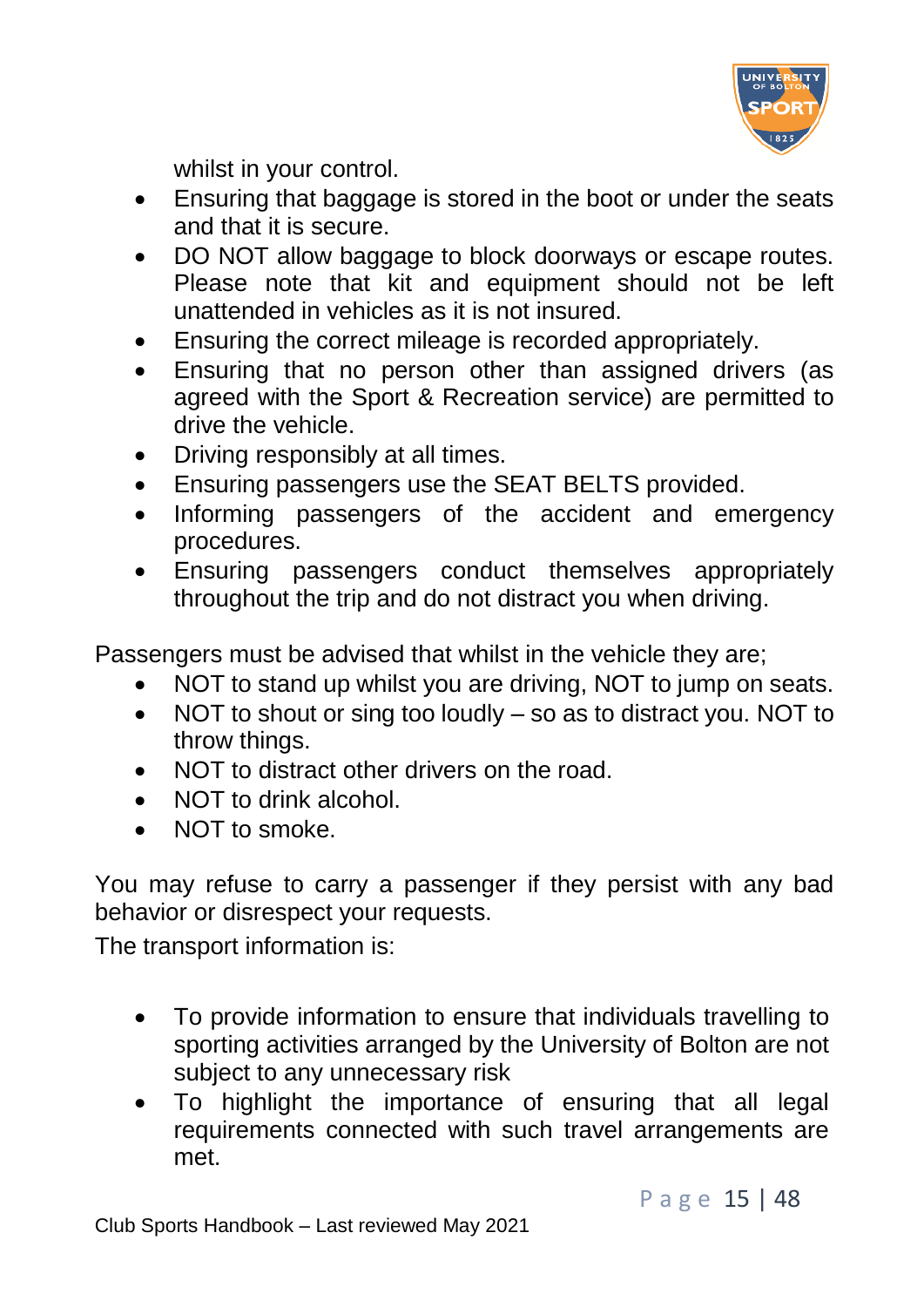

### <span id="page-17-0"></span>**Kit & Equipment**

#### **The University**

Co-ordinates provision of a playing kit and equipment for teams competing in BUCS competitions and assigns the kit and equipment to club committees for the season duration.

#### **The Committees**

Are responsible for the playing kit and equipment for the season duration and should come up with a system for distribution and return. It is expected that a playing kit will normally last 3 -5 seasons, any damages / loss should be communicated to club sports staff and replacements discussed. Committees should liaise with club sports staff regarding any special kit and or equipment requirements for their teams e.g. regulation match balls.

#### **Members**

Should ensure they treat all kit and equipment with respect adhering to any policies put in place by committees and or the University.

#### **General**

Kits and equipment remain the property of the University and should be returned for audit at the end of each season**.** It is expected a kit should last between 3-5 seasons. Please note it is **not** possible for graduates /leavers to keep their playing kit as it will be required for the following years team. If replica kits are required as a keep sake this should be discussed with club sports following return of your teams full playing kit.

We are in the process of investigating if it is possible to enable students to purchase personalized playing kits at their own cost. If this becomes an option they should show as available for purchase on the kit providers website.

**Laundry: -** Committees can return playing kit to the Sports Centre reception following use to be laundered. Committees should ensure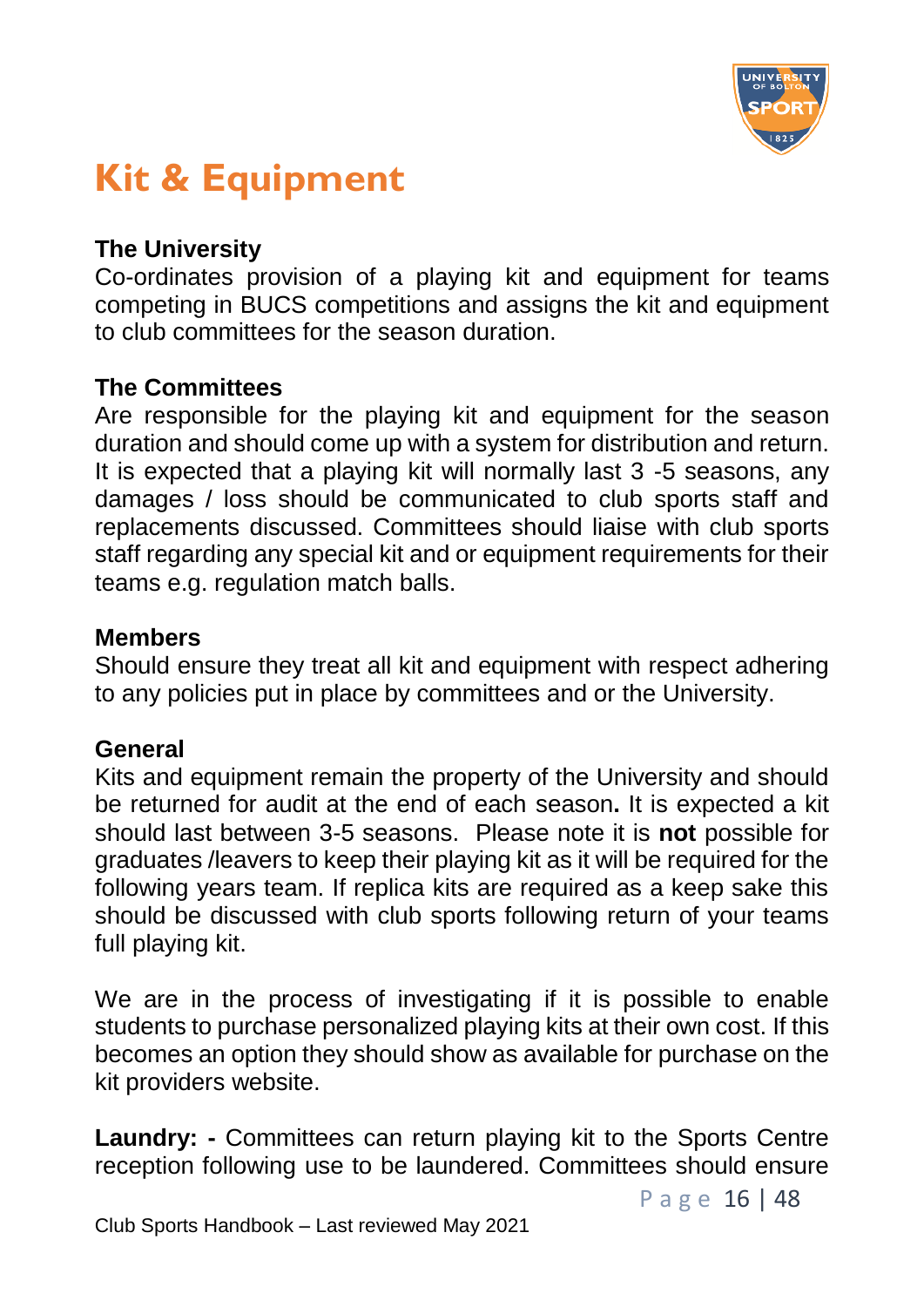

they sign the kits in at the Sports Centre Reception by 10am the day following the fixture to ensure they have been logged and would hence be ready for the following weeks fixture.

#### **All items for laundry should be placed in the designated laundry bags to ensure they are easily identifiable from clean items.**

The laundry bag for playing kit can be left within the kit bag

Any laundry from training e.g. bibs should be removed from any equipment bags and highlighted to sports centre staff on return. Again, they should be returned within a laundry bag to ensure they are easily identifiable as requiring laundry.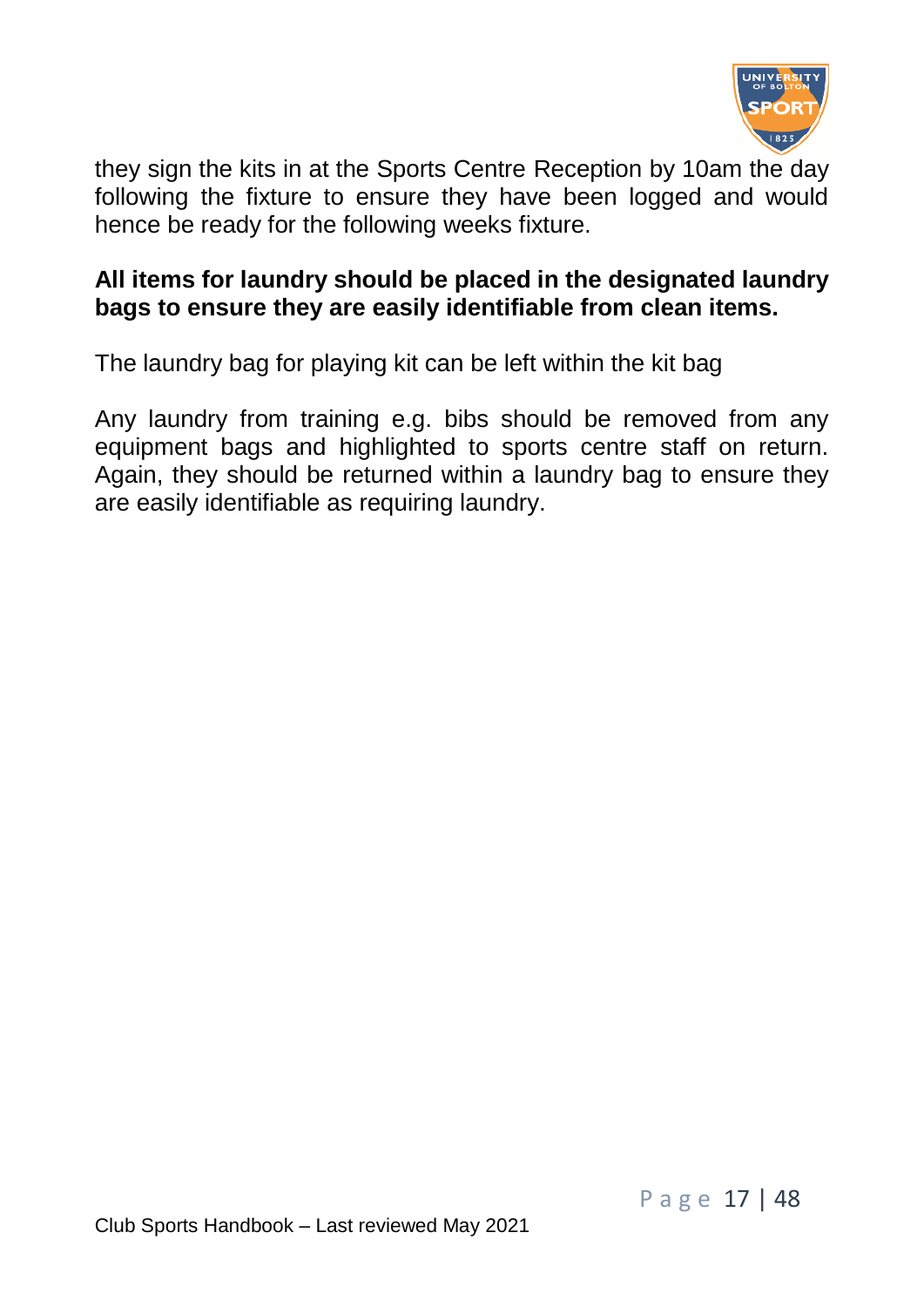

### <span id="page-19-0"></span>**First Aid**

#### **The University**

Co-ordinates the provision and allocation of first aid kits to all clubs travelling off campus. Files any reports for incidences submitted. Provides first aid cover at the University of Bolton Sports Centre.

#### **The Committees**

Should ensure that qualified first aiders with first aid kit are assigned and in attendance at all off- campus activities both training and fixtures, and that appropriate reporting takes place for any incidences. It is important that each Sports Club has at least the minimum of two first aiders. We recommend a minimum of Emergency First Aid /appointed person qualification (usually a 1-day course). Copies of your Clubs First Aiders qualifications should be issued to University Club Sports for record.

It is the committee's responsibility to keep the contents of first aid kits up to date at all times. Replacement items are available from a member of staff at the Sports Centre Reception.

A good system to adopt is

- If anything is used place the empty packaging back in the kit you then know what to replace when requesting at the Sports Centre.
- Tamper tag the bags following refill until further use.
- Ensure you hand in your reporting form for the first aid incident.

If clubs have any training needs to meet the first aid requirements these should be communicated to Club Sports via a funding request form/ course fee waiver from.

#### **Members**

Should report to committees for any first aid incidences, if any members are qualified first aiders and willing to act as appointed persons then please communicate this to committees.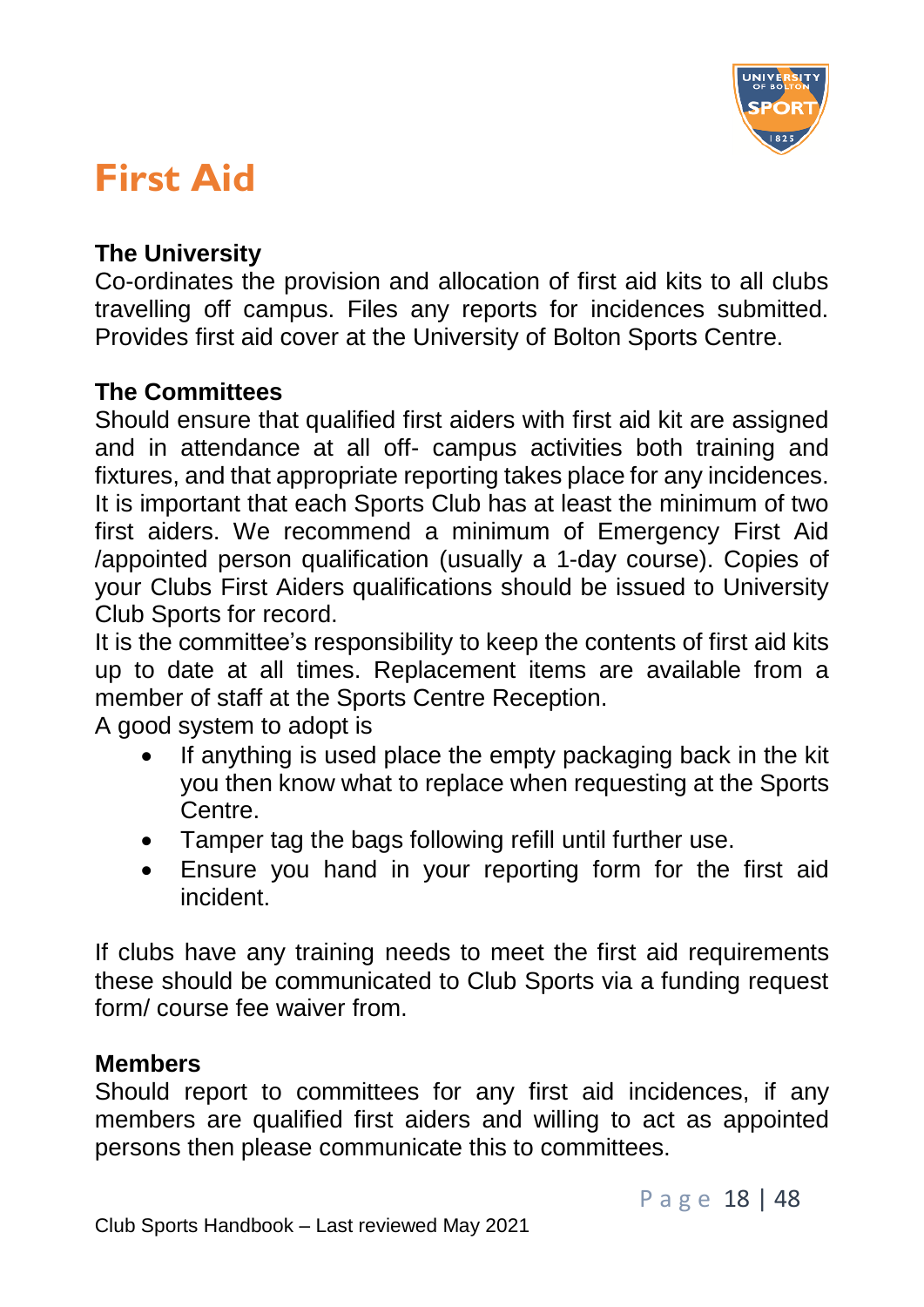

#### **General**

Please note for home fixtures the first aiders assigned by the committee are also responsible for the away teams first aid provision**.**  Similarly, when travelling to away fixtures there should be additional first aid provision provided by the home team which can be utilized if necessary, in addition to your own club's provision.

First aid is 'the approved method of treating a casualty until he/she is placed in the care of a doctor or other skilled aid or taken to hospital.'

You should not attempt any first aid on another person unless you have been properly trained or instructed to do so by a qualified person.

If calling an ambulance first aid guidance is often communicated by the operator e.g. what position

to place the casualty in.

For first aid provision when in the UOB Sports Centre please contact the Sports Centre Reception.

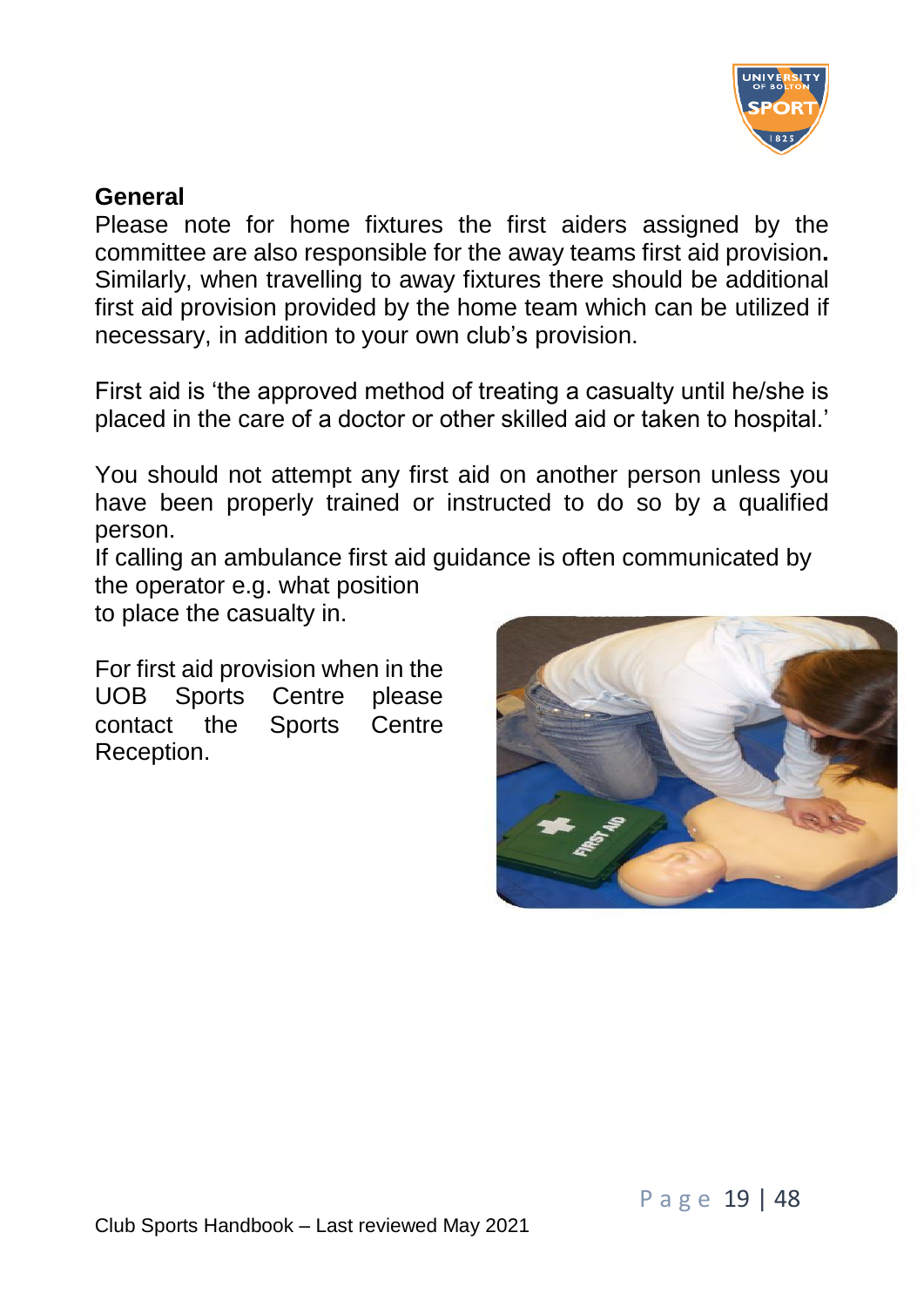

### <span id="page-21-0"></span>**Risk Assessments**

#### **The University**

Assesses club sport activities as a whole. The current years Risk Assessment is available on the Club Sports Moodle pages/by e-mail request to [clubsports@bolton.ac.uk](mailto:clubsports@bolton.ac.uk) .

#### **The Committees**

Are required to familiarize themselves with the Sports Centre Club Sports Risk Assessment available on the Club Sports Moodle pages / by e-mail request to [clubsports@bolton.ac.uk](mailto:clubsports@bolton.ac.uk) and complete a sport specific risk assessment (template provided) to highlight to the University risk associated and control measures in place within their specific sports club.

Committees should communicate any hazards they note/ problems they encounter at any club sports activities to club sports staff.

#### **Members**

Should follow guidance from staff / committees, adhere to safety policies, procedures in place e.g. at venues/ on transport, ensure they familiarize themselves with the rules and regulations for their sports and report any hazards they note to their committees to feed back to club sports staff.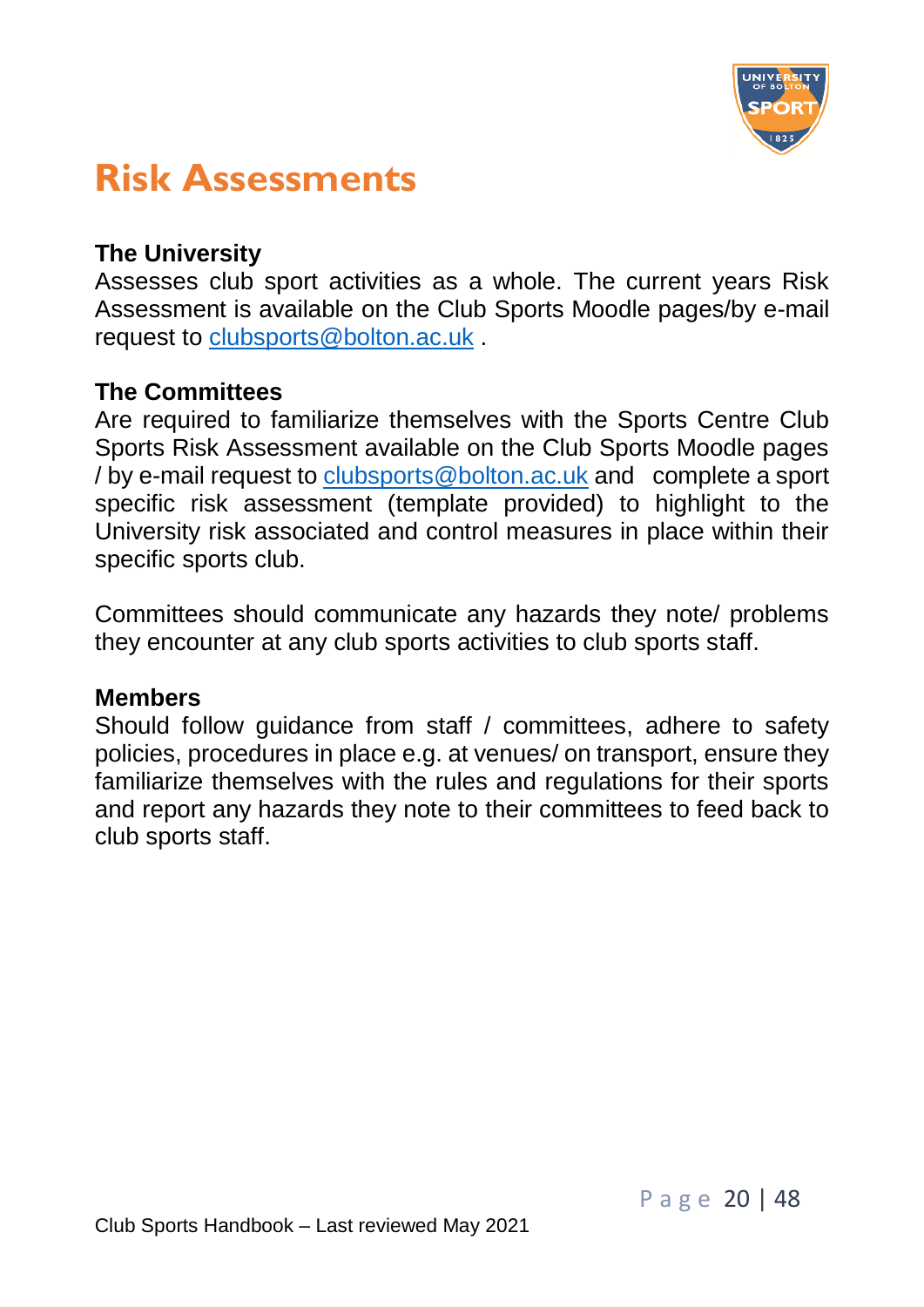

### <span id="page-22-0"></span>**Equality & Diversity**

#### **The University**

Have an equal opportunities policy available on the University website.

#### **The Committee**

Should ensure they are aware of the University Policy and ensure their club adheres to it.

#### **Members**

Should feel welcome at all times.

#### **General**

Who you are should never be a barrier to involvement and we need Sporting Clubs to promote this – everyone should be able to get involved with whatever they're interested in. Our students come from diverse backgrounds.

To ensure your Sports Club is inclusive and diverse, and therefore approachable, when you plan any events you need to consider all the different types of students who may want to get involved.

You should aim to:

- Sustain an environment in which all individuals and groups may contribute without fear of discriminatory or unfair attitudes and practices. Gender, orientation, race, age… none of these characteristics should make a student feel excluded or unfairly treated.
- Create an atmosphere which respects its members and celebrates the diversity of its membership.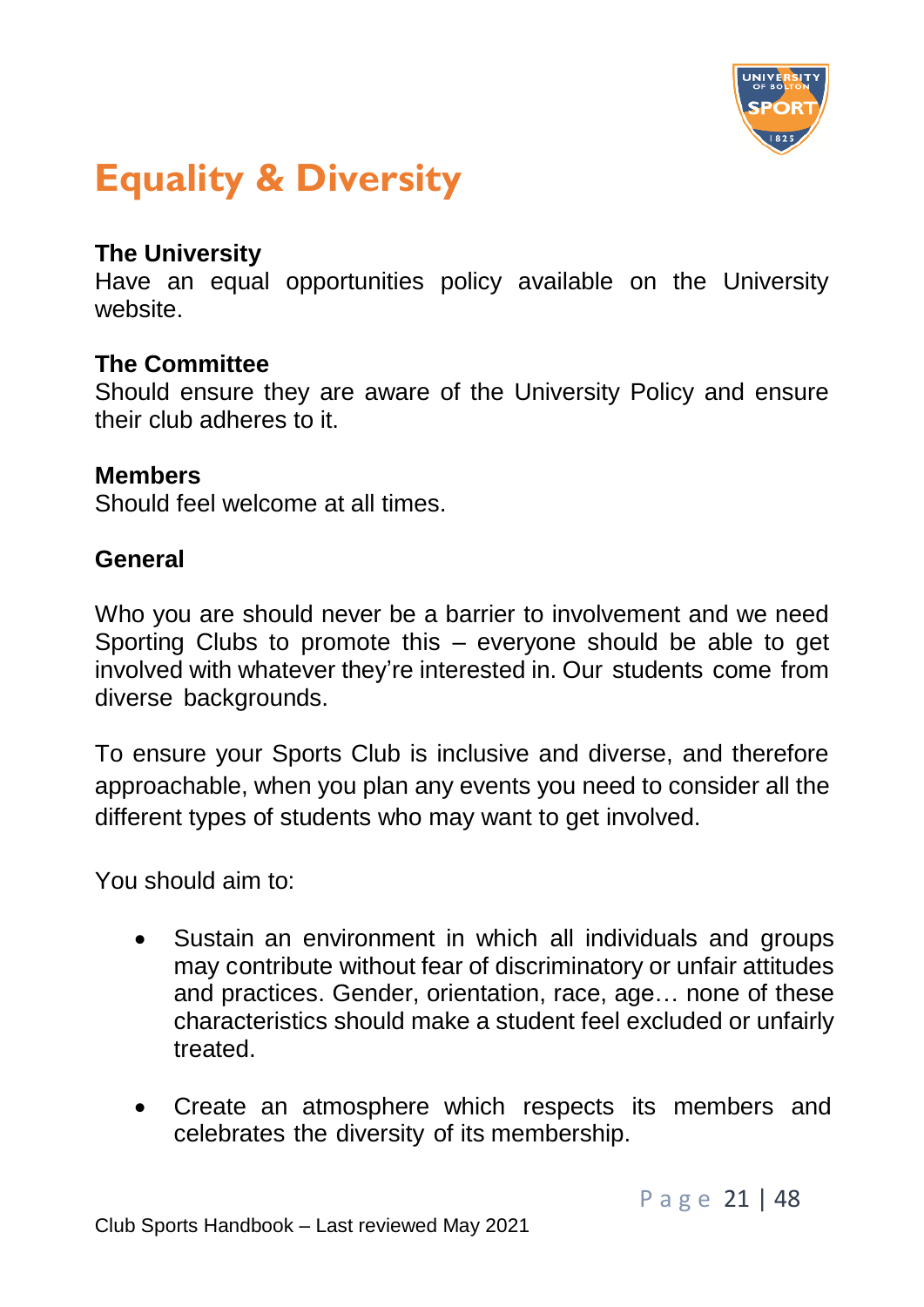

- Eliminate discrimination, harassment, victimization and any other conduct that is prohibited by the **Equality Act 2010** and by the University of Bolton's Equal Opportunities Policy (available on the University website).
- Be inclusive, friendly, encourage and welcome involvement from everyone.

By being part of Club Sport, each Club has a responsibility of equality to their members. Your actions don't only affect your members; they affect the membership of BUCS as a whole. On being affiliated as a Sports Club, you accept this responsibility.

#### **How to Make Your Sports Club More Inclusive**

Activities, e-mails, social media posts, tweets, websites, meetings, social events, publications – these must all be fully in- line with the University Equal Opportunities Policy and the Equality Act. As an elected member of your Sports Club's committee, you are responsible for ensuring your club adheres to these policy's please familiarise yourself with them on the University website. Simple things such as doing socials in different environments can help make your club more inclusive.

Each Sports Club committee is responsible for ensuring activities are available to everyone wherever possible, and that reasonable adiustments are made to cater for people with disabilities.

Questions about accessibility? Speak to a Club Sports member of staff.

If you feel like you, or anyone you know, might have been unfairly treated, have questions about equality and diversity, or want advice on anything welfare/equality related within your Sports Club, you can get in touch with a Club Sports member of staff email [Clubsports@bolton.ac.uk](mailto:Clubsports@bolton.ac.uk)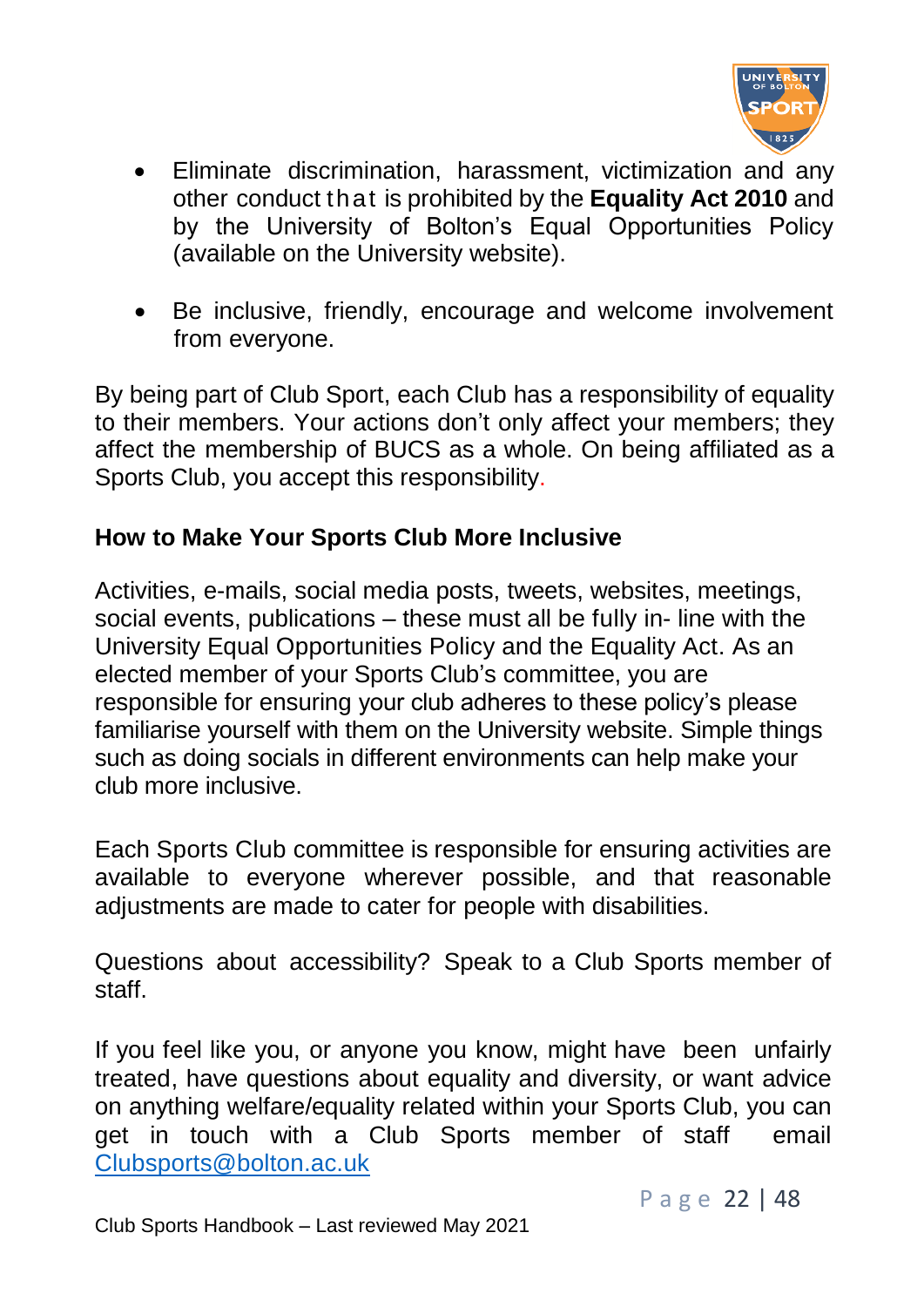

We want your Sports Club to be as successful as possible, and this means being inclusive. If you have any concerns about the appropriateness of any of your Sports Club events, themes or anything else, please ask.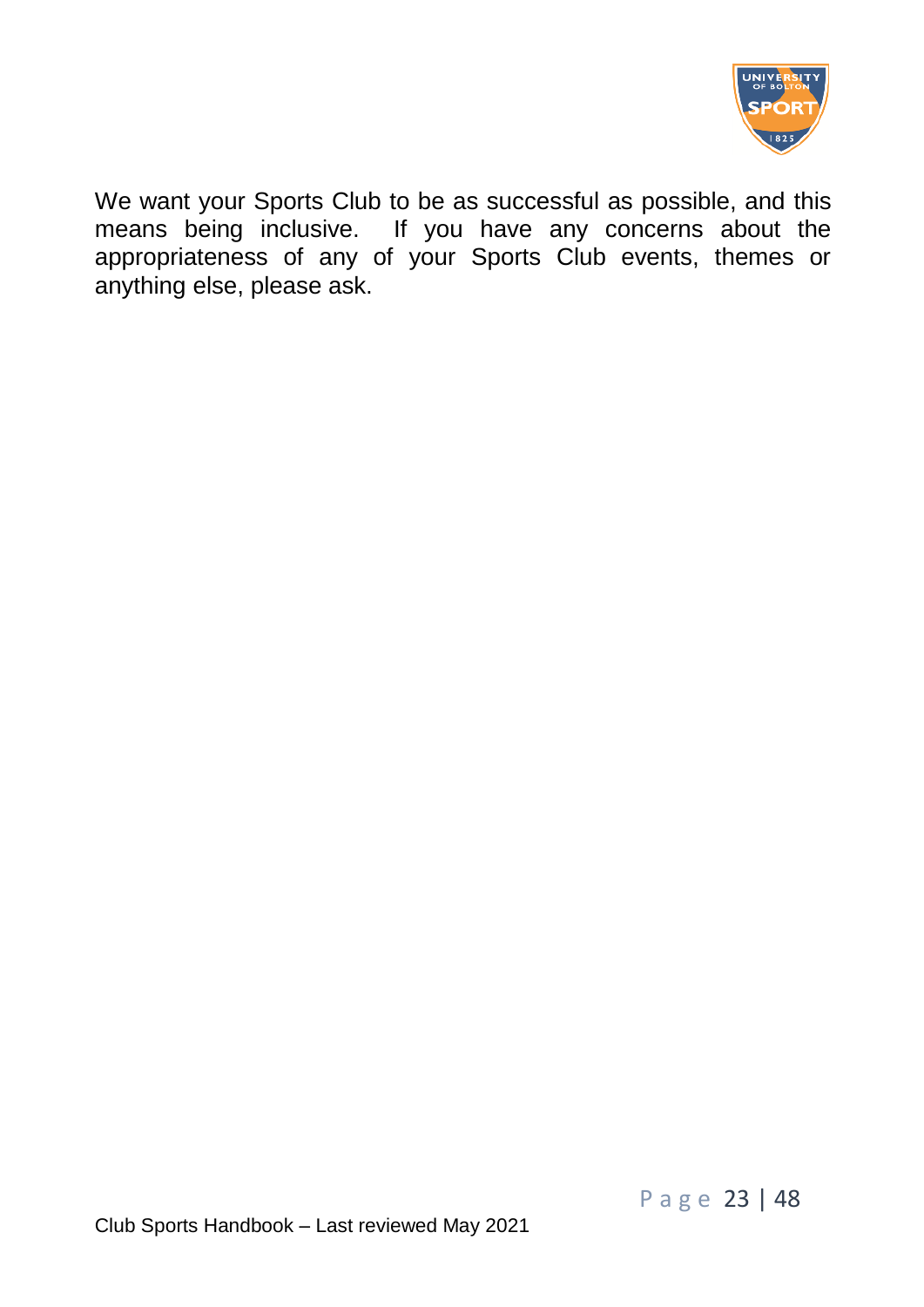

### <span id="page-25-0"></span>**Up Skill Opportunities**

#### **The University**

Will accept applications via the club sports funding form for any students wishing to up-skill e.g. take a coaching / refereeing course relevant to their club. Applications are reviewed on a case by case basis but as a general guide contribution is normally capped at £250.

#### **The Committees**

Should be mindful of any gaps in provision e.g. difficulty arranging referees and communicate opportunities to their club members.

#### **Members**

Should discuss any ideas / requests and seek support of their club committees for any applications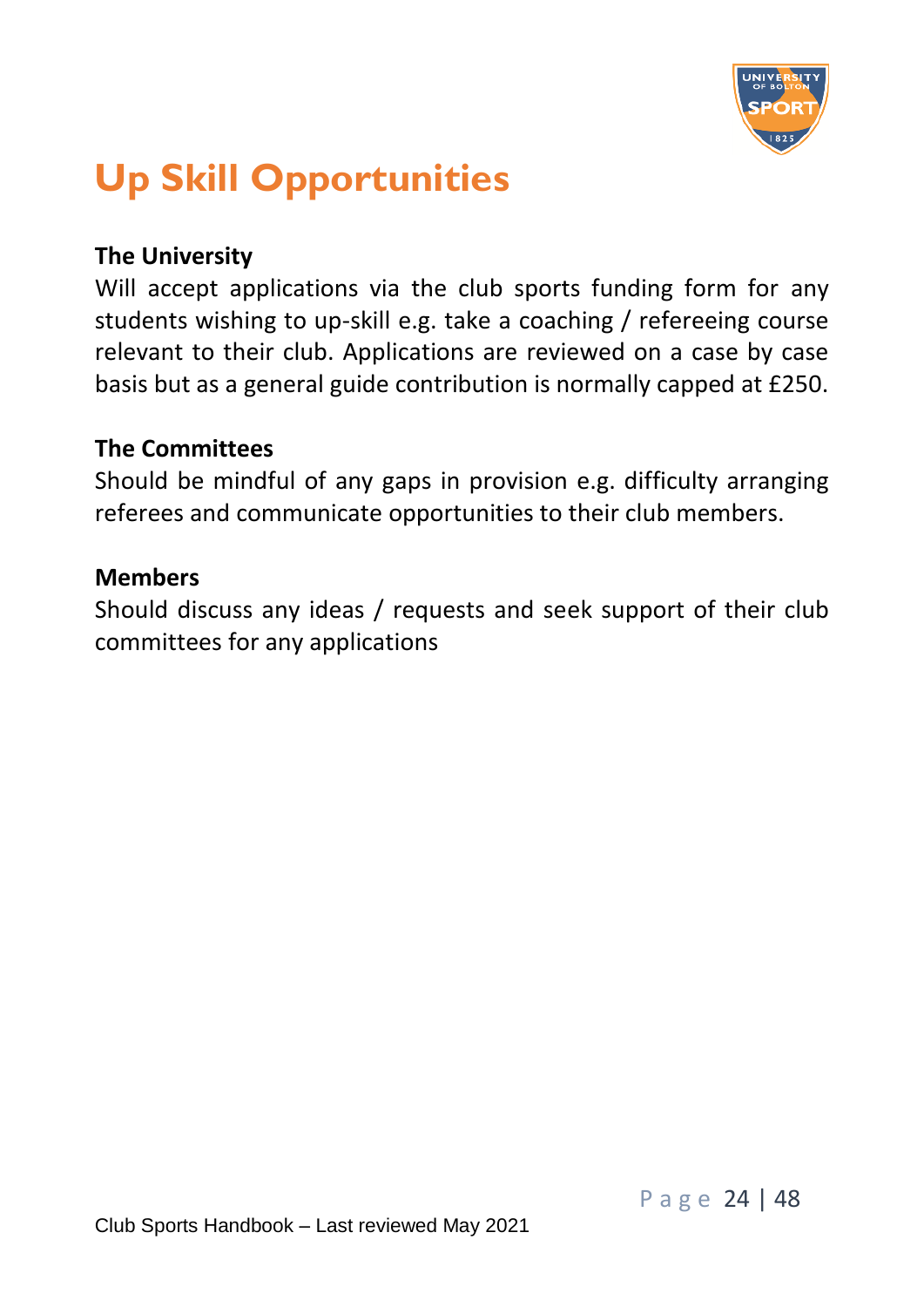

### <span id="page-26-0"></span>**Communications**

#### **The University**

Will mainly communicate by e-mail to student e-mail accounts or via the BUCS PLAY app/ the booking portal/ app. On occasions it may be necessary to communicate via phone.

Minutes from Club Sports Captains Meetings will be sent to club captains.

#### **The Committees**

Should ensure they represent their club at all scheduled Club Sports meetings /workshops /training ensuring they are kept up to date and that the views of their club including any issues are communicated to Club Sports Staff.

Should ensure there is an avenue within their club for communication such as regular meetings / online forums so that the views of their members can be collated and brought to Club Sports Meetings. Clubs are encouraged to submit necessary agenda items from their clubs' own meetings to the Club Sports Captains Meeting Agenda to be raised with Club Sports Staff and reviewed/ actioned.

#### **Members**

Should ensure they communicate their views through the avenues set by club committees.

#### **Genera**l

Club Sports Staff can be contacted directly if required via e-mail [clubsports@bolton.ac.uk](mailto:clubsports@bolton.ac.uk)

#### **Effective Teamwork**

Remember 'teamwork makes the dream work!' We are stronger together, please help each other and ask for help/advise when needed.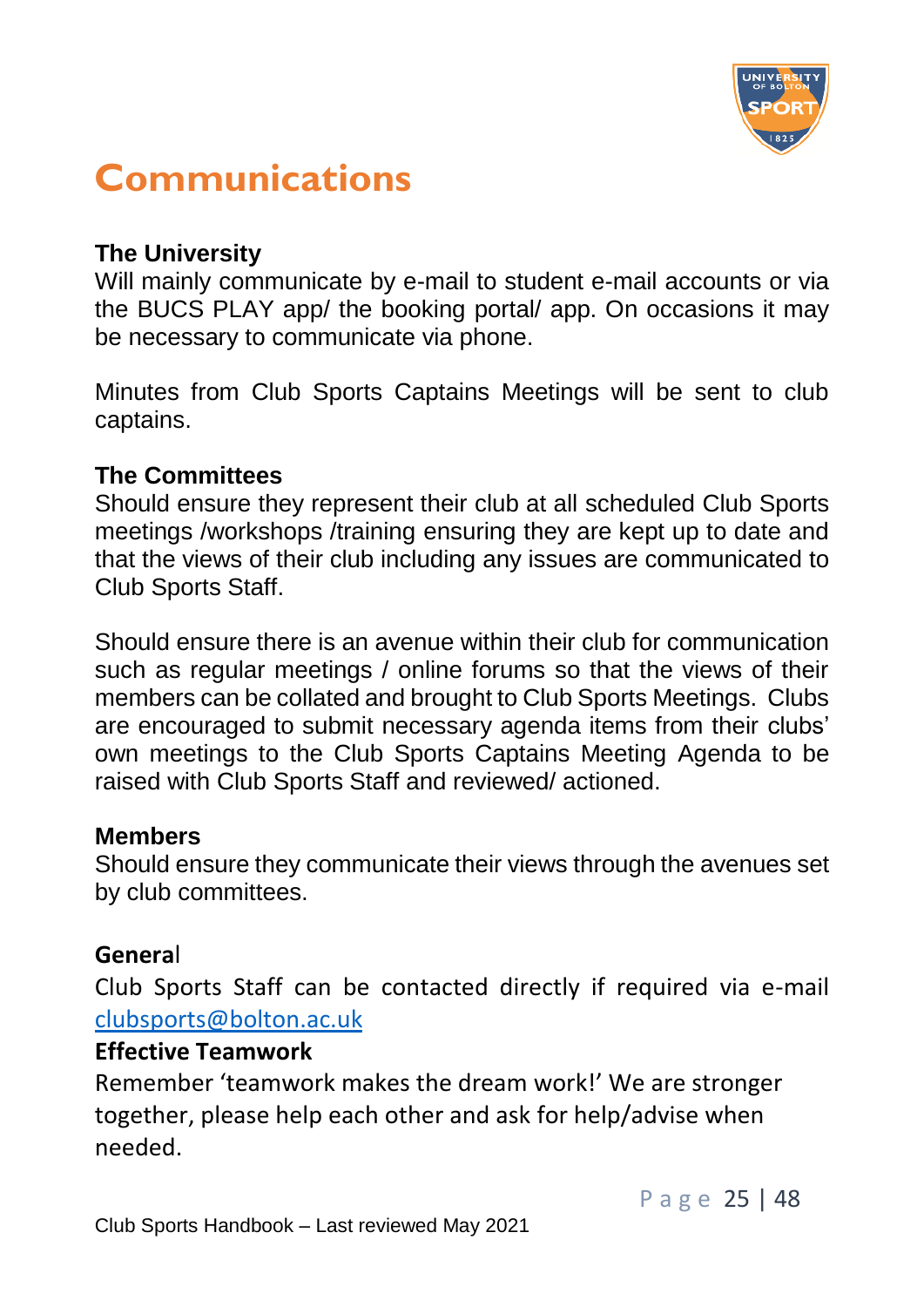

### <span id="page-27-0"></span>**Marketing**

#### **The University**

Encourages club committees to market and promote their clubs to ensure they gain full squads. Room/ space booking requests can be submitted to the club sports staff team as well as any print requirements.

#### **The Committees**

Should communicate to club sports staff any requirements e.g. printing of flyers / dates of any stalls required in social zones so that the university can assist. Please note if requesting printing of items such as club sports flyers they will need to meet University corporate guidelines. A template poster can be provided for you to work from.

#### **Members**

Are encouraged to promote their clubs e.g. wear club merchandise, tell your friends, hand out flyers where you can!

#### **General**

Things to think about for your club

- ❖ Are students interested in your Sports Club?
- ❖ How can you get them interested?
- ❖ How many members get involved?
- ❖ What do you offer your members?
- ❖ Where do you advertise your club?
- ❖ Do you have a clear Committee structure?
- ❖ Who does what?
- ❖ Are they doing it effectively?
- ❖ How do you contact your Committee/Members?
- ❖ Is this method effective?
- ❖ Do meetings have a clear Agenda?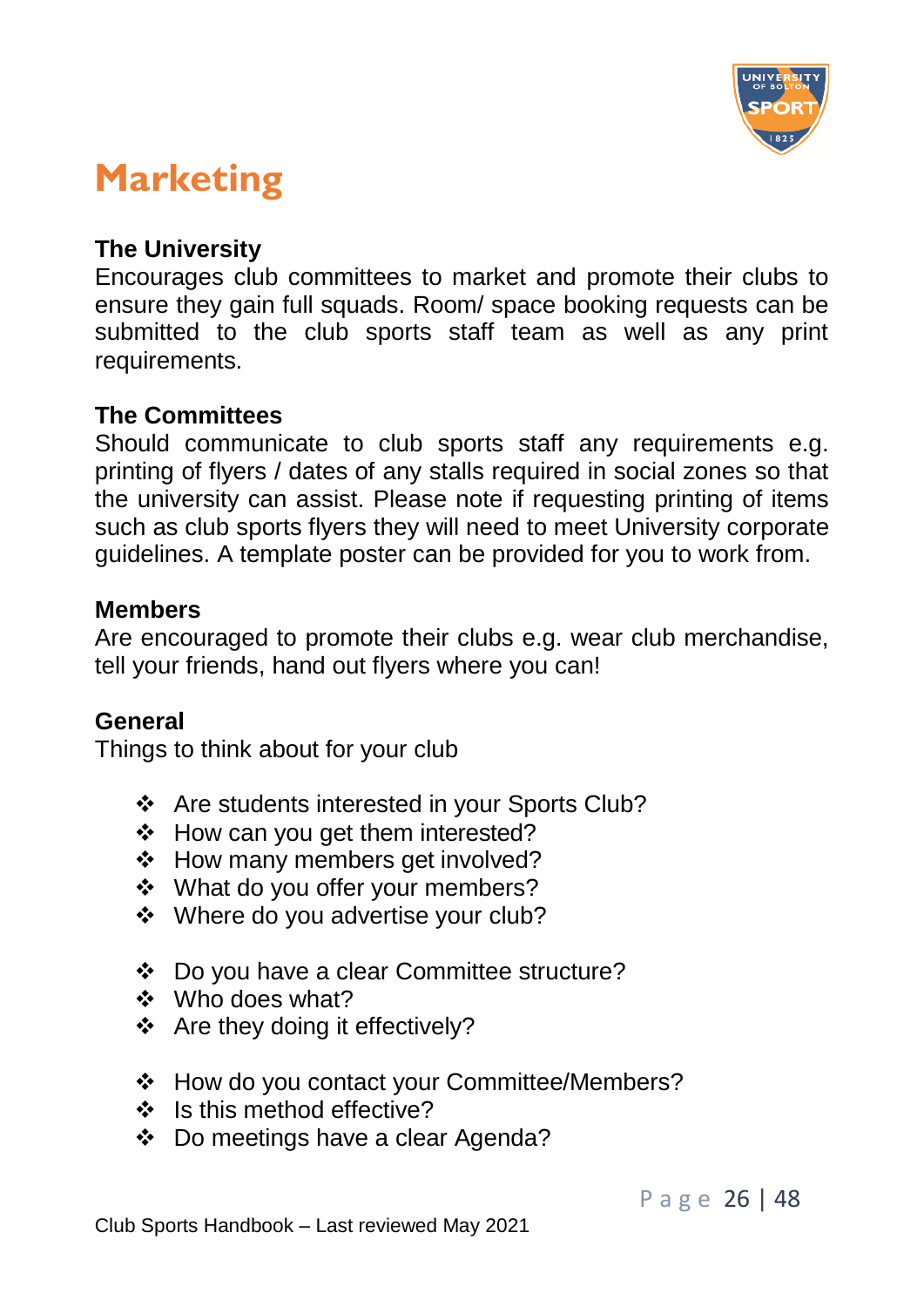

- ❖ Do you have a club social media?
- ❖ Is social media kept up to date and full of information?
- ❖ Do you run any club events?
- ❖ How are events publicized?

#### **Top Tips for Getting Members**

**Students Union Student Activities Awareness Day** – Make sure you book a stand at the Student Activities Awareness day which usually takes place near the beginning of the new academic year. Keep your stall interesting! Posters, T-shirts, Photos of past events. Students love interactive things and it will stick in their mind more. For example, could you dress in your clubs playing kits / have relevant equipment on show to draw people's attention. Some years unfortunately the awareness day falls on fixture/trials days however you can also request space outside of awareness day e.g. if you wanted to promote at lunch time in University Social Zones/ at halls.

**Lecture shout outs** – these are a fantastic way of reaching a lot of people to tell them about your Sports Club, what you will offer them and why they should join (remember to talk to the lecturer first). Even distributing flyers/ posters around lecture venues and talking to students outside of lectures can be a great way to communicate with a lot of students at once. Some lecturers also play video clips whilst students entre lecturers, could your club produce a promo clip and ask lecturers to show it.

**Sports Club Hoodies/T-shirts** - They are great way to get recognized on campus by lots of students.

**Social Media:** as well as creating your own social media groups which can promote clubs and engage members you can submit items to Club Sports for inclusion on the Sports Centre and University Social Media platforms.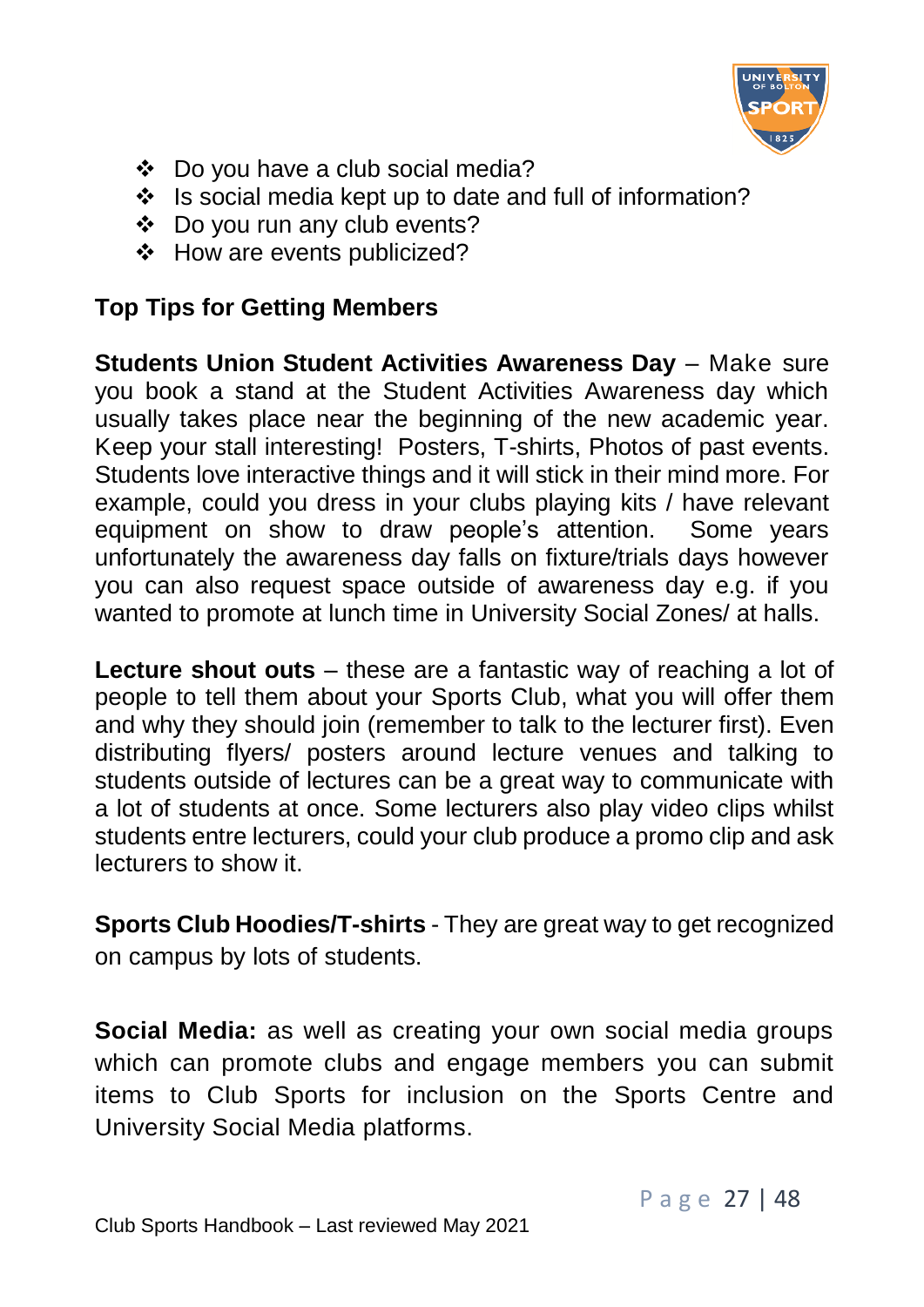

### <span id="page-29-0"></span>**Funding**

#### **The University**

Try and accommodate club needs e.g. providing for BUCS clubs training and fixture provision as detailed in the relevant sections of this handbook however, we cannot guarantee that your activity will always be funded or that all clubs will be funded to exactly the same levels. Funding can be subject to many variables such as participation levels, facility and coach availabilities. Clubs will be reviewed on a case by case basis.

The money available for Club Sports comes from 2 sources, Student membership fees and budget allocation form the University of Bolton. Funding is reviewed regularly and club funding maybe subject to change. Currently Sports Club membership fees are paid into a Club Sports budget centre this is the income derived from your member registrations. This fee contributes to the main provisions for your clubs such as training, transport, insurances and playing kits. If any clubs require any specific expenses such as specialized equipment / additional kit and equipment these should be requested via annual planning forms / funding request forms and will be considered on a case by case basis.

As the membership fees only cover a very small proportion of your clubs' expenses clubs are encouraged to seek additional funding such as sponsorships to enhance their club provision especially if requesting items outside of the normal level of provision such as transport to training.

#### **The Committees**

Should liaise with club sports staff regarding clubs' provision reporting back if any additional provision is sought and or if provision is under utilized such as low attendance at training slots/ transport. Committees should also ensure they adhere to any requests from the University with regards to their clubs planning, training needs e.g.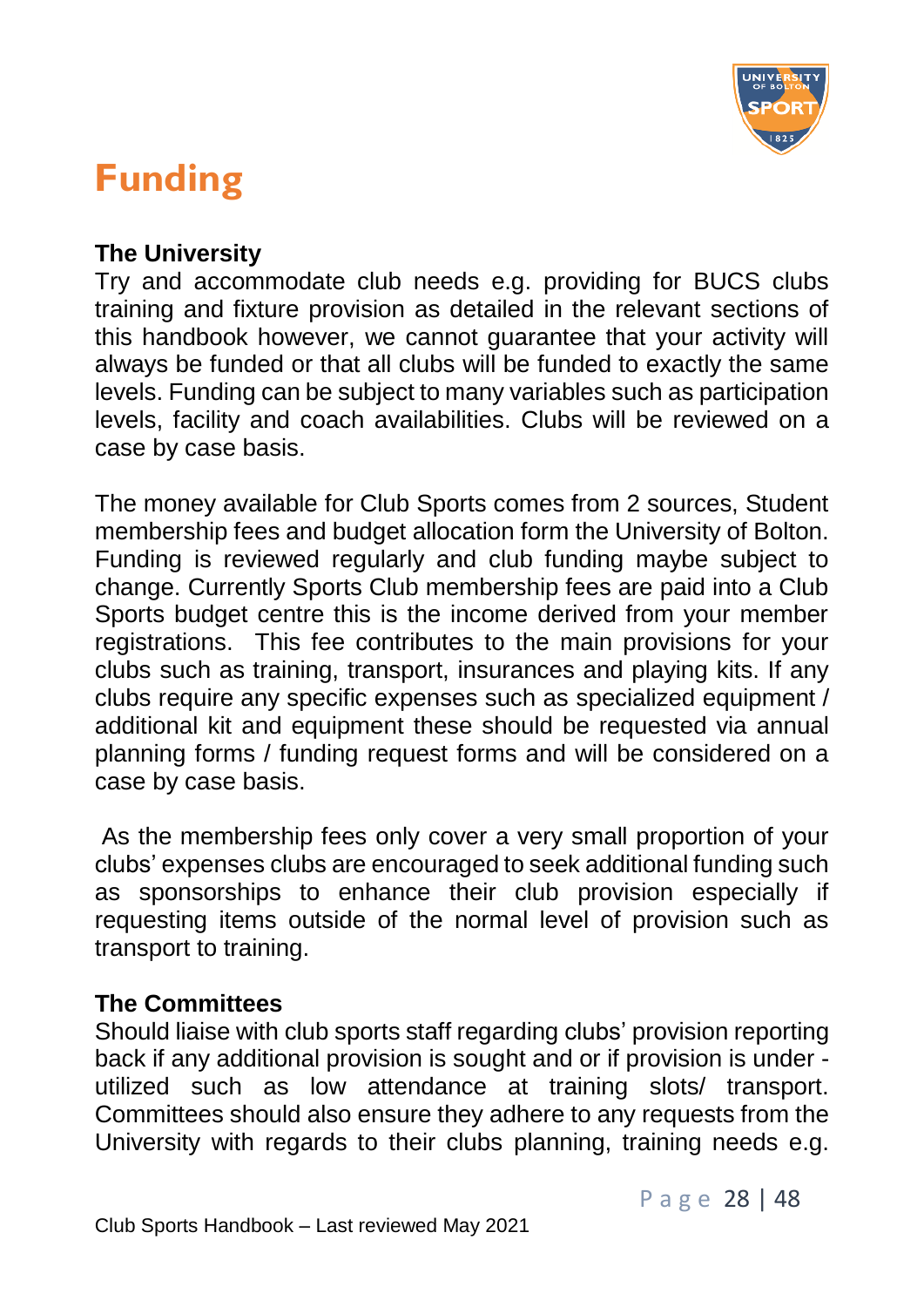

submitting club sports planning documents and responding to any surveys so that Club Sports can review and develop.

#### **Members**

Should communicate with committees where required regarding funding and feed in any ideas they may have to contribute to the club.

#### **General**

#### **End of Year Requests for Funding**

Playing kits and equipment should be audited by club committees at the end of each playing year and requests for replacements submitted via club sports planning form. Requests can then be considered by club sports staff.

#### **Other Income**

Any donations/sponsorship or fundraising monies can be banked with the Sport Centre to the Club Sports income strand for your club to utilize.

Clubs are not authorised to apply for external bank accounts under a club name

#### **Budgeting for an Event**

If you wish to hold an event and you require funding, you can apply via a funding request form.

To prepare an accurate application, you should get written quotes for each part of your expenditure.

When you are applying for funding for an event, always make sure that you include VAT where applicable.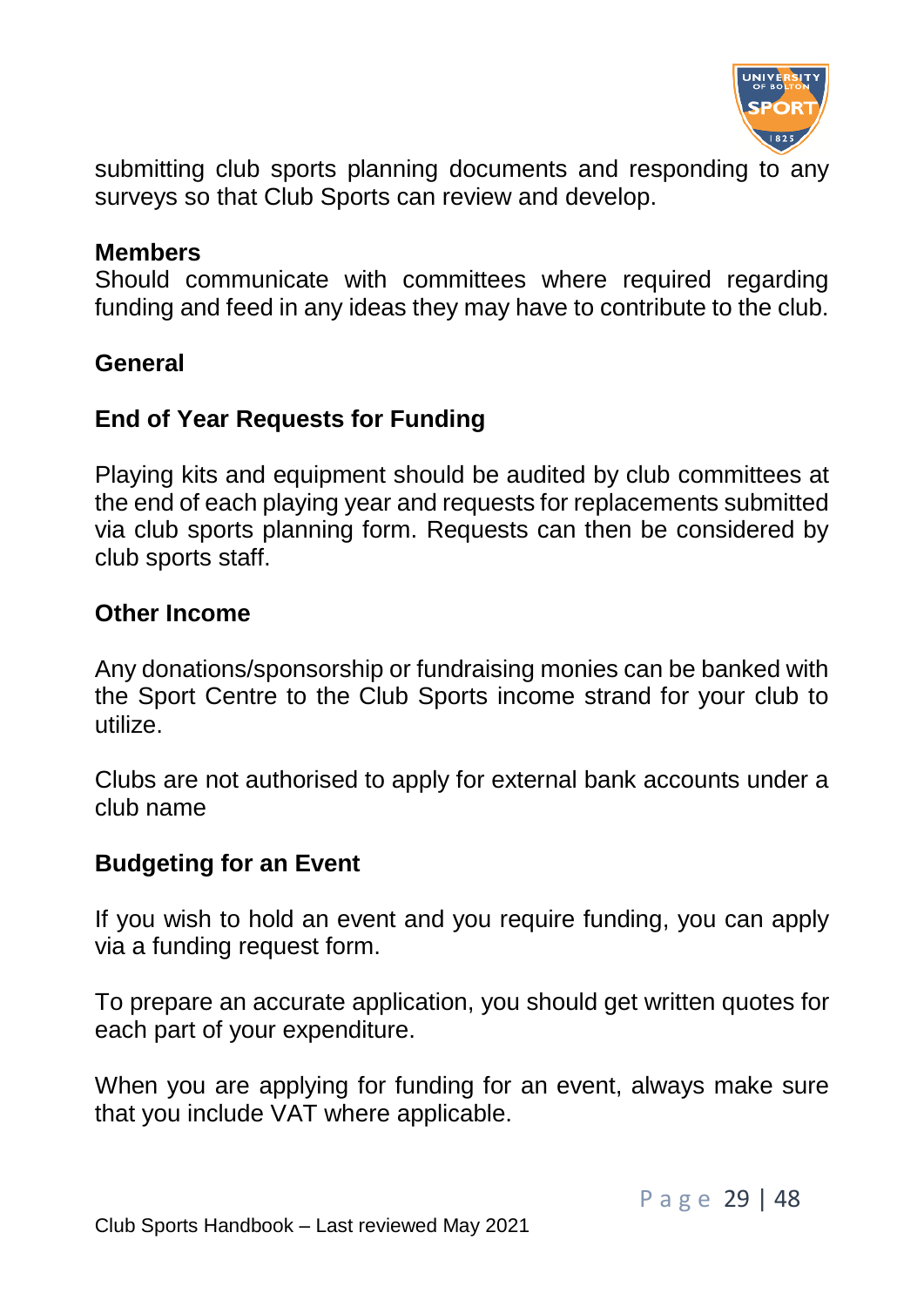

#### **SPONSORSHIP**

Gaining sponsorship can be of great benefit for your team and can help you subsidise items. Ideas for sponsorship may be:

Bars / Restaurants: - could be approached to contribute to the cost of team leisure wear in return they will normally expect their advertising on the garments and clubs to be hosting meetings/ socials from their venue.

Local companies: as above can be approached to contribute and will normally expect their advertising to be on any items in return.

Please discuss any sponsorship opportunities for your team with club sports staff by e-mail. [clubsports@bolton.ac.uk](mailto:clubsports@bolton.ac.uk) to ensure any corporate branding is appropriate.

All property bought by sports clubs remains the property of the University. An inventory of sports club equipment will be kept by club sports please inform staff of any new items so these can be listed.

#### **Funding for a New Sports Club**

Every effort will be made to try and accommodate a new club activity. However, we cannot guarantee that your activity will be funded. Funding a club comes from two sources, Student registration fees and some subsidy from the University of Bolton. It all depends on funds available at the time of application.

All new sports clubs must submit application forms to the Sport Centre using the Club Planning Form available upon request before approval of funding can be granted.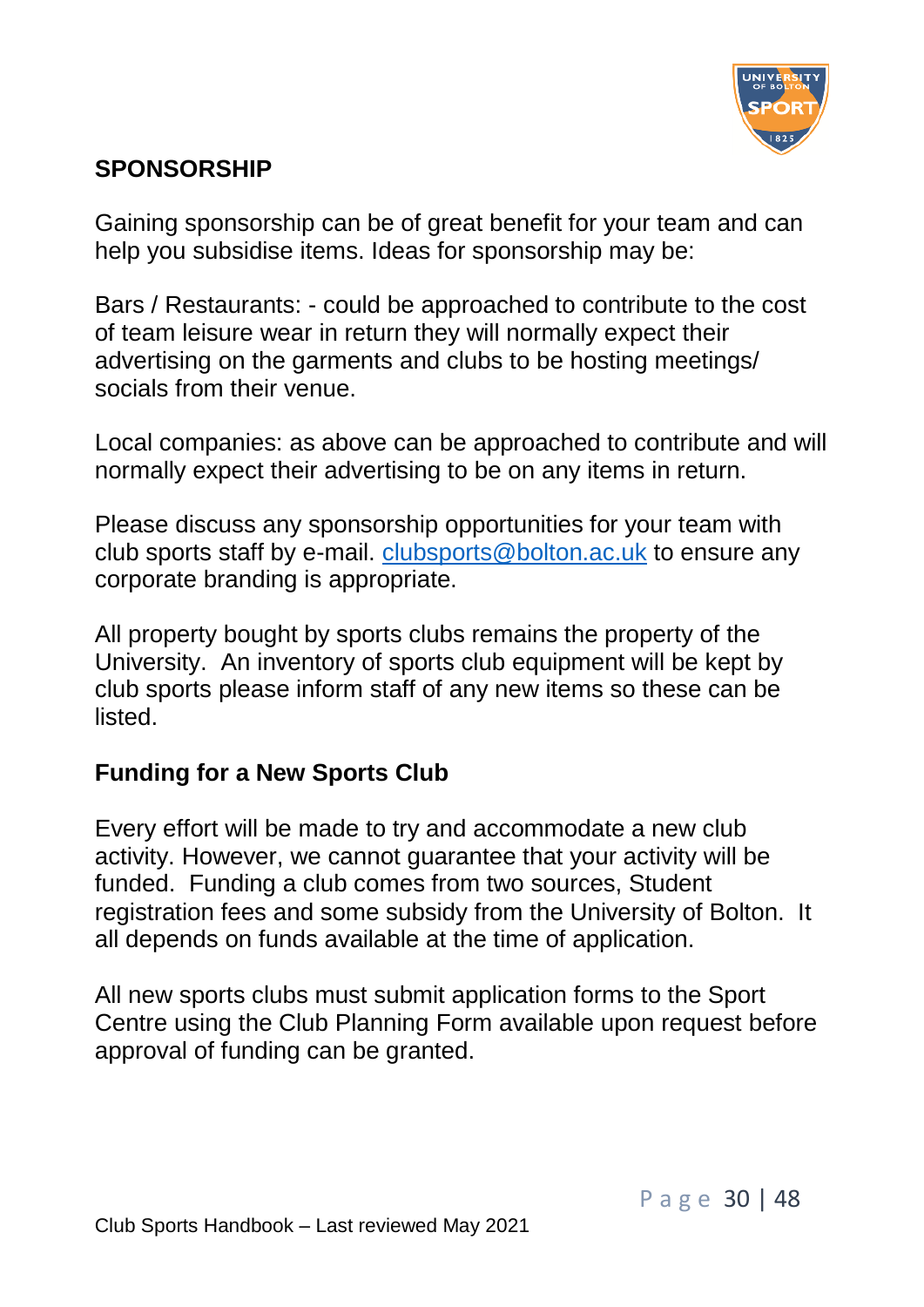

### <span id="page-32-0"></span>**Code of Conduct**

#### **The University**

Devise a code of conduct which members must adhere to when joining the club an example is below.

#### **The Committees**

Should ensure members adhere to the members code of conduct at all club sports activities.

#### **Members**

Should adhere to Club Sports Code of Conduct at all activities and remember they are representing the University at both training and fixtures.

#### **General**

Remember any violation of codes of conduct can impact on clubs in future years e.g. if venues/transport are not treated with respect it is likely the University clubs will not be granted access/use in following years!

#### **Example Code of Conduct**

(Annual code of conduct signed at member registration)

**University of Bolton Sport and Club Sports is the collective term for all competitive sports clubs at the University of Bolton.**

#### **The aims of this code of conduct are**

- To make sure clubs are open and inclusive to all University of Bolton
- To deter clubs and its members from engaging in antisocial behavior
- To encourage a high standard of behavior across all clubs

Any team / team member found to be in breach of this code of conduct will be subject to The University of Bolton and 'Club Sports' disciplinary procedure.

**In accordance with BUCS regulations, this code of conduct requires all team players to adhere to the following:**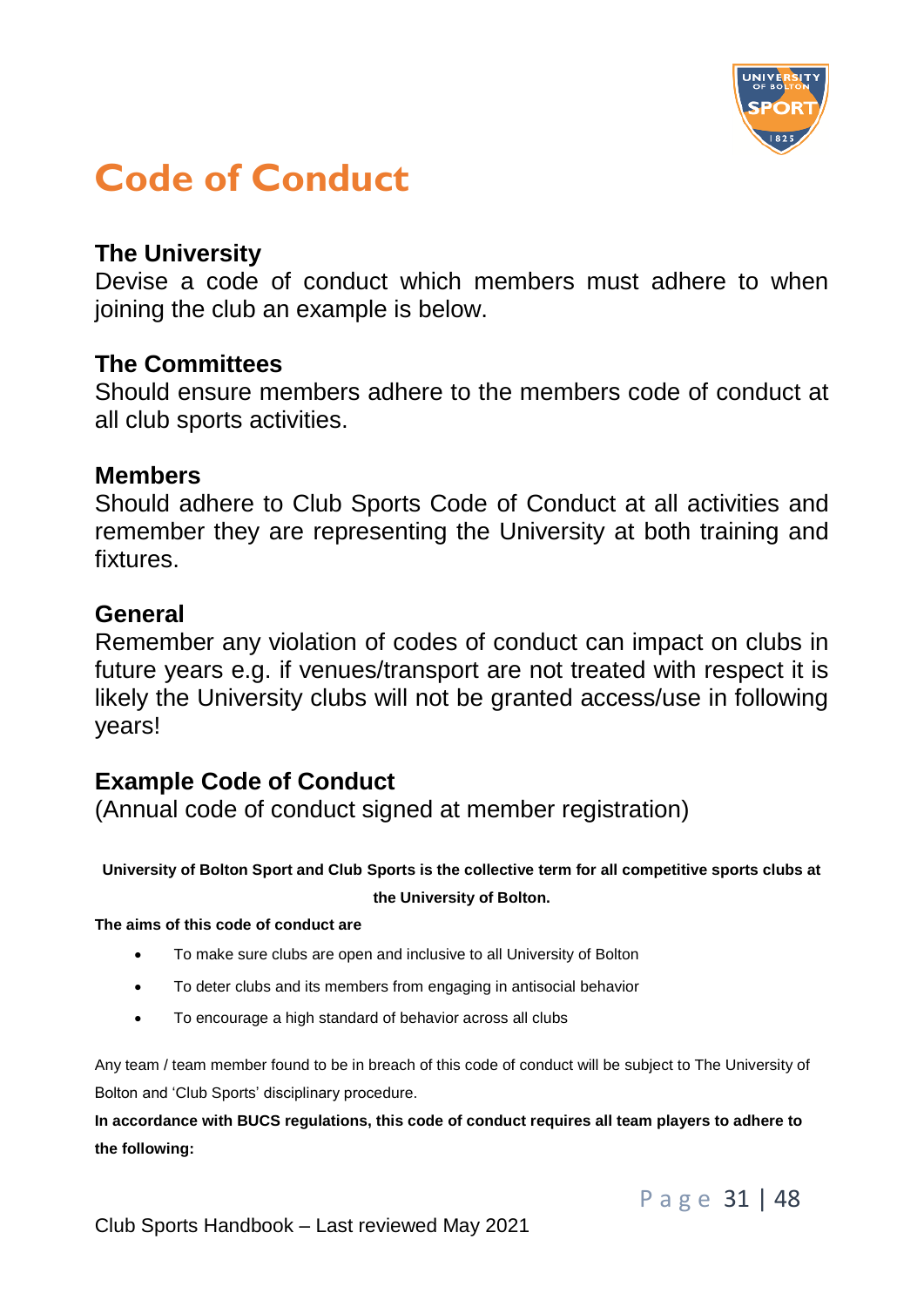

#### **Conduct on the Pitch**

- **1.** Every player must conduct themselves in an appropriate manner during training sessions, whilst on transportation to and from games and during matches. This includes not consuming alcohol whilst representing The University of Bolton at games friendly or Competitive or attending training sessions also including any point you are wearing university branded uniform or kit.
- **2.** Every player must train and compete within the rules and regulations and respect the decisions of all officials
- **3.** Every player must represent The University of Bolton and Club Sports in a positive light by adopting an ethos of teamwork, respect, enjoyment, discipline and sportsmanship.

#### **Conduct off the Pitch**

- 1. Every player must adhere to The University of Bolton and Club Sports policies in particular the Social Events and Initiations Policy and the Dignity & Respect Policy. Initiation ceremonies are not allowed and any club found to be in breach of this will be disciplined.
- 2. Every player must help to create an inclusive and positive atmosphere and be welcoming to all students.
- 3. Every team member will be regarded as representing the University of Bolton whilst wearing club kit, therefore club kit must not be worn at any social event off campus.
- 4. Every team member must actively embody the code of conduct at all times and should encourage others to do so.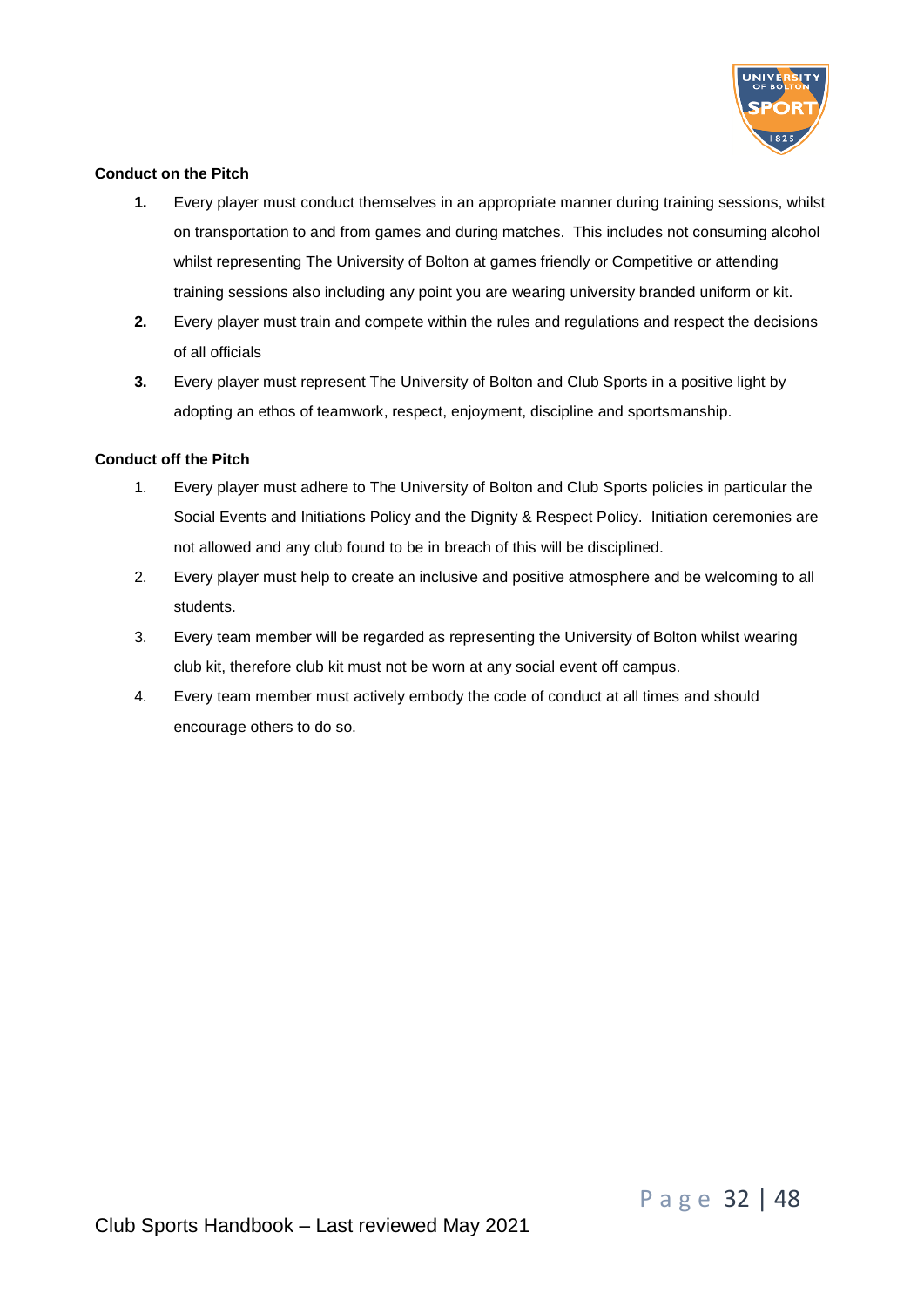

### <span id="page-34-0"></span>**Disciplinary Procedure**

If any member/club/club associate, e.g. spectator is deemed to have undertaken an act of misconduct, disciplinary procedures and possible sanctions will be implemented to individuals /the club according to the level of misconduct.

#### **Disciplinary Process**

#### **1. Misconduct Discussion**

If misconduct is witnessed it should be reported to Club Sports Staff / Committees as soon as possible. In the first instance we encourage a discussion to take place between the offender(s) and Staff and or Committee Members to try to resolve the issue. If suitable sanctions cannot be put in place to resolve the matter in this way or dispute occurs the matter can be referred as below. If resolved at this stage of the process the alleged misconduct will be recorded, sanctions imposed where applicable and any warnings /further action documented. If repeat misconduct occurs sanctions for re-occurrences would be expected to be more serious.

Incidences resolved at this level will not be escalated to follow official University Policies and Procedures but the incident will be documented and any warnings/further actions for clubs /individual members will stand for the academic year in question.

Depending on the nature / seriousness of reported conduct some cases may be escalated straight to referral stage.

#### **2. Referral**

If not resolved at discussion phase the report of misconduct must be put in writing to the Sports Centre Manager via e-mail [j.pendlebury@bolton.ac.uk](mailto:j.pendlebury@bolton.ac.uk) with subject 'Club Sports Misconduct

P a g e 33 | 48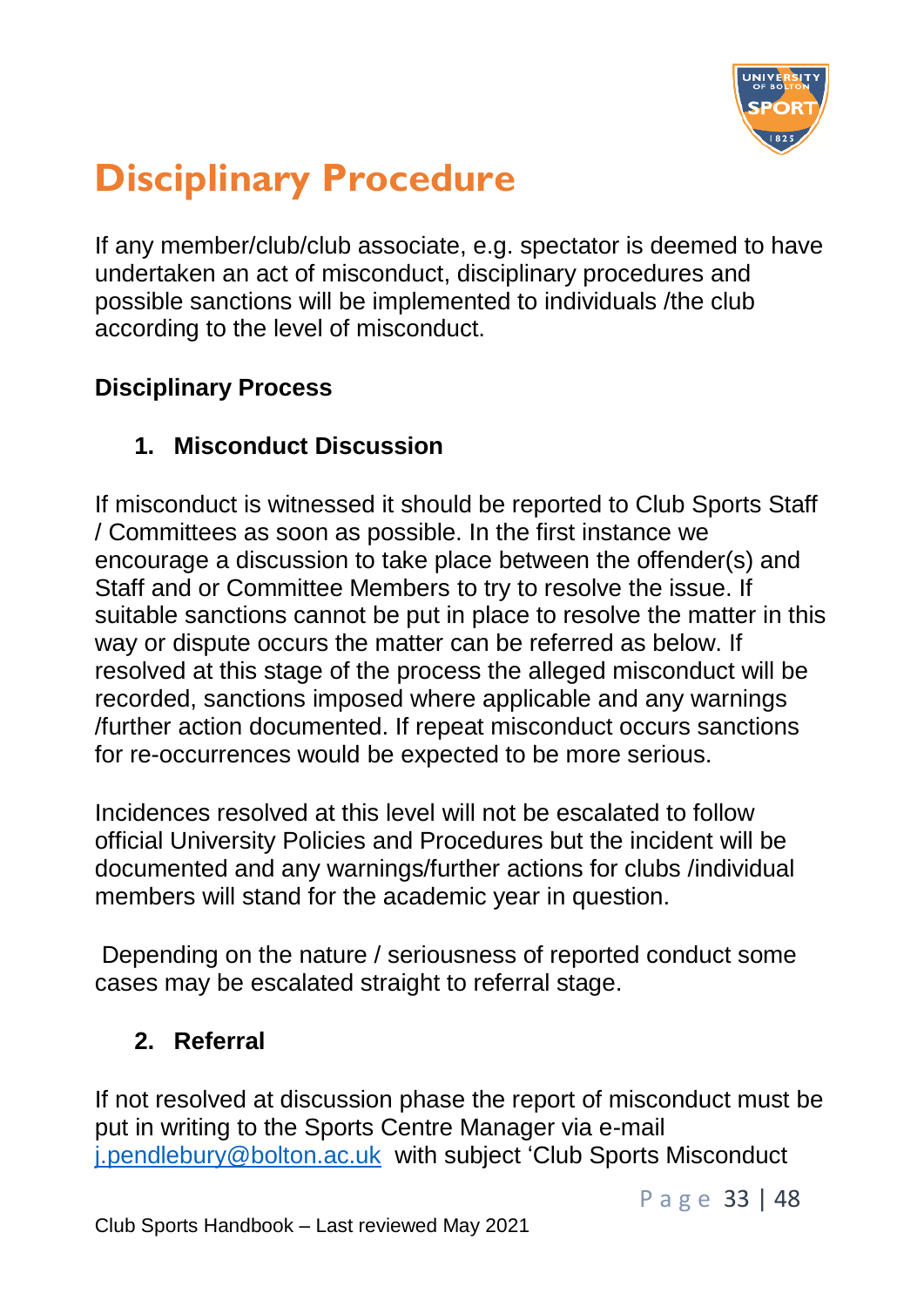

Report' within 7 days of the misconduct discussion. The report should clearly state the date and time of the occurrence and as much detail as possible from the original occurrence and from the misconduct discussion. The Sports Centre Manager will then conduct investigations of the incident in-line with University Policies and Procedures and BUCS/ National Governing Body Policies and Procedures where applicable.

#### **Appeal Procedure**

If a club or individual wishes to appeal the decision that has been taken against them they should in the first instance appeal in writing via e-mail to the Sports Centre Manger [j.pendlebury@bolton.ac.uk](mailto:j.pendlebury@bolton.ac.uk)  subject title 'Club Sports Misconduct Appeal.'

#### **Potential Sanctions**

The sanction imposed will be dependent on the nature and seriousness of the incident and will be decided on a case by case basis. They may include but are not limited to: -

- Match/training bans
- Club/individual fines
- Withdrawal of individuals membership
- Withdrawal/dispersion of the club
- Withdrawal of club benefits e.g. hall hire / training space.
- Suspension of teams for a set period of time
- Withdrawal from competitive leagues.
- Withdrawal of club funding.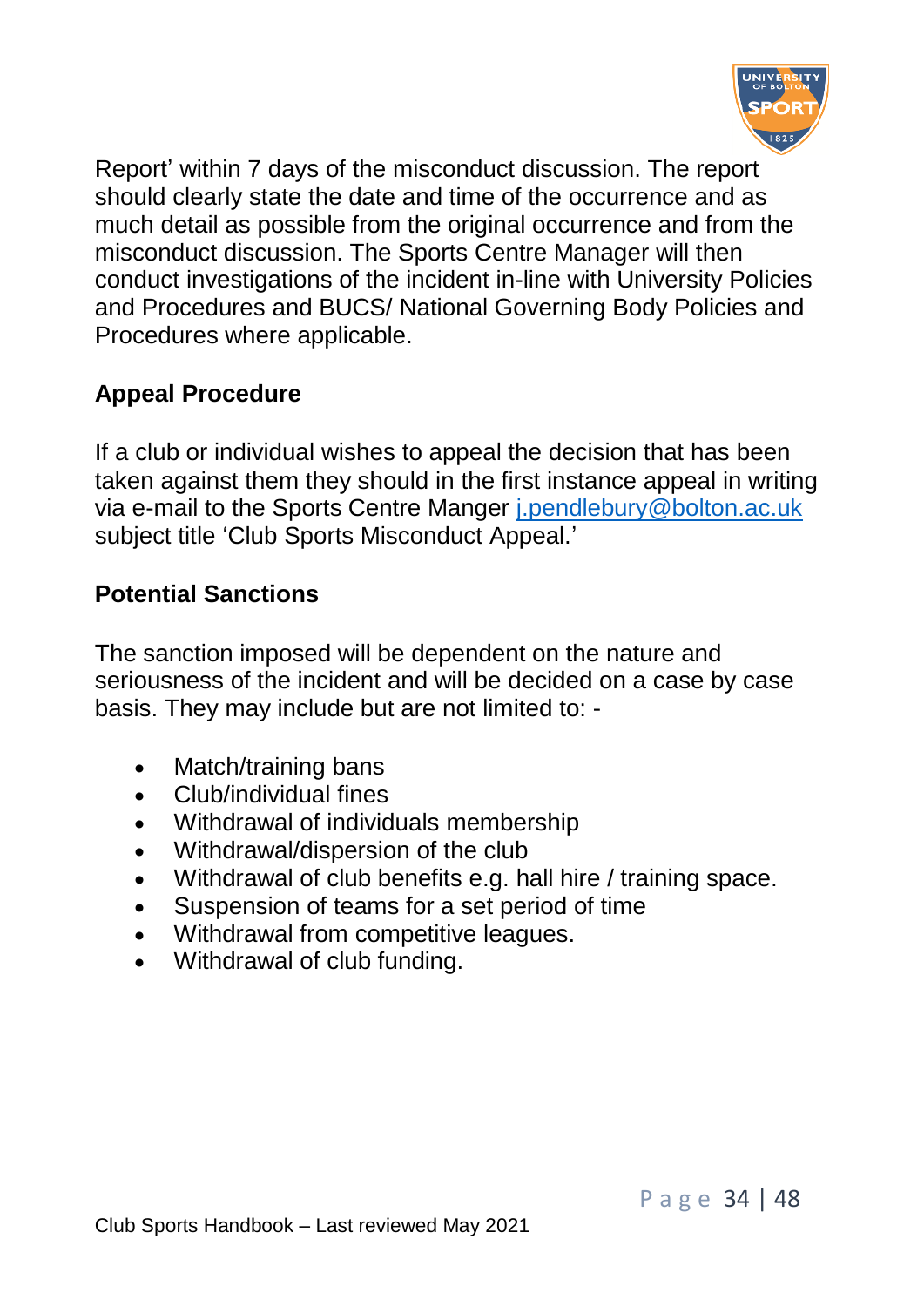

### <span id="page-36-0"></span>**Emergency Incident Procedures**

#### **The University**

Endeavour to provide training and equip committee members with the information and knowledge to deal with incidents as they arise.

#### **The Committees**

Should ensure they complete training offered to equip them with the skills and knowledge required and should report any issues to Club Sports Staff and approach staff with any questions where necessary.

#### **Members**

Should ensure they always act in a responsible manner adhering to club sports code of conduct and be guided by the Club Committees/ staff and common sense in times of emergency.

#### **General**

#### **Emergency/ Exceptional Circumstances General Information, Procedures and Advice**

Occasions may arise when something does not go to plan and procedures cannot be followed precisely. The first rule to apply to any situation is common sense.

Below are some scenarios and solutions to consider.

#### **Scenarios**

#### **What happens if a pre-booked transport fails to arrive at the allocated pick up place at the appropriate time?**

Before any journey on a hired coach, the committee should be aware of the details. In the event of a problem with transport during the sport centre opening hours please contact The Sports Centre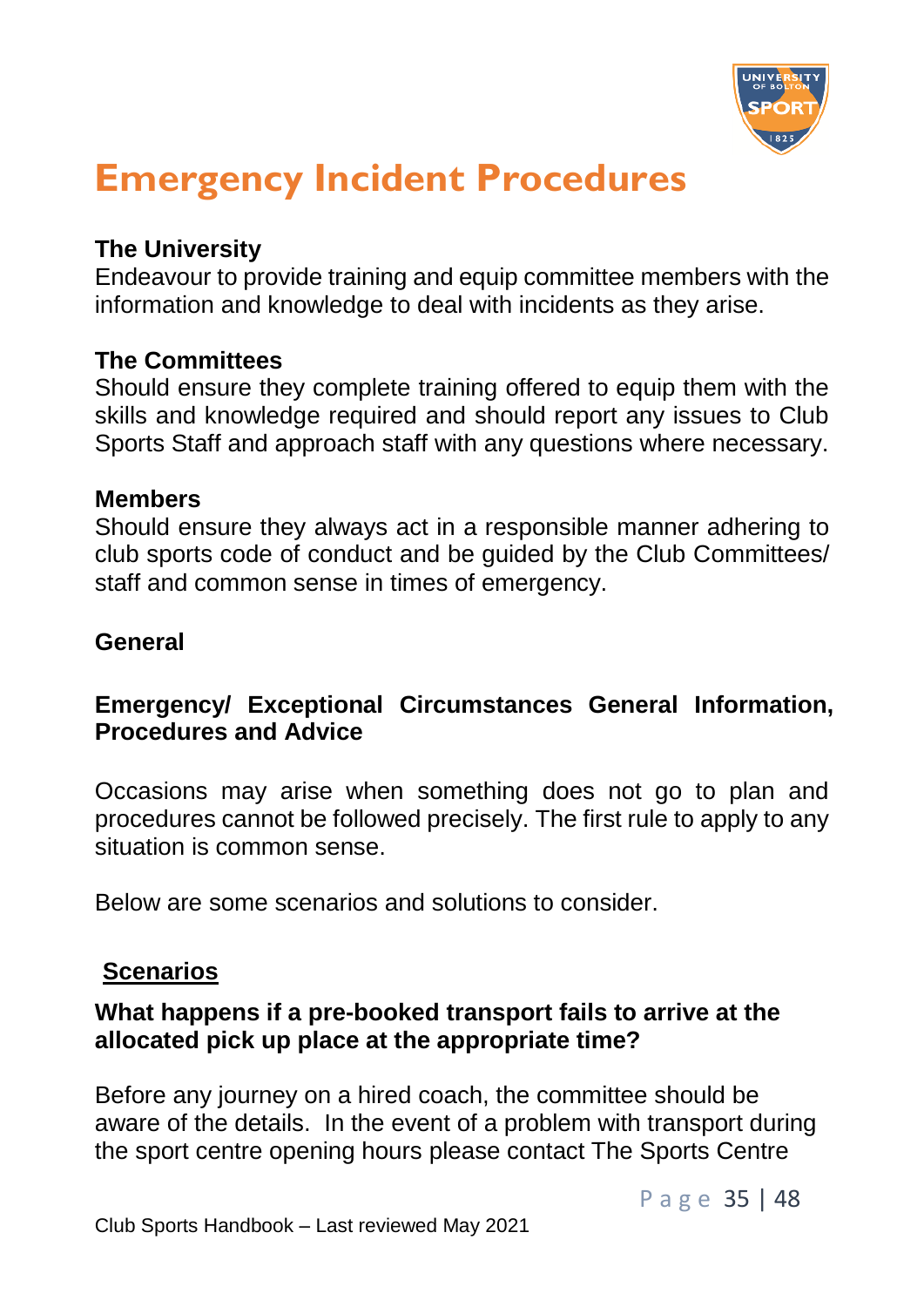

Reception (01204 903172) and ask for the Duty Officer on shift they will then assist you. On any other occasion the committee should contact the coach company direct clearly indicating that they are the clubs committee and detailing the problem.

#### **What happens if the coach breaks down in transit?**

Once the journey has started it is the travel company's responsibility to get you to where you need to be. Usually, they have contingency plans and you are advised to follow their instructions. Do not incur any additional costs, i.e. Taxis or rail fare, without obtaining confirmation from the travel company that they will cover the costs.

#### **What happens if the vehicle in which teams are travelling is involved in an accident?**

If a vehicle is through a transport company e.g. has been hired and a driver provided, the "duty of care" will lie with the driver and the contractor who should have contingency plans. If for any reason the driver from the transport company is injured, then the duty of care lies with the trip organizer. Committees should contact the University as soon as possible to detail the issue and seek assistance.

#### **Parking and Speeding Fines**

The University will not be responsible for paying any parking and/or speeding fines. Individuals must pay their own fines.

#### **Disciplinary Procedure**

The Sports Centre reserves the right to impose penalties on any individual if after an investigation they are proven to be guilty of misconduct. (This includes reckless driving).

In all circumstances the University will abide by the law and will not hesitate to act in situations that require police involvement.

#### **In the event of an emergency or incident**, The **Sport Centre Reception** can be contacted on **01204903172** during term-time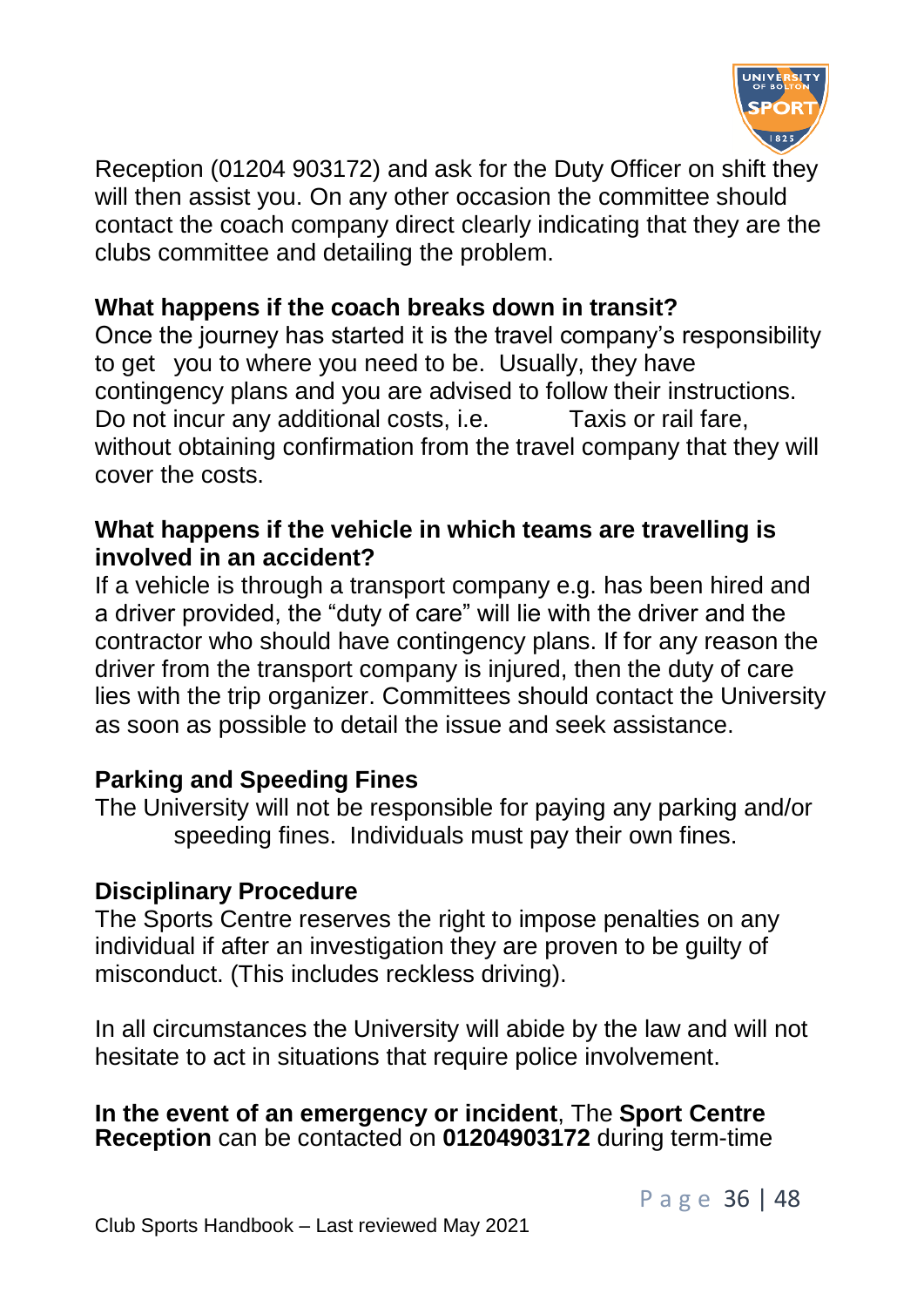

J weekdays 9am-10pm Saturdays 10am-5pm and Sundays 10am-8pm.

If outside of these hours / you cannot reach the Sports Centre Reception, then the University have a 24-hour **Security Service** they can be contacted on **0120490 3700** (number on reverse of student cards)

Committees should ensure A qualified First Aider with a fully stocked First Aid kit should attend all times during off campus Club Sports Activities.

Please inform a Club Sports member of staff about any accident, incident or near miss, however minor, as soon as possible so that you can be supported.

The safety of the passengers, including the driver, is always of paramount importance. Decisions should be made sensibly, to ensure that individuals are not subjected to any unnecessary risk.

Where a student requires hospital treatment for a minor injury, which means they are unable to travel with the rest of the party, Assistance in accessing the nearest mode of public transport (bus, train, coach) may be provided when they are fit to travel / a taxi may be utilized. Costs can normally be reclaimed from the University. Please remember to seek approval prior to any spend and retain any receipts.

It is the role of the police to inform relatives in situations where a serious incident has occurred involving a student. For this reason, it is essential that no one speak to the media or contacts relatives to inform them of an accident. You must also ensure that you do not give any information to anyone, other than the University Staff members who are dealing with the incident.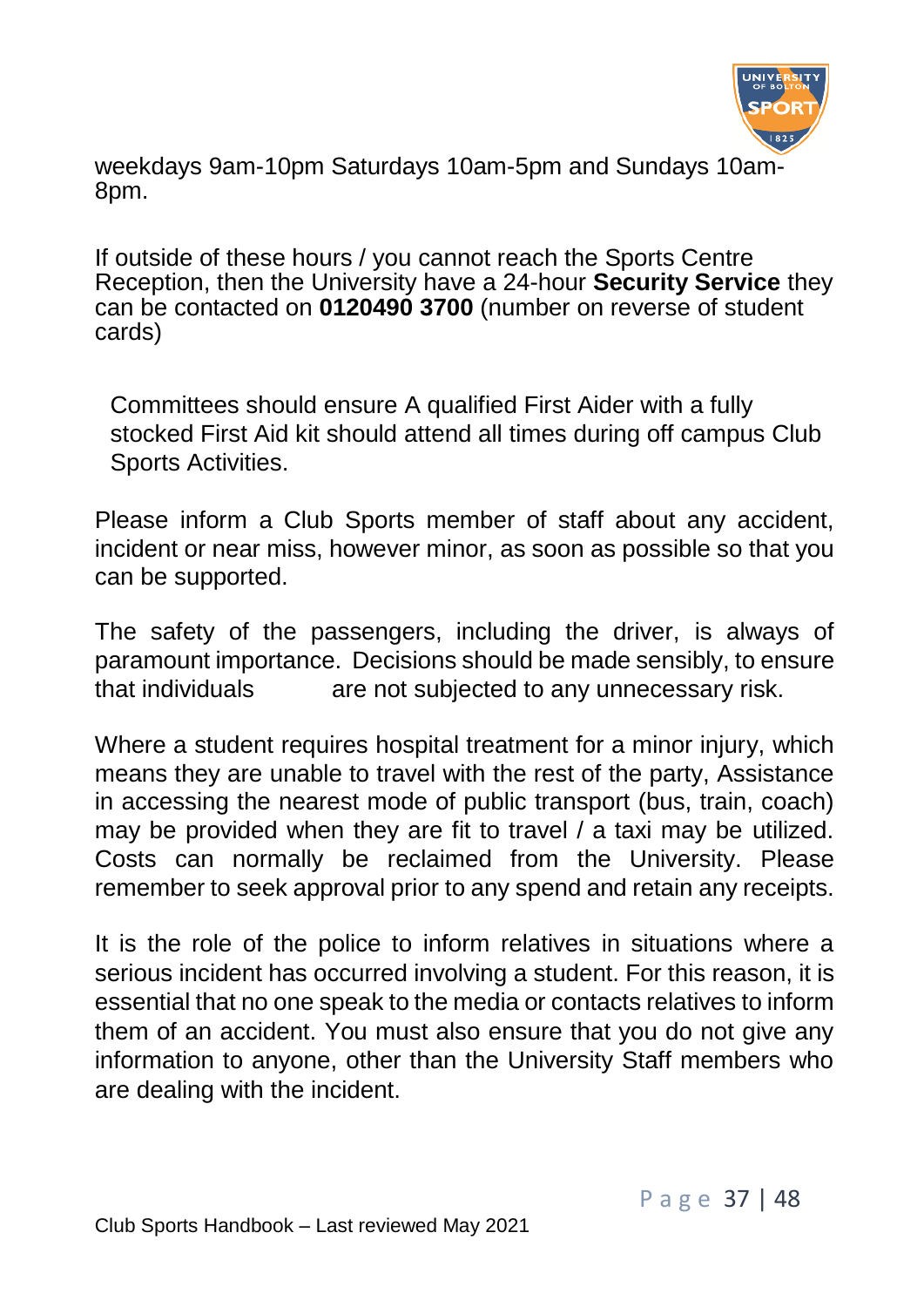

#### **In the event of a road accident:**

- Bring the vehicle to a standstill and ascertain whether any passengers or other road users have been injured.
- Do not move any casualties unless they are in immediate danger – if the vehicle needs to be evacuated, ensure wherever possible that occupants exit via the doors nearest the kerb and remain on the kerb a safe distance from the vehicle and other road users.
- Do not attempt to tackle any fire yourself unless you have been trained to do so - remember that fire can spread extremely quickly and that toxic fumes are given off during a vehicle fire.
- Delegate the most experienced person(s) at the scene the task of tending to any casualties – bear in mind that injuries can appear minor to start with and rapidly develop into something more serious.
- If required, contact the emergency services and follow their instructions.
- In the case of a minor accident/incident report it to the Sports Centre and the hire company as soon as reasonably practicable using the contact details at the back of this guide.

#### **Procedure for If A Driver Gets Injured**

In instances where the only driver (or both drivers) is unable to drive due to injury the following guidance applies**:**

• Report the situation immediately to the Sport Centre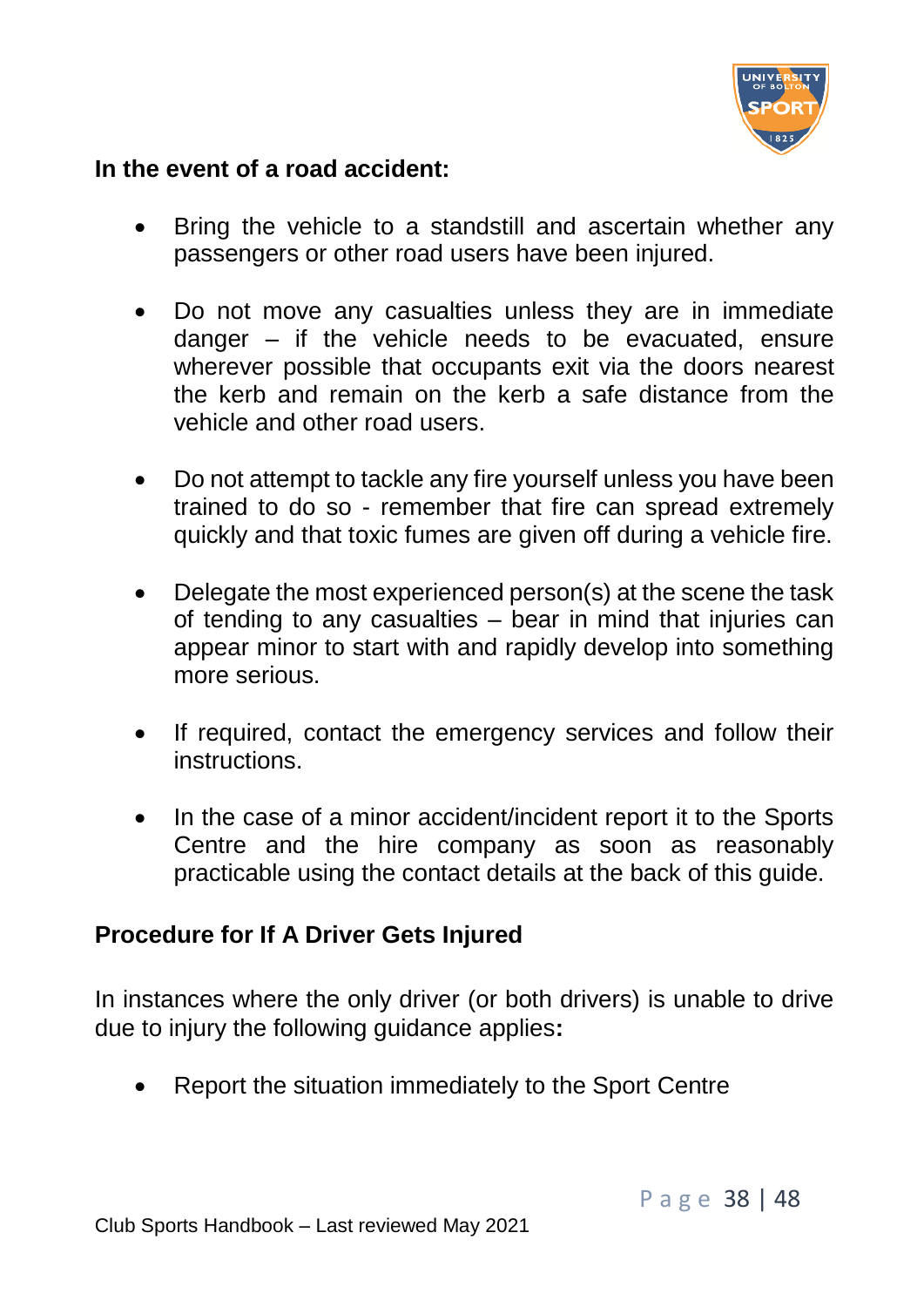

- Where drivers are still able to travel, though not drive, the Sport Centre will assist with the recovery of all passengers and the vehicle – this shall depend on the location and nature of the situation, but as a guide the following options will be supported;
- Provision of a further University Driver to recover all passengers and the vehicle (dependent on availability).
- Assistance in accessing the nearest mode of public transport (bus, train, coach).
- Organization of a coach or taxi(s).<br>In extreme situations, the o
- extreme situations, the organization of overnight accommodation until appropriate travel arrangements can be made.
- Where the situation does not pose a threat to life or personal wellbeing, the most reasonable and economic method of recovery shall be supported.

The liability of 'recovery costs' is dependent on the circumstances of the situation.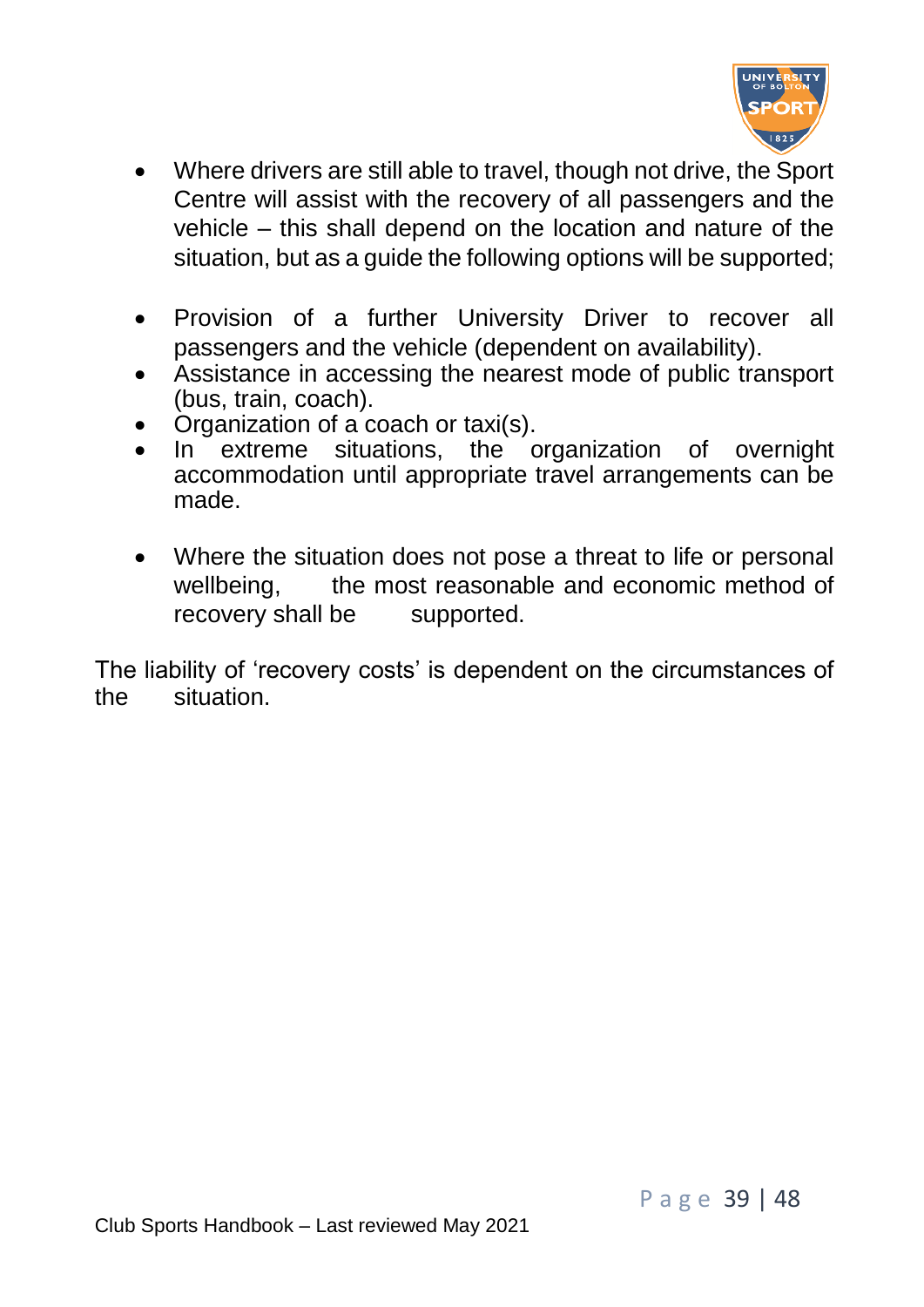

### <span id="page-41-0"></span>**Starting a New Club**

#### **The University**

Encourages applications for new clubs and will consider each on a case by case basis. Guidelines on forming a new club can be seen below.

#### **The Committees**

Should apply for formation of the new club paying attention to the general information below.

#### **General**

Sports Clubs and activities can help students develop useful transferable skills that employers are looking for, e.g. leadership, negotiation, teamwork, organisation, diplomacy and persuasion. These are all very important skills you can learn through being a member of a Sports Club.

#### **How to get started**

1.Make sure your Sports Club is unique. You cannot duplicate the activities of a Sports Club that already exists.

e-mail [Clubsports@bolton.ac.uk](mailto:Clubsports@bolton.ac.uk) to express your interest and request a club starter application pack.

To start your new Sports Club, you will need to evidence the student demand and normally be required to ensure your membership has either a minimum of ten members for individual sports or for team sports 1.5 times the correct number of members needed to form a team (including substitutes) under the National Governing Body guidelines for that sport.

#### **What happens next?**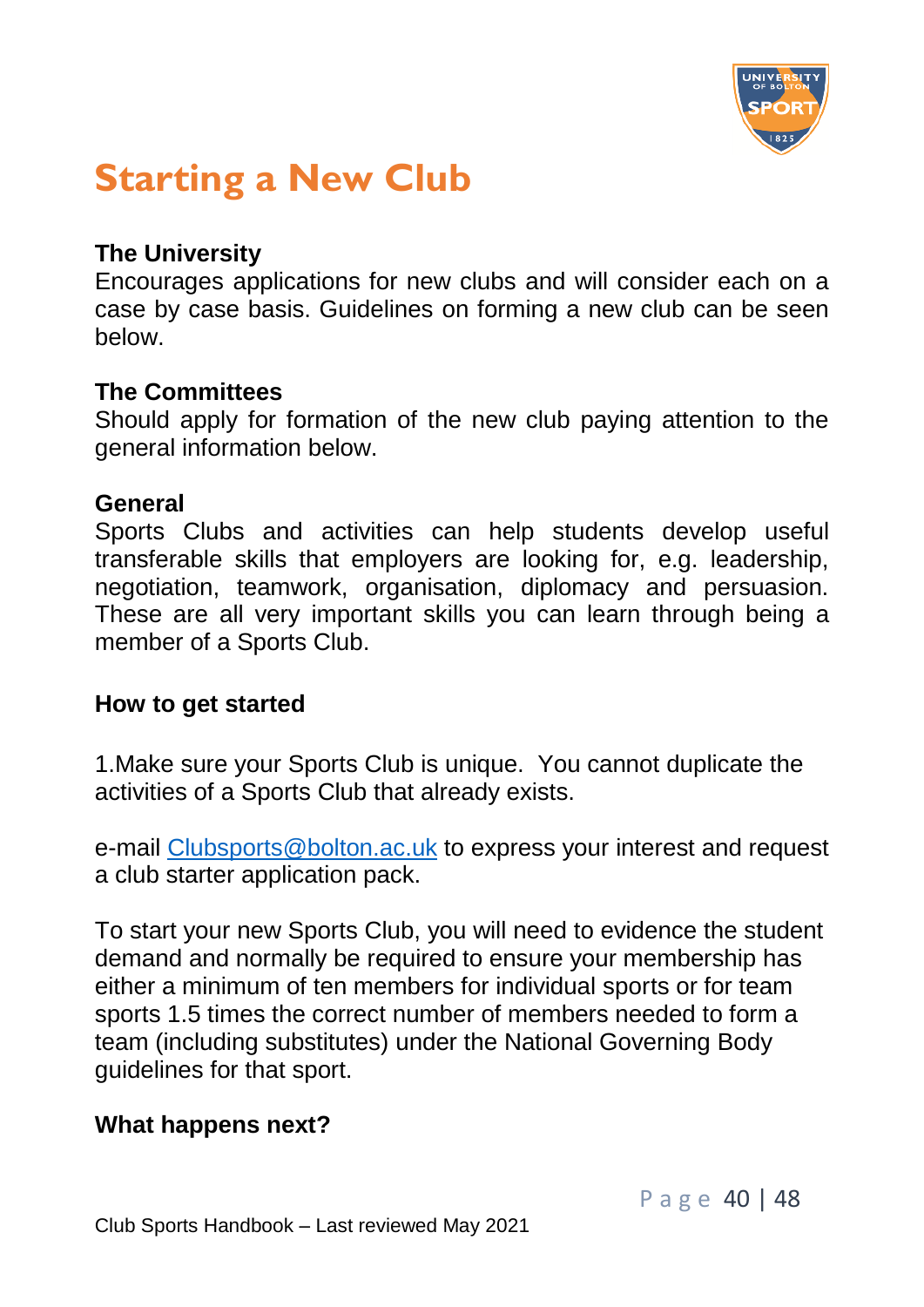

 $\overline{a}$ 1. Club Sports Staff will look at your application to see if the University and Club Sports can support your activity. The outcome of your application should be expected within 28 days. You will be notified by email. The Funding section of this handbook also gives information on funding for new clubs.

2.Successful Applications will be required to complete and return the following documents which will be administered by Club Sports Staff.

- Proposed Committee Contact Details.
- Club Sports Pro Forma Sports Club Constitution/or your own Constitution.
- Sports Club Planning.

**Note:** If your Sports Club decides to write its own Constitution to suit its needs, a copy must be submitted to club sports for approval.

3. The Sports Club will need to elect a number of officers to run on a formal basis in accordance with the club's constitution.

4.Once accepted and registered as a University of Bolton Club Sports Club your club will be able to access provision contained within this handbook. This may initially be on a trial basis to assess interest/ demand normally 4 weeks. N.B clubs are not normally permitted entry into BUCS in their first year due to costs and commitment required for BUCS they will need to show the club is sustainable prior to entry.

Remember, starting/joining a Sports Club is a great way to make friends, keep active and healthy and the value of and skills gained by getting involved can improve your employability.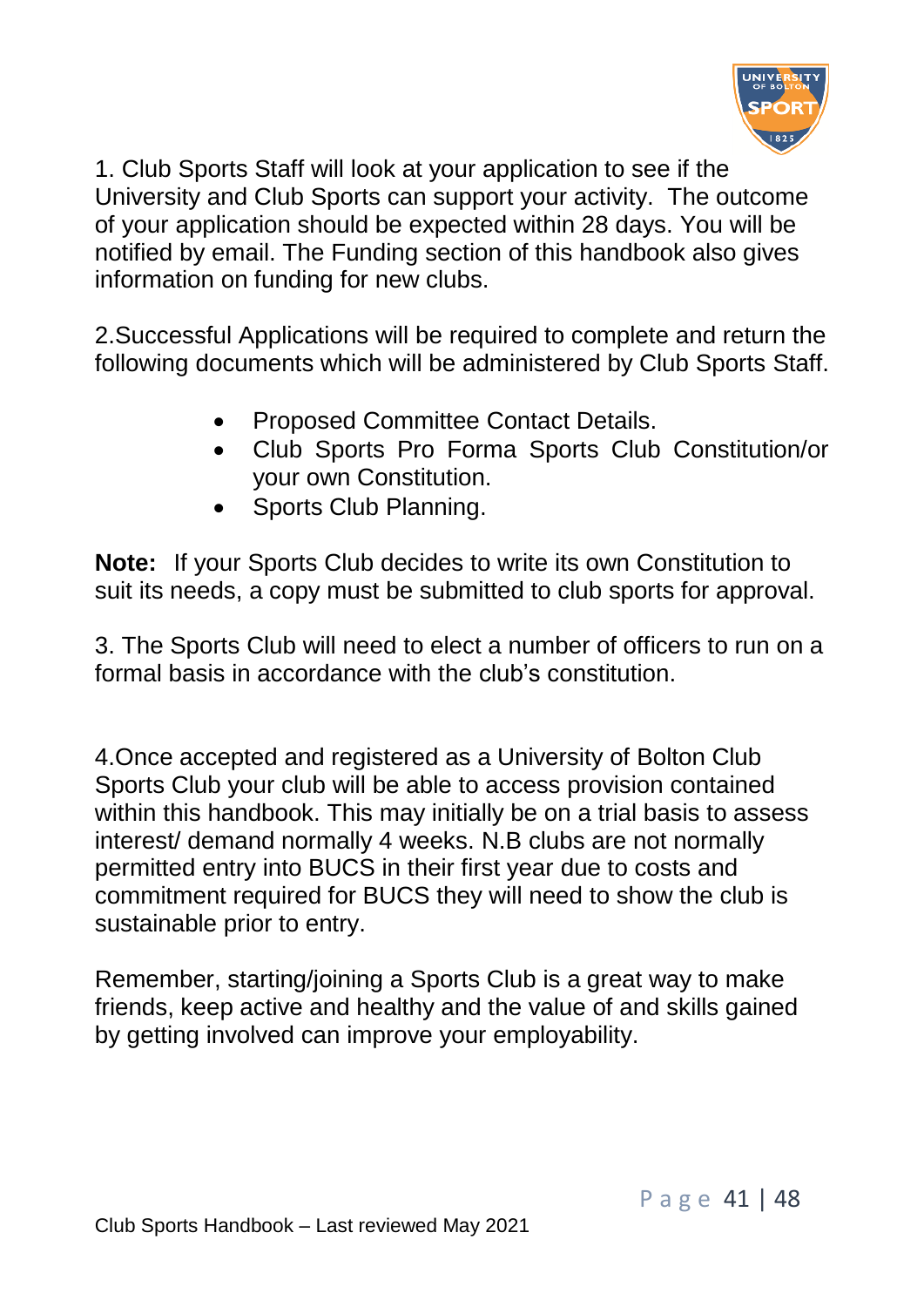

### <span id="page-43-0"></span>**GDPR**

#### **The University**

Needs to take contact details of club sports members so we can communicate with you regarding club sports activities if required these will only be shared where necessary for club sports activities e.g. to other members/ committees/ coaches/ transport company who may need to contact you.

#### **The Committees**

Are encouraged to fully utilize the features of the BUCS and Playwaze Apps e.g. messages / chat / news features to avoid collection of any personal data. Committees should not share personal information for any members, committee or staff without consent.

#### **The Members**

Should only give out personal details that they are happy to and should not share personal information for any members, committees or staff without consent.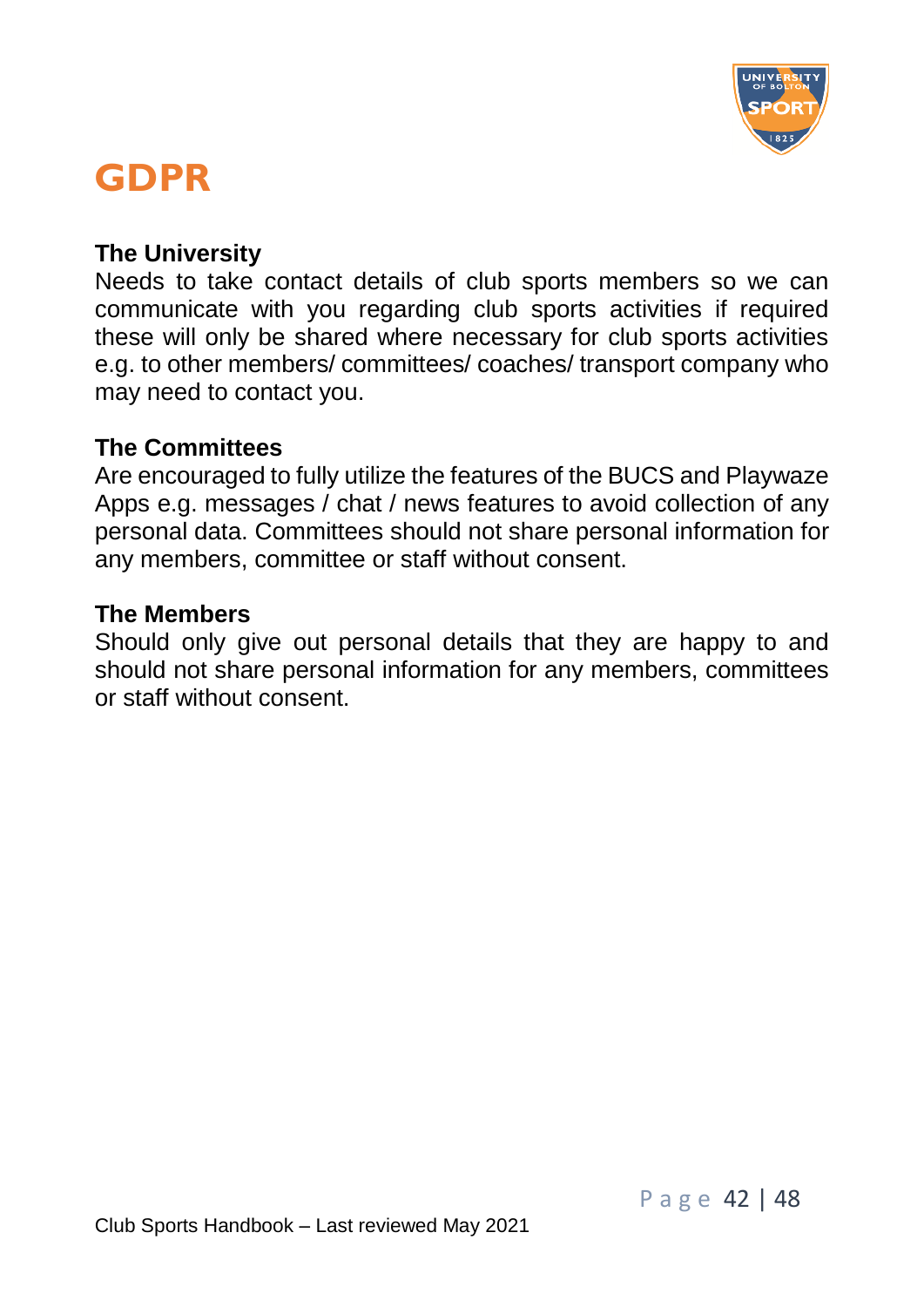

### <span id="page-44-0"></span>**General Info**

#### **When can we compete in BUCS? (British Universities & Colleges Sport)**

BUCS is the governing body for university sport in the United Kingdom.

Because of the costs associated and our responsibility to uphold the reputation of the University we normally need to ensure that your club is sustainable for a minimum of 12 months before we can enter you into BUCS competitions.

#### **What are the committee responsibilities?**

You should consult your club's constitution for detailed committee roles but as general guide committees are responsible for ensuring the smooth running of clubs and ensuring clubs adhere to necessary rules and regulations and are in regular communication with University Club Sports Staff to feedback any issues / make / fulfil any requests.

#### **Room Bookings**

If you require a room for a club sports activity e.g. a meeting please e-mail club sports to make a request detailing the day, date and time and the reason for the room request.

#### **Stationery**

Any forms that are needed to run your club can be requested from the Sports Centre Reception.

#### **Printing / Photocopying**

Photocopying / printing required for your club can be requested by emailing [clubsports@bolton.ac.uk](mailto:clubsports@bolton.ac.uk) there may be a charge to your club account. Remember we can only print in line with corporate guidelines, so you are advised to request a University template for any flyers / posters etc.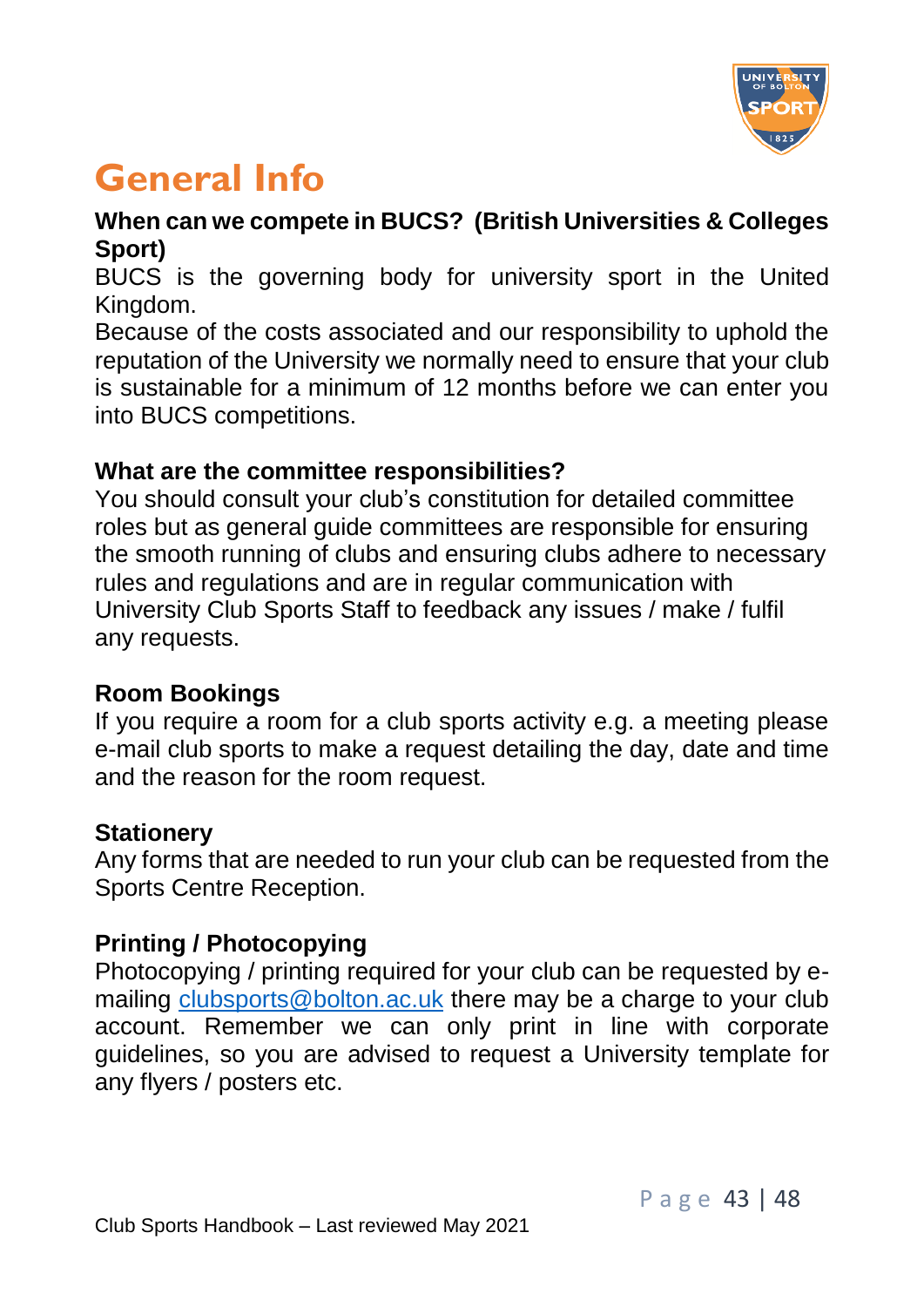

Please allow adequate time for printing /photocopying to be done, especially at the beginning of the first term. As a guide please allow 10 working days for your print request.

#### **Post**

If you are registering for any post, please use the University of Bolton Sports Centre address and clearly mark for your club's attention. Club sports will then contact the committee if anything arrives.

#### **Equipment**

All equipment etc. must be ordered by completing the Equipment/Playing kit order forms which can be requested via e-mail and or found in the Club Sports Moodle [clubsports@bolton.ac.uk](mailto:clubsports@bolton.ac.uk) on occasions we also discuss your clubs equipment request with your coaches.

#### **Coronavirus Pandemic**

Due to the nature of Coronavirus it is not possible to predict or account for all ways in which Covid-19 may impact Sport / Physical Activity throughout and following the pandemic. At the time of review of this handbook the sports centre have put in place measures such as detailed participant guidance in relation to Covid-19, extra cleaning and social distancing.

Please remember guidance can change regularly and also at short notice. Any UK Government, University, Local Authority and NGB rules, regulations and guidance in relation to Covid-19 in place at the time of activities must be adhered to and will supersede any detailed in this handbook.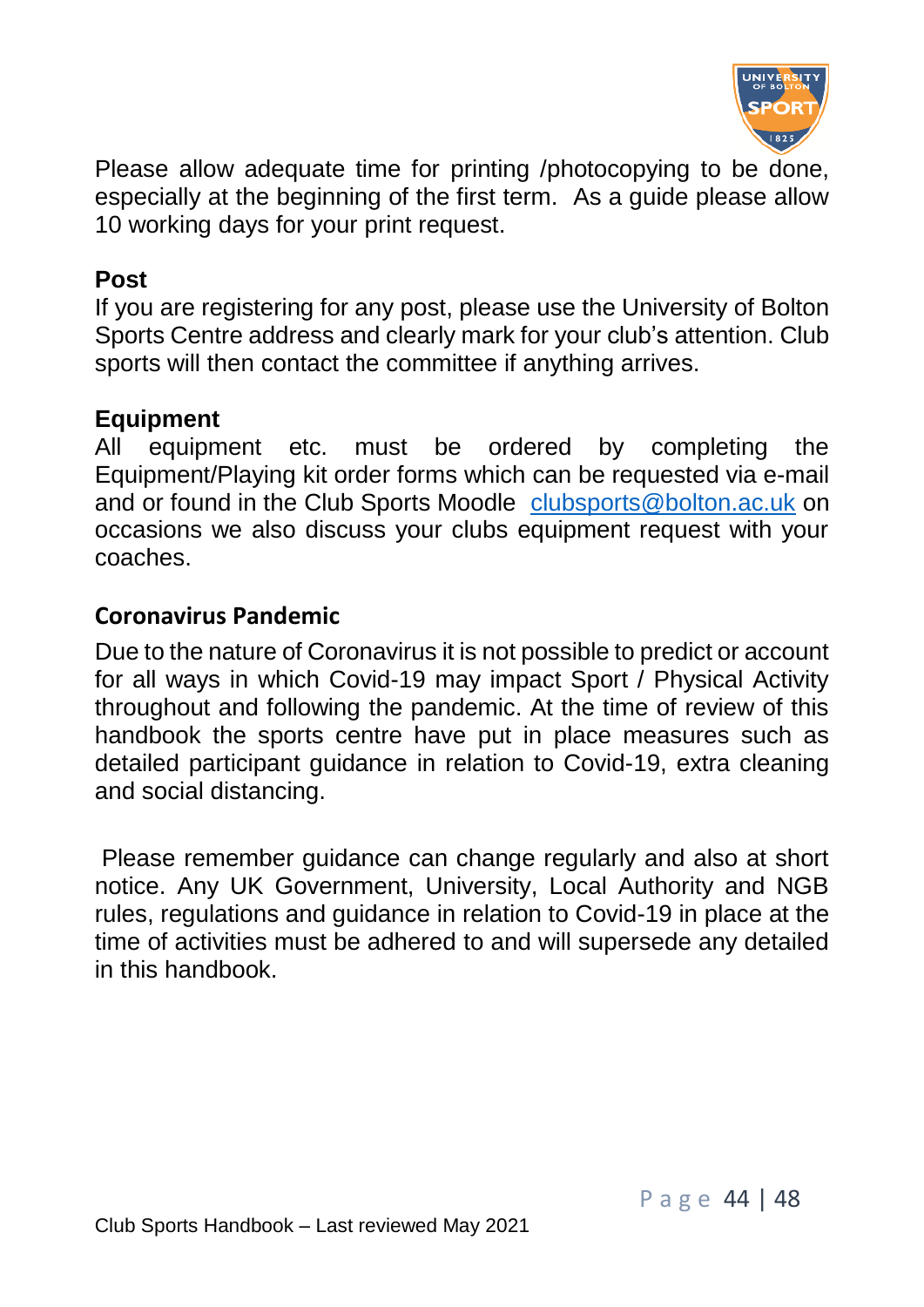

### <span id="page-46-0"></span>**Contacts**

#### **UNIVERSITY SPORTS CENTRE CONTACTS**

#### **Sports Centre Reception:**

Tel 01204 903172 (ask for Club Sports Staff / the Duty Officer on Shift) E-mail [Sportscentre@bolton.ac.uk](mailto:Sportscentre@bolton.ac.uk)

**Club Sports Staff** (generic contact for general enquiries / fixture request changes etc) E-mail [Clubsports@bolton.ac.uk](mailto:Clubsports@bolton.ac.uk)

#### **Sports Centre Duty Officers** 01204 903798

#### **Sport, Health & Physical Activity Officer:**

Mollie Percival Email**:** [M.G.Percival@bolton.ac.uk](mailto:M.G.Percival@bolton.ac.uk)  Tel: 01204903639

#### **Sports Centre Manager**

Jason Pendlebury Email: [j.pendlebury@bolton.ac.uk](mailto:j.pendlebury@bolton.ac.uk)  Tel: 01204903577

**University Security** (if out of Sports Centre Opening Hours) Tel 01204903700 (security number is on reverse of student card)

#### **Address:**

The University of Bolton Sports Centre, Bolton One Moor Lane **Bolton** BL3 5BN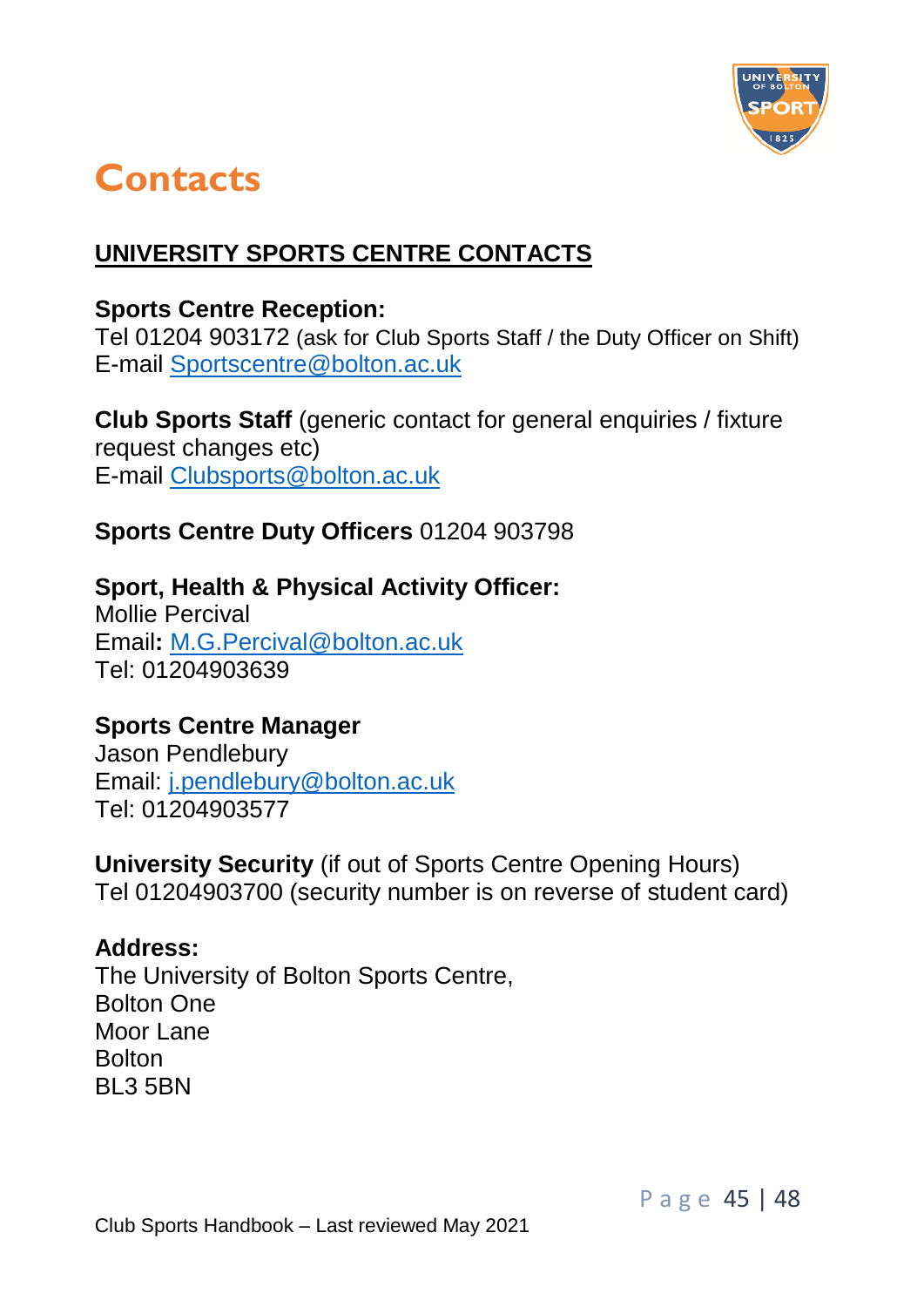

## <span id="page-47-0"></span>**Campus Map**

### **Campus Map**

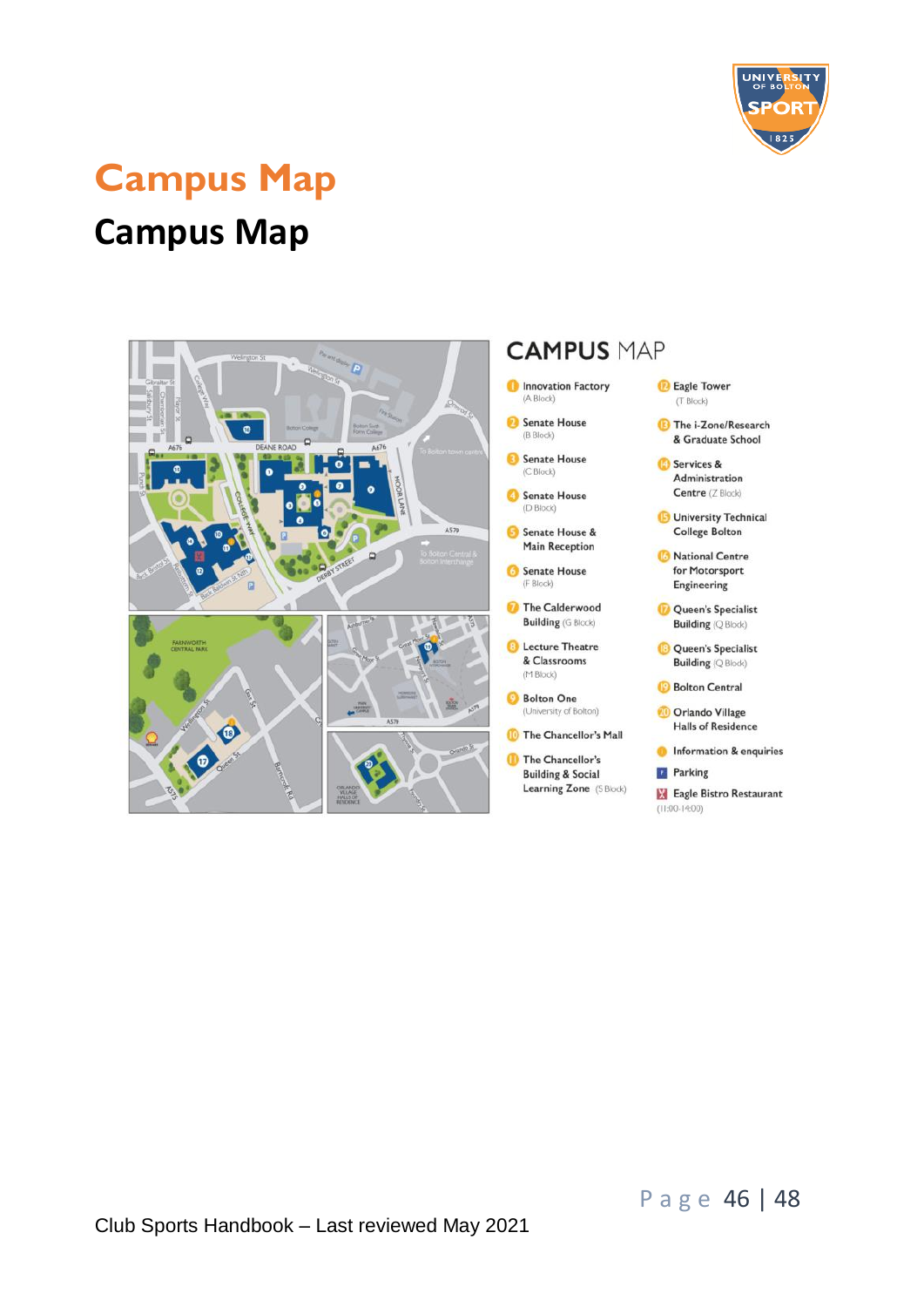

### <span id="page-48-0"></span>**Your Notes**

P a g e 47 | 48

Club Sports Handbook – Last reviewed May 2021